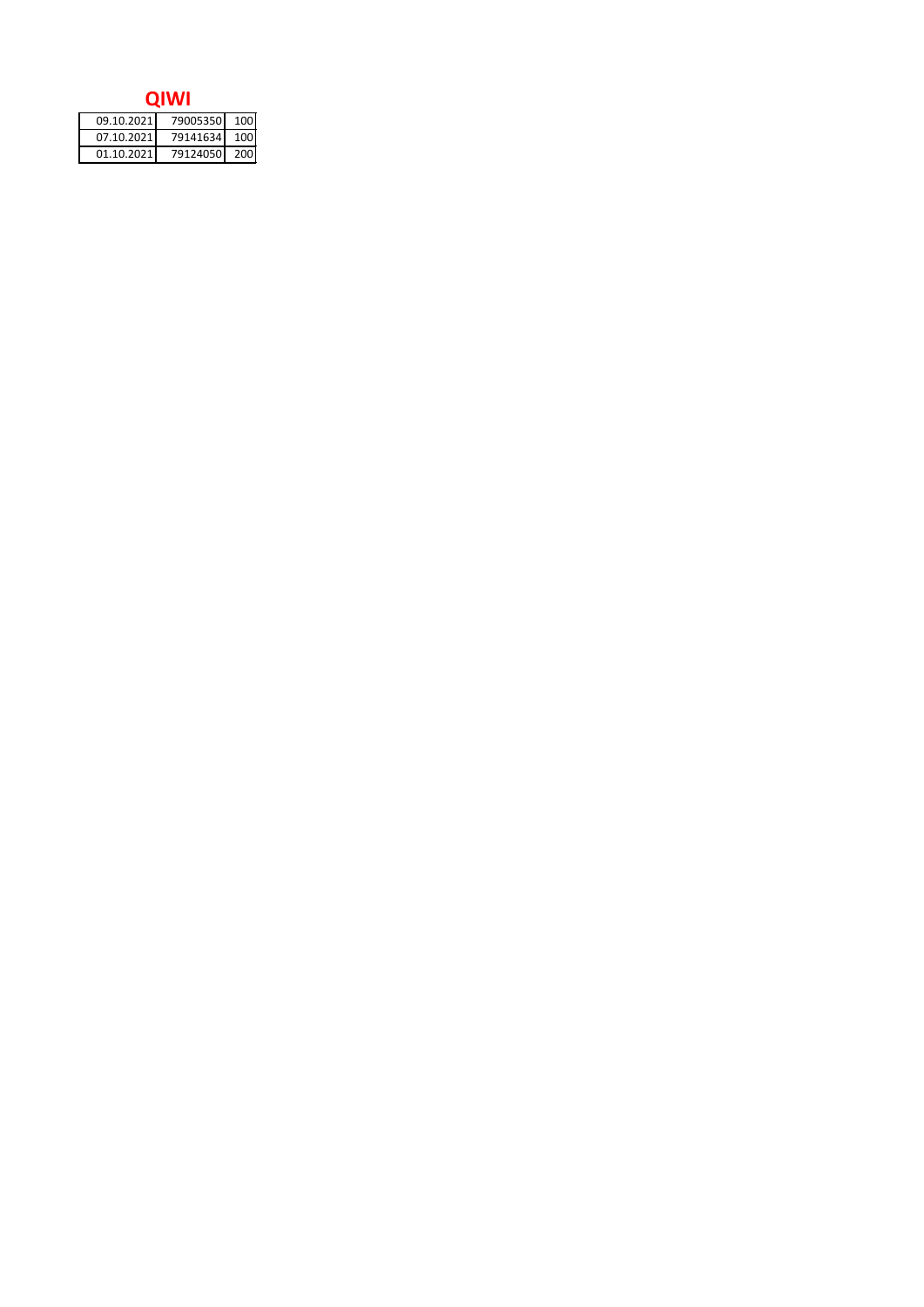## **VISA**

| Дата/время                | Имя             | Сумма |
|---------------------------|-----------------|-------|
| 31.10.2021 23:48          |                 | 1000  |
| 31.10.2021 23:12          |                 | 500   |
| 31.10.2021 22:43 IGOR KOL |                 | 500   |
| 31.10.2021 22:22 ELENA BE |                 | 50    |
| 31.10.2021 22:21 ALEXEY K |                 | 100   |
| 31.10.2021 21:45 VLADIMIR |                 | 100   |
| 31.10.2021 20:15 ELENA BO |                 | 200   |
| 31.10.2021 17:58 ALEKSEI  |                 | 555   |
| 31.10.2021 17:55 ALEKSEI  |                 | 500   |
| 31.10.2021 15:05 DIANA IS |                 | 100   |
| 31.10.2021 13:35          |                 | 500   |
| 31.10.2021 13:04          |                 | 100   |
| 31.10.2021 11:48 ALEXANDR |                 | 300   |
| 31.10.2021 3:32           |                 | 100   |
| 31.10.2021 2:54 DENIS     |                 | 100   |
| 31.10.2021 2:05           |                 | 300   |
| 31.10.2021 1:56           |                 | 150   |
| 30.10.2021 23:28 VLADISLA |                 | 100   |
| 30.10.2021 23:25 MOMENTUM |                 | 100   |
| 30.10.2021 22:41          |                 | 100   |
| 30.10.2021 22:19 DMITRY M |                 | 100   |
| 30.10.2021 21:03          |                 | 333   |
| 30.10.2021 19:27 LYUDMILA |                 | 150   |
| 30.10.2021 18:53 ISSUE IN |                 | 500   |
| 30.10.2021 18:51 ISSUE IN |                 | 500   |
| 30.10.2021 18:31          |                 | 1000  |
| 30.10.2021 17:20 YURYGRIT |                 | 100   |
| 30.10.2021 16:17 ANDREY V |                 | 1000  |
| 30.10.2021 15:41 GUZEL SA |                 | 300   |
| 30.10.2021 15:16 QIWI CAR |                 | 1100  |
| 30.10.2021 14:53 ALYONA K |                 | 50    |
| 30.10.2021 14:48 OLGA BAR |                 | 1000  |
| 30.10.2021 14:45 ARTEM BE |                 | 500   |
| 30.10.2021 13:50 VIKTORIY |                 | 500   |
| 30.10.2021 13:45          |                 | 500   |
| 30.10.2021 13:29 ALEKSAND |                 | 500   |
| 30.10.2021 13:26          |                 | 200   |
| 30.10.2021 13:11          |                 | 35    |
| 30.10.2021 13:10          |                 | 35    |
| 30.10.2021 13:09          |                 | 35    |
| 30.10.2021 12:00 EVGENIY  |                 | 100   |
| 30.10.2021 11:36          | SVETLANA        | 250   |
| 30.10.2021 11:18 NATALIIA |                 | 200   |
| 30.10.2021 10:49          | GUZEL SA        | 800   |
| 30.10.2021 10:06          |                 | 500   |
| 30.10.2021 1:37           | <b>MARIA VA</b> | 500   |
| 30.10.2021 1:25           |                 | 865   |
| 30.10.2021 1:20           | SPIRIDON        | 100   |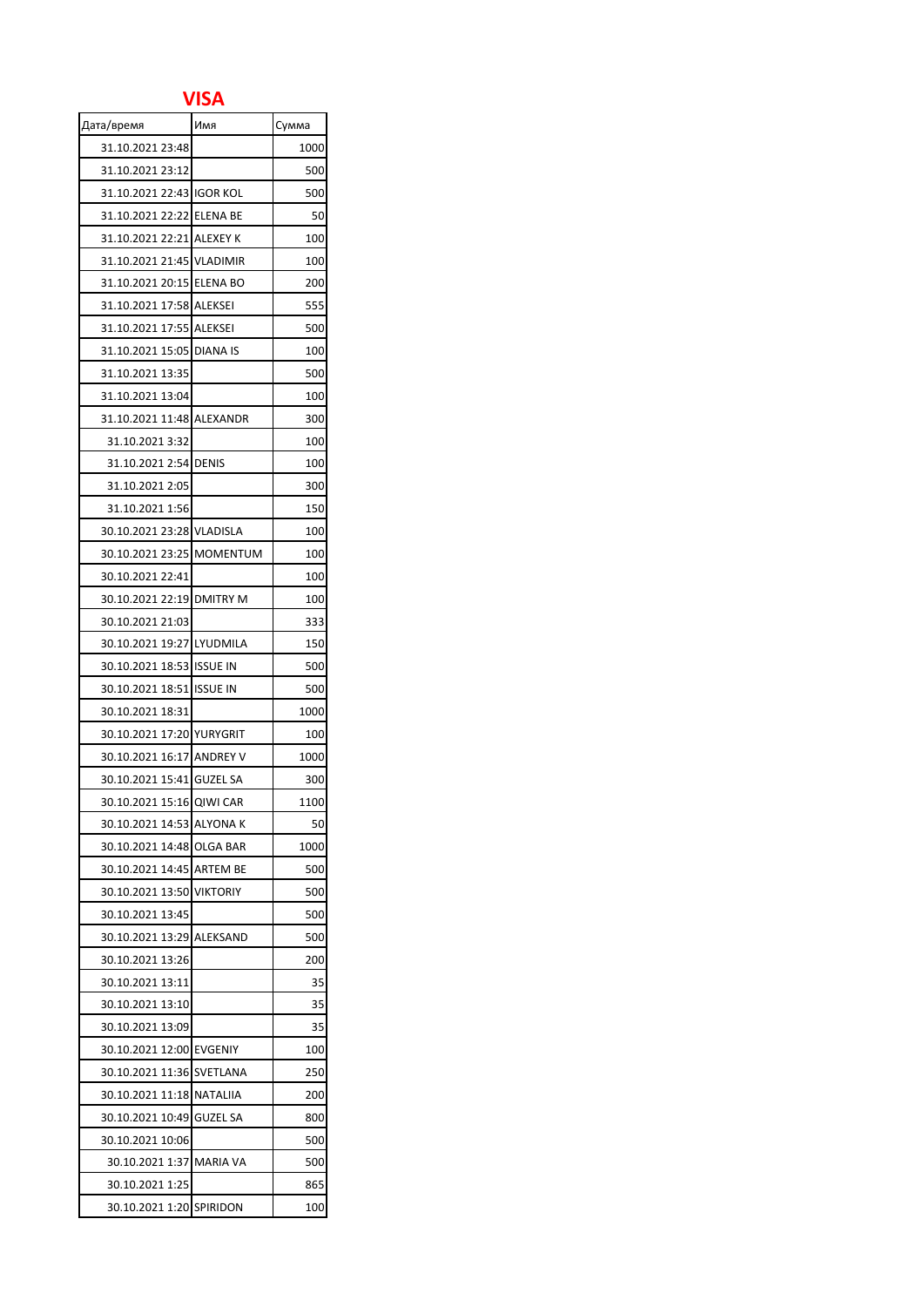| 30.10.2021 0:23 GUZEL SA  |                 | 100   |
|---------------------------|-----------------|-------|
| 30.10.2021 0:21           |                 | 100   |
| 29.10.2021 23:45          |                 | 1000  |
| 29.10.2021 23:33 GUZEL SA |                 | 50    |
| 29.10.2021 23:22 KONSTANT |                 | 100   |
| 29.10.2021 23:13 ELVINA Z |                 | 100   |
| 29.10.2021 21:43 MARIA NA |                 | 1000  |
| 29.10.2021 21:29 ALENA PO |                 | 500   |
| 29.10.2021 21:02 VLADIMIR |                 | 100   |
| 29.10.2021 20:11 IVAN EFI |                 | 100   |
| 29.10.2021 20:10 GUZEL SA |                 | 641   |
| 29.10.2021 19:52 VASILY K |                 | 50    |
| 29.10.2021 19:02 GUZEL SA |                 | 3150  |
| 29.10.2021 19:00 ZHANNA N |                 | 100   |
| 29.10.2021 18:57 ELENA OR |                 | 100   |
| 29.10.2021 18:47          |                 | 10000 |
| 29.10.2021 18:44 GUZEL SA |                 | 300   |
| 29.10.2021 18:22 INNA KOB |                 | 150   |
| 29.10.2021 18:10 GUZEL SA |                 | 333   |
| 29.10.2021 17:56 GEORGII  |                 | 300   |
| 29.10.2021 17:44 ZANNA    |                 | 300   |
| 29.10.2021 17:41 VIKTORIY |                 | 100   |
| 29.10.2021 16:57 ALYONA K |                 | 100   |
| 29.10.2021 16:54          |                 | 500   |
| 29.10.2021 16:50 GUZEL SA |                 | 420   |
| 29.10.2021 16:08          |                 | 100   |
| 29.10.2021 15:32          |                 | 100   |
| 29.10.2021 15:27          |                 | 800   |
| 29.10.2021 14:12 GUZEL SA |                 | 500   |
| 29.10.2021 13:34 GUZEL SA |                 | 478   |
| 29.10.2021 12:19 GUZEL SA |                 | 3372  |
| 29.10.2021 11:20 ANASTASI |                 | 100   |
| 29.10.2021 11:14 MARINA   |                 | 120   |
| 29.10.2021 11:13 GUZEL SA |                 | 900   |
| 29.10.2021 11:13 ANATOLII |                 | 500   |
| 29.10.2021 10:33          | <b>OKSANA M</b> | 100   |
| 29.10.2021 10:07 MIKHAIL  |                 | 200   |
| 29.10.2021 9:46 GUZEL SA  |                 | 1396  |
| 29.10.2021 9:31 IVAN KRA  |                 | 10530 |
| 29.10.2021 7:50 GUZEL SA  |                 | 200   |
| 29.10.2021 3:39           | <b>GUZEL SA</b> | 2185  |
| 29.10.2021 3:04 SAVINA M  |                 | 500   |
| 29.10.2021 1:41           |                 | 1000  |
| 29.10.2021 0:58 SERGEY T  |                 | 1000  |
| 29.10.2021 0:49           | MIKHAIL         | 500   |
| 29.10.2021 0:20           |                 | 192   |
| 28.10.2021 23:33          |                 | 200   |
| 28.10.2021 23:03 MARINA L |                 | 500   |
| 28.10.2021 22:59 GUZEL SA |                 | 59    |
|                           |                 |       |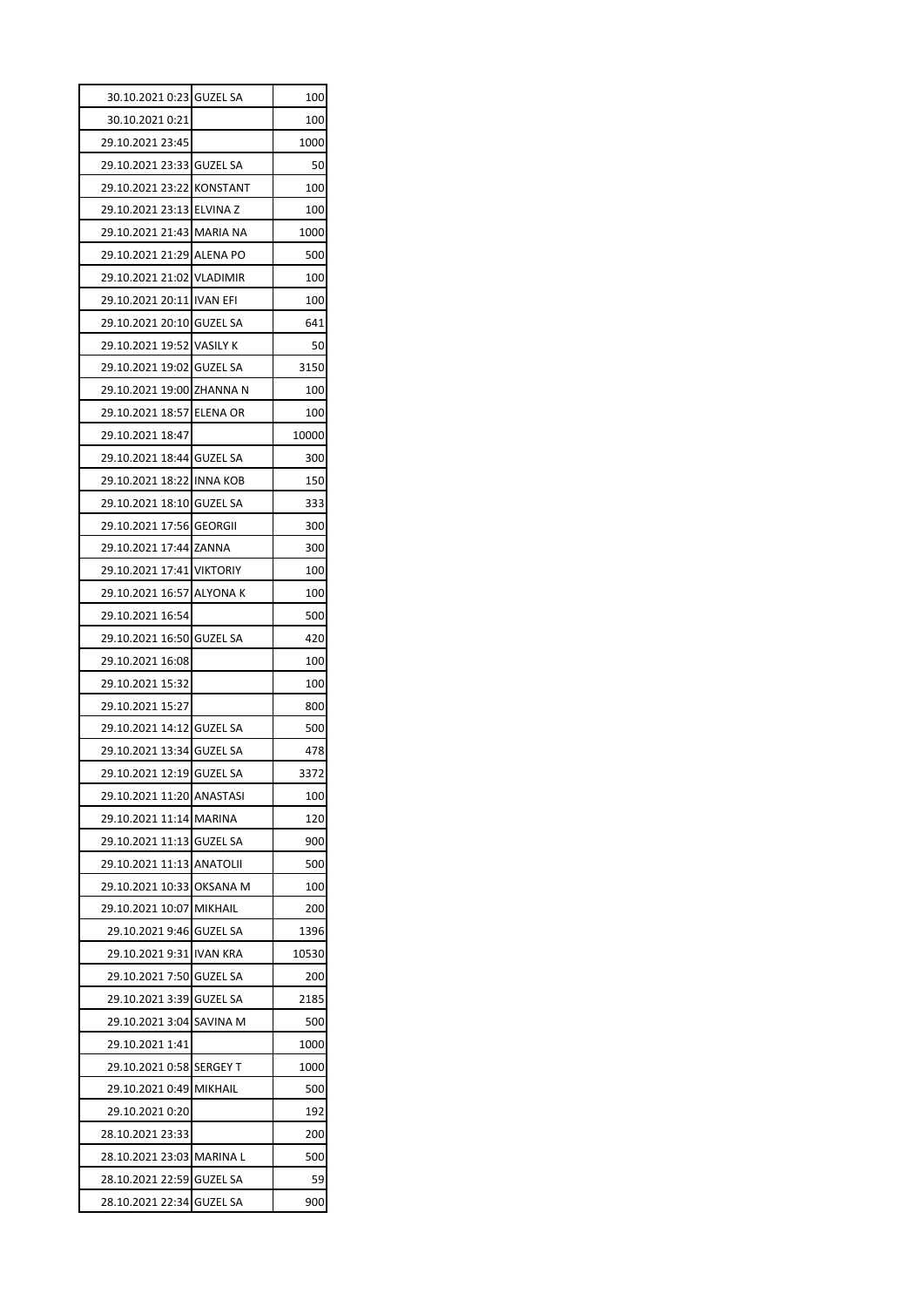| 28.10.2021 22:11 GUZEL SA |                 | 2503 |
|---------------------------|-----------------|------|
| 28.10.2021 21:52 GUZEL SA |                 | 100  |
| 28.10.2021 21:51 GUZEL SA |                 | 613  |
| 28.10.2021 21:45 NIKOLAI  |                 | 100  |
| 28.10.2021 21:33 GUZEL SA |                 | 2688 |
| 28.10.2021 21:14          |                 | 100  |
| 28.10.2021 20:40 ALEXEY L |                 | 1000 |
| 28.10.2021 20:26          |                 | 200  |
| 28.10.2021 20:02 GUZEL SA |                 | 139  |
| 28.10.2021 19:47 EKATERIN |                 | 50   |
| 28.10.2021 19:39 ILYA KOP |                 | 100  |
| 28.10.2021 19:02 SERGEY P |                 | 100  |
| 28.10.2021 18:59 LIDIYA P |                 | 1000 |
| 28.10.2021 18:00          |                 | 200  |
| 28.10.2021 17:17 VICTORIY |                 | 100  |
| 28.10.2021 17:02          |                 | 50   |
| 28.10.2021 16:22          |                 | 1000 |
| 28.10.2021 16:08          |                 | 100  |
| 28.10.2021 15:51          |                 | 1000 |
| 28.10.2021 15:29          |                 | 100  |
| 28.10.2021 14:49          |                 | 100  |
| 28.10.2021 13:16 ANTONINA |                 | 4000 |
| 28.10.2021 12:55          |                 | 100  |
| 28.10.2021 11:43 YULIA BO |                 | 150  |
| 28.10.2021 11:33 T KOREPA |                 | 1000 |
| 28.10.2021 10:35          |                 | 100  |
| 28.10.2021 8:04 STEPAN C  |                 | 100  |
| 28.10.2021 3:08 KONSTANT  |                 | 100  |
| 28.10.2021 0:59 OLEG ANT  |                 | 5000 |
| 28.10.2021 0:55           |                 | 193  |
| 28.10.2021 0:49 GUZEL SA  |                 | 500  |
| 27.10.2021 23:31 ELENA SA |                 | 100  |
| 27.10.2021 23:05          | <b>ANTON ST</b> | 100  |
| 27.10.2021 22:05 SAKHAROV |                 | 500  |
| 27.10.2021 21:31 SERGEY B |                 | 500  |
| 27.10.2021 21:15          | <b>GUZEL SA</b> | 500  |
| 27.10.2021 20:04 ANDREY P |                 | 1000 |
| 27.10.2021 19:34 ALEXANDE |                 | 6    |
| 27.10.2021 17:26 ALEXANDE |                 | 4    |
| 27.10.2021 17:13          |                 | 3    |
| 27.10.2021 17:12 MOMENTUM |                 | 350  |
| 27.10.2021 16:32 SVETLANA |                 | 150  |
| 27.10.2021 14:21          | <b>DMITRIY</b>  | 100  |
| 27.10.2021 11:39          |                 | 35   |
| 27.10.2021 11:38          |                 | 35   |
| 27.10.2021 11:37          |                 | 35   |
| 27.10.2021 11:01 ALEKSEY  |                 | 500  |
| 27.10.2021 10:39 OLGA DRO |                 | 50   |
|                           |                 |      |
| 27.10.2021 10:26 ALEXANDE |                 | 100  |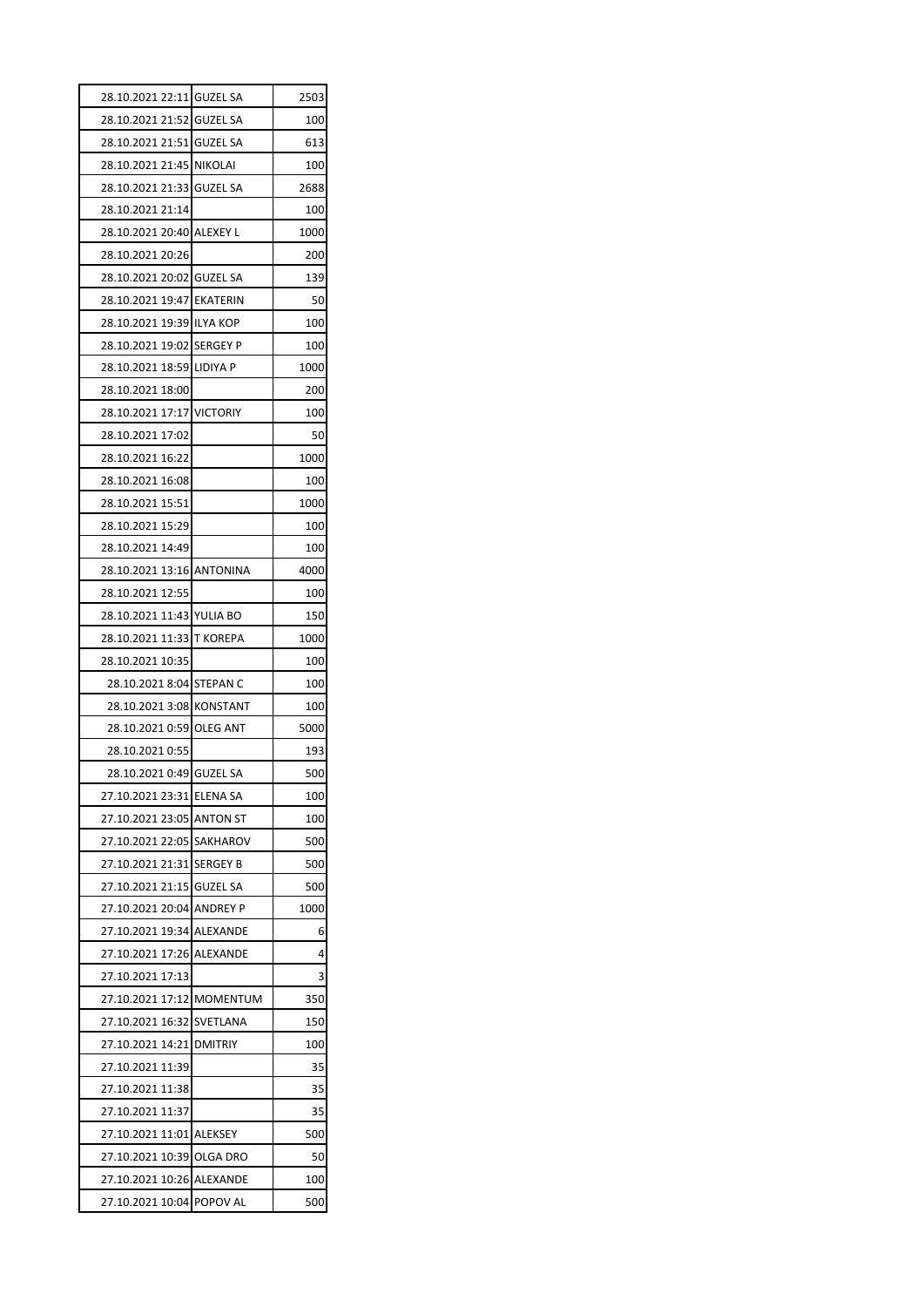| 27.10.2021 9:48 SERGEY Z             |          | 100         |
|--------------------------------------|----------|-------------|
| 27.10.2021 8:52                      |          | 500         |
| 27.10.2021 1:32 EKATERIN             |          | 500         |
| 27.10.2021 0:49 ZHANNA N             |          | 100         |
| 27.10.2021 0:47 TATYANA              |          | 200         |
| 27.10.2021 0:39 GALIYA E             |          | 906         |
| 27.10.2021 0:36 EVGENII              |          | 100         |
| 27.10.2021 0:25                      |          | 50          |
| 27.10.2021 0:21                      |          | 104         |
| 27.10.2021 0:01 GUZEL SA             |          | 580         |
| 27.10.2021 0:01                      |          | 500         |
| 26.10.2021 22:18 NATALIA             |          | 100         |
| 26.10.2021 20:31 IRINA ME            |          | 100         |
| 26.10.2021 20:22 BYRDINA             |          | 100         |
| 26.10.2021 20:15 M MIROSH            |          | 100         |
| 26.10.2021 19:47 NAZARENK            |          | 200         |
| 26.10.2021 19:43 YULDASHE            |          | 100         |
| 26.10.2021 16:47 VASILIY             |          | 200         |
| 26.10.2021 15:38 VYACHESL            |          | 100         |
| 26.10.2021 15:13 KIRILL B            |          | 1000        |
| 26.10.2021 14:44 YULIYA D            |          | 700         |
| 26.10.2021 14:34 SERGEY Y            |          | 1000        |
| 26.10.2021 13:10                     |          | 1000        |
| 26.10.2021 12:09                     |          | 5000        |
| 26.10.2021 12:05 DENIS ST            |          | 1000        |
| 26.10.2021 11:48                     |          | 25          |
| 26.10.2021 11:23                     |          | 500         |
| 26.10.2021 9:15 FGV                  |          | 50          |
| 26.10.2021 8:28 ANAR                 |          | 100         |
| 26.10.2021 3:37                      |          | 1000        |
| 26.10.2021 0:59 ELENA NO             |          | 100         |
| 26.10.2021 0:05 ALYONA K             |          | 50          |
| 26.10.2021 0:04 AIGUL KA             |          | 300         |
| 25.10.2021 23:46                     |          | 141         |
| 25.10.2021 23:20 EGOR BAL            |          | 1000        |
| 25.10.2021 22:36 ELENA LE            |          | 500         |
| 25.10.2021 21:40 GUMENOV             |          | 1000        |
| 25.10.2021 21:38 SERGEI K            |          | 1000        |
| 25.10.2021 21:04                     |          | 500         |
| 25.10.2021 20:16 GUZEL SA            |          | 150         |
| 25.10.2021 19:39 VIKTORII            |          | 2000        |
|                                      |          |             |
| 25.10.2021 19:38 ILYA PET            |          | 500         |
| 25.10.2021 19:23 MIKHAIL             |          |             |
|                                      |          | 538<br>538  |
| 25.10.2021 19:18                     |          |             |
| 25.10.2021 18:51 MARKOV S            |          | 19          |
| 25.10.2021 18:51                     |          | 1980        |
| 25.10.2021 18:25 ERIK ABI            |          | 500         |
| 25.10.2021 16:47<br>25.10.2021 16:13 | YURIYGRI | 100<br>1000 |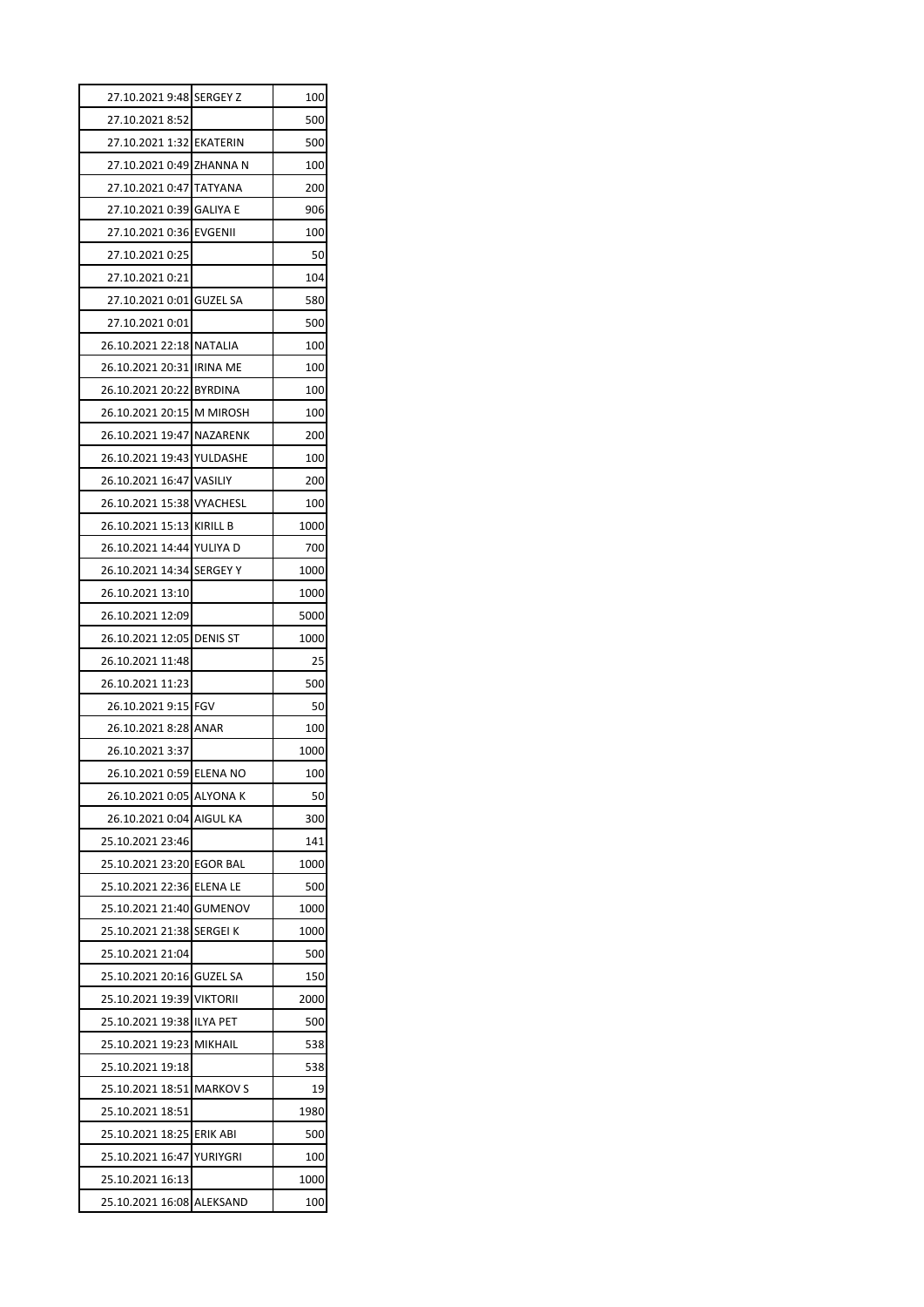| 25.10.2021 15:52 GUZEL SA |                 | 146    |
|---------------------------|-----------------|--------|
| 25.10.2021 15:29          |                 | 6      |
| 25.10.2021 15:21          |                 | 5      |
| 25.10.2021 14:38 SVETLANA |                 | 23500  |
| 25.10.2021 14:21          | <b>TATIANA</b>  | 8000   |
| 25.10.2021 11:14 ANNA ZHV |                 | 500    |
| 25.10.2021 10:32 GUZEL SA |                 | 600    |
| 25.10.2021 10:26 SHATOVA  |                 | 13050  |
| 25.10.2021 8:10 GUZEL SA  |                 | 92     |
| 25.10.2021 3:49 JURII BA  |                 | 500    |
| 25.10.2021 1:35 YURYGRIT  |                 | 100    |
| 25.10.2021 0:21 GUZEL SA  |                 | 93     |
| 25.10.2021 0:08 GUZEL SA  |                 | 300    |
| 24.10.2021 23:12 EKA      |                 | 100    |
| 24.10.2021 23:03 GUZEL SA |                 | 200    |
| 24.10.2021 21:47 SERGEY Z |                 | 100    |
| 24.10.2021 21:16          |                 | 443,96 |
| 24.10.2021 21:02          |                 | 90     |
| 24.10.2021 21:02 IGOR     |                 | 5000   |
| 24.10.2021 21:01 IGOR     |                 | 5000   |
| 24.10.2021 19:34 GUZEL SA |                 | 200    |
| 24.10.2021 19:31          |                 | 200    |
| 24.10.2021 18:25 TARAS AN |                 | 18000  |
| 24.10.2021 16:55          | <b>DANIIA S</b> | 100    |
| 24.10.2021 15:48 SVETLANA |                 | 500    |
| 24.10.2021 14:38 ANDREY V |                 | 1000   |
| 24.10.2021 14:29 OLGA MEL |                 | 100    |
| 24.10.2021 14:07 EGOR BYC |                 | 100    |
| 24.10.2021 12:08 GUZEL SA |                 | 576    |
| 24.10.2021 11:53 ALEKSAND |                 | 300    |
| 24.10.2021 10:45 KSENIA D |                 | 100    |
| 24.10.2021 10:06          | <b>GUZEL SA</b> | 650    |
| 24.10.2021 10:03          | ANTON UK        | 500    |
| 24.10.2021 8:34           | TATIANA         | 100    |
| 24.10.2021 7:55           |                 | 100    |
| 24.10.2021 7:14           | <b>GUZEL SA</b> | 1000   |
| 24.10.2021 0:45           | OLGA IVA        | 300    |
| 24.10.2021 0:39           | <b>GUZEL SA</b> | 474    |
| 23.10.2021 23:50          | <b>KIRILL E</b> | 500    |
| 23.10.2021 23:20          | <b>GUZEL SA</b> | 151    |
| 23.10.2021 22:45          | EVGENII         | 250    |
| 23.10.2021 22:42          | SVETLANA        | 100    |
| 23.10.2021 22:05          | GUZEL SA        | 222    |
| 23.10.2021 21:47          |                 | 100    |
| 23.10.2021 21:34          | TATYANA         | 100    |
| 23.10.2021 20:18          | T KOREPA        | 1000   |
| 23.10.2021 19:54          | <b>IRINA SH</b> | 100    |
| 23.10.2021 19:22          | <b>GUZEL SA</b> | 790    |
| 23.10.2021 19:01          | <b>ALEKSEI</b>  | 500    |
| 23.10.2021 18:26          |                 | 410    |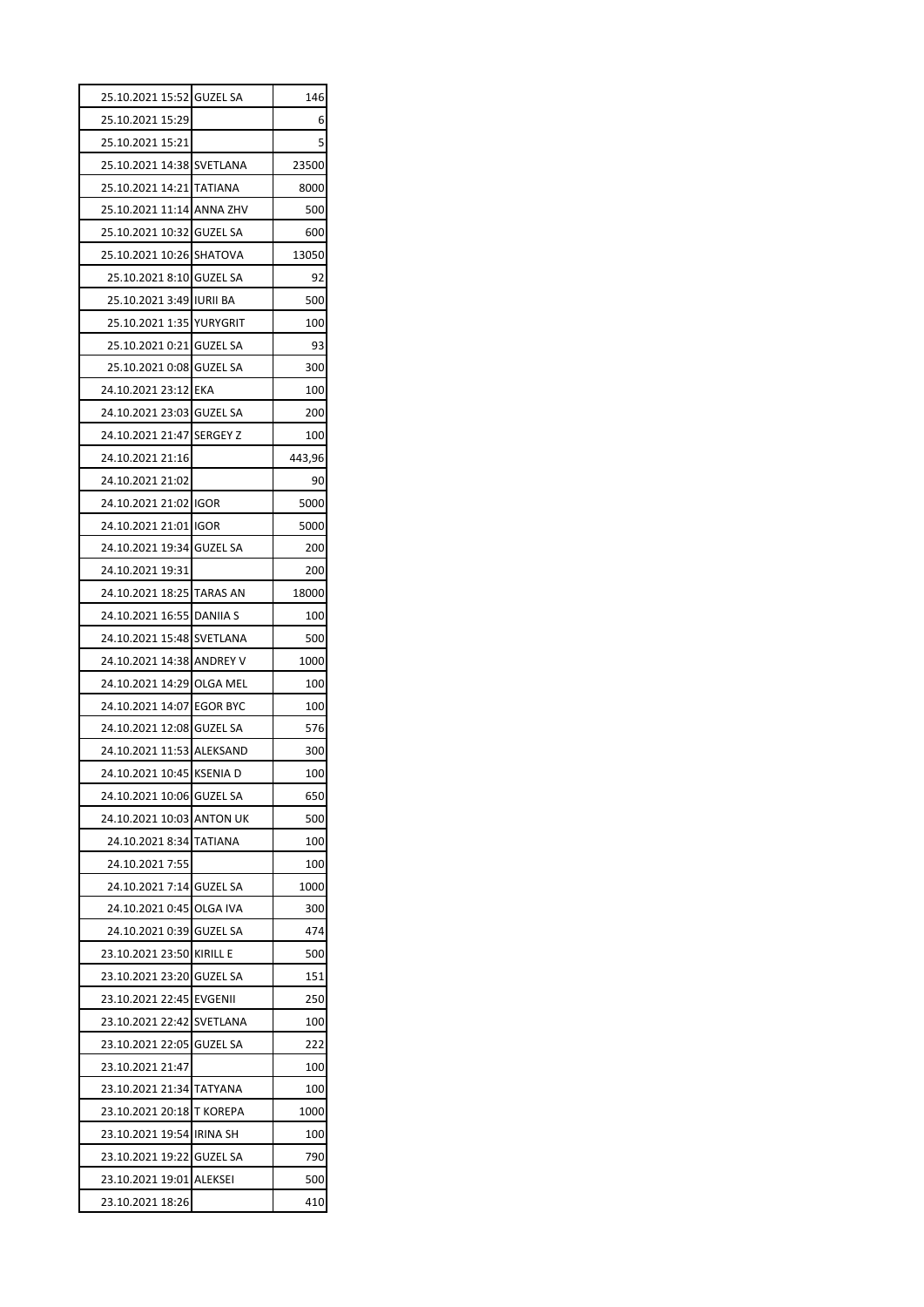| 23.10.2021 18:24 VALENTIN |                 | 200  |
|---------------------------|-----------------|------|
| 23.10.2021 17:44 GUZEL SA |                 | 100  |
| 23.10.2021 16:47 EKATERIN |                 | 500  |
| 23.10.2021 16:45 EKATERIN |                 | 1000 |
| 23.10.2021 16:40 ANASTASI |                 | 300  |
| 23.10.2021 16:28 NATALYA  |                 | 200  |
| 23.10.2021 16:01 GUZEL SA |                 | 2451 |
| 23.10.2021 15:52 ALEKSAND |                 | 100  |
| 23.10.2021 15:45          |                 | 500  |
| 23.10.2021 15:29 ALEKSAND |                 | 1700 |
| 23.10.2021 14:23 SERGE OK |                 | 500  |
| 23.10.2021 14:07 GUZEL SA |                 | 586  |
| 23.10.2021 14:04          |                 | 100  |
| 23.10.2021 14:03          |                 | 500  |
| 23.10.2021 13:38 GUZEL SA |                 | 1000 |
| 23.10.2021 13:37 GUZEL SA |                 | 1000 |
| 23.10.2021 13:05 GUZEL SA |                 | 143  |
| 23.10.2021 12:57          |                 | 1000 |
| 23.10.2021 12:04          |                 | 100  |
| 23.10.2021 11:53          |                 | 1000 |
| 23.10.2021 10:42 ODAREEVA |                 | 200  |
| 23.10.2021 10:28 ANNA ELN |                 | 100  |
| 23.10.2021 10:26 GUZEL SA |                 | 1157 |
| 23.10.2021 10:13 GLEB KAP |                 | 200  |
| 23.10.2021 10:08 YULIYA D |                 | 1000 |
| 23.10.2021 9:39           | <b>SVETLANA</b> | 200  |
| 23.10.2021 9:35           |                 | 200  |
| 23.10.2021 9:22 OLGA LIP  |                 | 500  |
| 23.10.2021 8:30 OLGA      |                 | 500  |
| 23.10.2021 4:40 SVETLANA  |                 | 100  |
| 23.10.2021 4:15           |                 | 100  |
| 23.10.2021 2:24 EVGENY L  |                 | 100  |
| 23.10.2021 2:23           | ANNA PRU        | 1000 |
| 22.10.2021 23:44          |                 | 500  |
| 22.10.2021 23:13          | <b>GUZEL SA</b> | 700  |
| 22.10.2021 22:51          | <b>KONSTANT</b> | 150  |
| 22.10.2021 22:30          | <b>MARIYA K</b> | 100  |
| 22.10.2021 22:03          | <b>GUZEL SA</b> | 550  |
| 22.10.2021 21:24          | <b>GUZEL SA</b> | 264  |
| 22.10.2021 21:12          | <b>TIHONOVA</b> | 100  |
| 22.10.2021 20:24          | ANNA YAG        | 100  |
| 22.10.2021 20:21          | <b>GUZEL SA</b> | 315  |
| 22.10.2021 20:07          | <b>LEONID Z</b> | 500  |
| 22.10.2021 19:51          |                 | 100  |
| 22.10.2021 19:01          | <b>ELENA</b>    | 50   |
| 22.10.2021 18:58          | <b>GUZEL SA</b> | 600  |
| 22.10.2021 18:44          | <b>EKATERIN</b> | 1000 |
| 22.10.2021 18:40 MARIYA C |                 | 100  |
| 22.10.2021 18:26 SVETLANA |                 | 70   |
|                           |                 |      |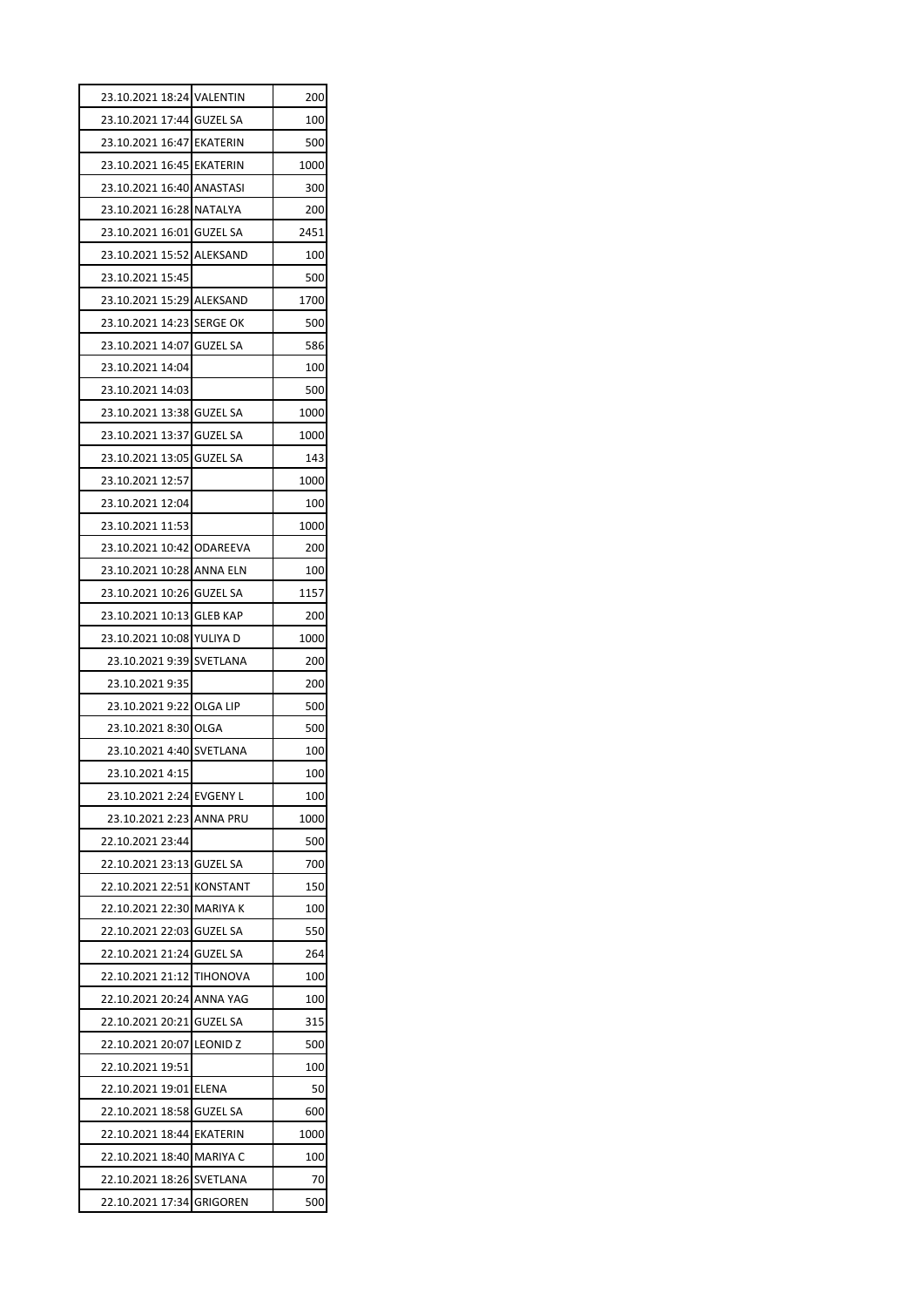| 22.10.2021 17:32 MOMENTUM |                 | 100  |
|---------------------------|-----------------|------|
| 22.10.2021 17:24 GUZEL SA |                 | 279  |
| 22.10.2021 16:27          |                 | 1000 |
| 22.10.2021 15:56 GUZEL SA |                 | 1818 |
| 22.10.2021 15:50          |                 | 100  |
| 22.10.2021 15:00 ELENA LI |                 | 100  |
| 22.10.2021 14:27 MENSHAKO |                 | 100  |
| 22.10.2021 14:27 ALEKSAND |                 | 300  |
| 22.10.2021 14:18 MARIYA L |                 | 500  |
| 22.10.2021 13:42 IRINA YA |                 | 100  |
| 22.10.2021 13:40 ALEXANDE |                 | 100  |
| 22.10.2021 13:38 MOMENTUM |                 | 150  |
| 22.10.2021 13:25 MASTER A |                 | 500  |
| 22.10.2021 13:25          | <b>OLGA</b>     | 3000 |
| 22.10.2021 13:03 ANASTASI |                 | 100  |
| 22.10.2021 12:54 GUZEL SA |                 | 720  |
| 22.10.2021 12:52          |                 | 100  |
| 22.10.2021 12:17 ANTON GU |                 | 100  |
| 22.10.2021 12:13 SERGEI P |                 | 500  |
| 22.10.2021 11:57 ANNA KII |                 | 500  |
| 22.10.2021 11:56 MOMENTUM |                 | 100  |
| 22.10.2021 11:38 GUZEL SA |                 | 590  |
| 22.10.2021 11:24 VLADIMIR |                 | 300  |
| 22.10.2021 11:18 GUZEL SA |                 | 700  |
| 22.10.2021 11:05 GUZEL SA |                 | 580  |
| 22.10.2021 10:52 OLGA PAV |                 | 100  |
| 22.10.2021 10:42          |                 | 100  |
| 22.10.2021 10:40 GUZEL SA |                 | 1190 |
| 22.10.2021 10:32          |                 | 100  |
| 22.10.2021 10:28 EKATERIN |                 | 500  |
| 22.10.2021 10:28          |                 | 100  |
| 22.10.2021 10:23          | <b>GUZEL SA</b> | 550  |
| 22.10.2021 10:12          | <b>GUZEL SA</b> |      |
| 22.10.2021 10:05          |                 | 1027 |
|                           | <b>BELOKONE</b> | 200  |
| 22.10.2021 9:39           | <b>NARGIZZ</b>  | 50   |
| 22.10.2021 9:35           | <b>DARIA DR</b> | 15   |
| 22.10.2021 9:35           | <b>VERA FED</b> | 100  |
| 22.10.2021 9:30           | <b>GUZEL SA</b> | 540  |
| 22.10.2021 9:09           | <b>GUZEL SA</b> | 1040 |
| 22.10.2021 9:06           |                 | 300  |
| 22.10.2021 9:02           | NATALIYA        | 100  |
| 22.10.2021 8:13           | <b>GUZEL SA</b> | 694  |
| 22.10.2021 7:57           | YULIYA          | 500  |
| 22.10.2021 7:41           | <b>GUZEL SA</b> | 1124 |
| 22.10.2021 6:15           | GUZEL SA        | 4542 |
| 22.10.2021 3:42           | MIKHAIL         | 5000 |
| 22.10.2021 0:53           | <b>ELENA KN</b> | 500  |
| 22.10.2021 0:39           | ANASTASI        | 100  |
| 22.10.2021 0:37           | <b>GUZEL SA</b> | 777  |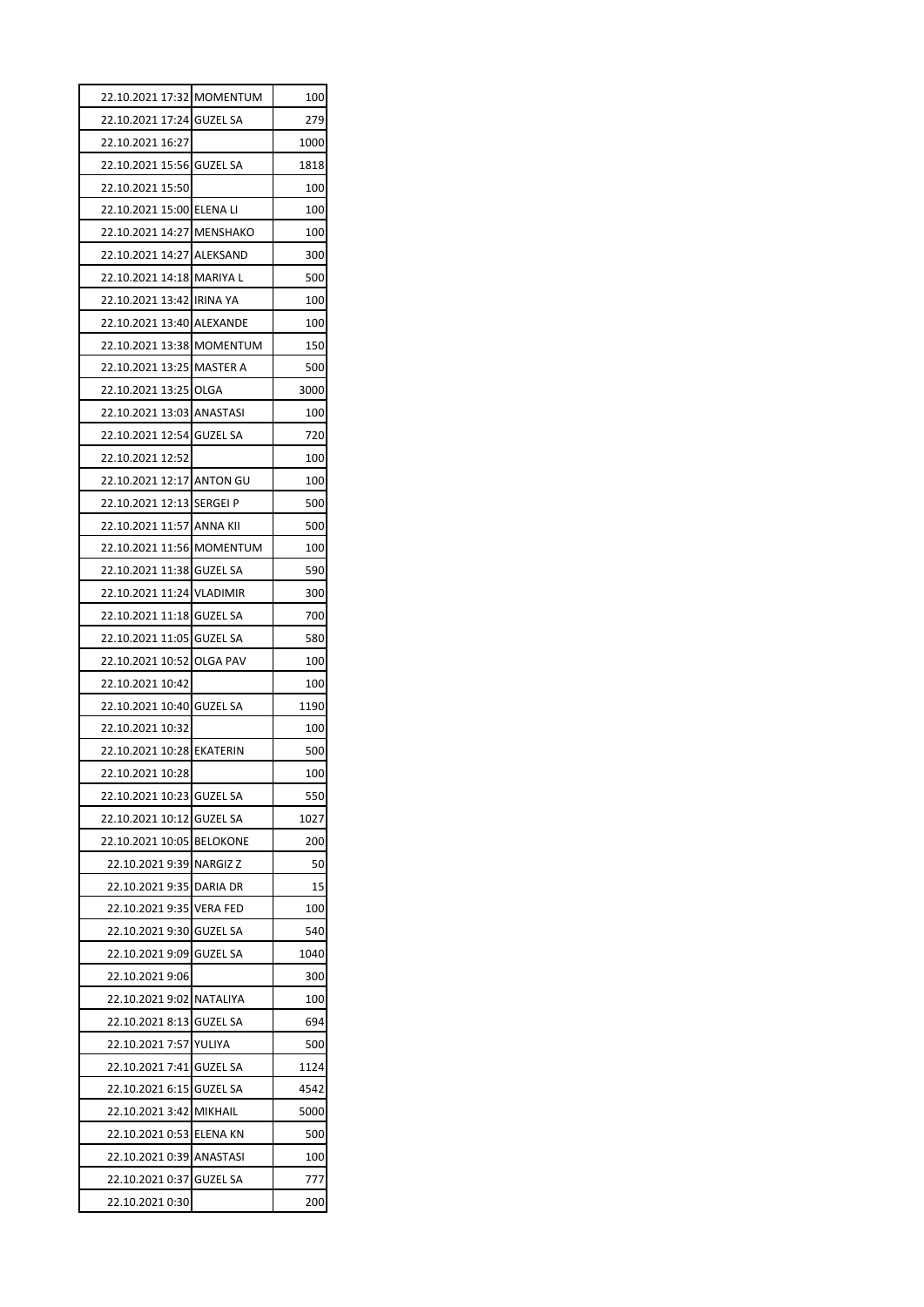| 21.10.2021 23:36          |                 | 250   |
|---------------------------|-----------------|-------|
| 21.10.2021 23:31 EKATERIN |                 | 200   |
| 21.10.2021 23:27 ALEKSAND |                 | 100   |
| 21.10.2021 23:03 GUZEL SA |                 | 200   |
| 21.10.2021 22:44 REZIDA   |                 | 100   |
| 21.10.2021 22:37 ELENA AG |                 | 500   |
| 21.10.2021 22:08 ANTON ZH |                 | 1000  |
| 21.10.2021 22:04 PANFILOV |                 | 100   |
| 21.10.2021 22:03 ANTON ZB |                 | 100   |
| 21.10.2021 21:01          |                 | 100   |
| 21.10.2021 20:58 PAVEL LU |                 | 500   |
| 21.10.2021 20:07 DANIL KA |                 | 300   |
| 21.10.2021 19:49 NIKOLAY  |                 | 1000  |
| 21.10.2021 19:21 GUZEL SA |                 | 114   |
| 21.10.2021 18:46          |                 | 1000  |
| 21.10.2021 17:27 EVGENII  |                 | 5     |
| 21.10.2021 16:05 ZUBKOV P |                 | 500   |
| 21.10.2021 15:52 OLGA     |                 | 10000 |
| 21.10.2021 15:22 VIKTORIA |                 | 500   |
| 21.10.2021 15:09 ANNA KON |                 | 500   |
| 21.10.2021 15:08 MAKSIM S |                 | 100   |
| 21.10.2021 14:41 OKSANA M |                 | 100   |
| 21.10.2021 14:35 GUZEL SA |                 | 100   |
| 21.10.2021 14:35          |                 | 500   |
| 21.10.2021 14:05 ASHAKHAN |                 | 89700 |
| 21.10.2021 13:08 GALIYA E |                 | 1000  |
| 21.10.2021 13:01 YULIYA D |                 | 1000  |
| 21.10.2021 11:50 ANTON PO |                 | 150   |
| 21.10.2021 11:42 OLGA     |                 | 225   |
| 21.10.2021 11:35          |                 | 50    |
| 21.10.2021 11:05 OLGA     |                 | 2000  |
| 21.10.2021 8:57           | SVETLANA        | 100   |
| 21.10.2021 8:21           | <b>GUZEL SA</b> | 200   |
| 21.10.2021 7:23           | <b>ROMAN NI</b> |       |
| 21.10.2021 6:12           |                 | 1240  |
|                           | VIACHESL        | 2000  |
| 21.10.2021 0:57           |                 | 500   |
| 21.10.2021 0:53           |                 | 500   |
| 20.10.2021 23:53          |                 | 100   |
| 20.10.2021 23:52 GUZEL SA |                 | 300   |
| 20.10.2021 23:40          | <b>EVGENII</b>  | 500   |
| 20.10.2021 23:33          | ALEXANDE        | 100   |
| 20.10.2021 23:32          |                 | 150   |
| 20.10.2021 23:31          |                 | 195   |
| 20.10.2021 23:30          |                 | 108   |
| 20.10.2021 23:30          |                 | 100   |
| 20.10.2021 23:29          |                 | 150   |
| 20.10.2021 23:29          |                 | 100   |
| 20.10.2021 23:28          |                 | 145   |
| 20.10.2021 23:28          |                 | 132   |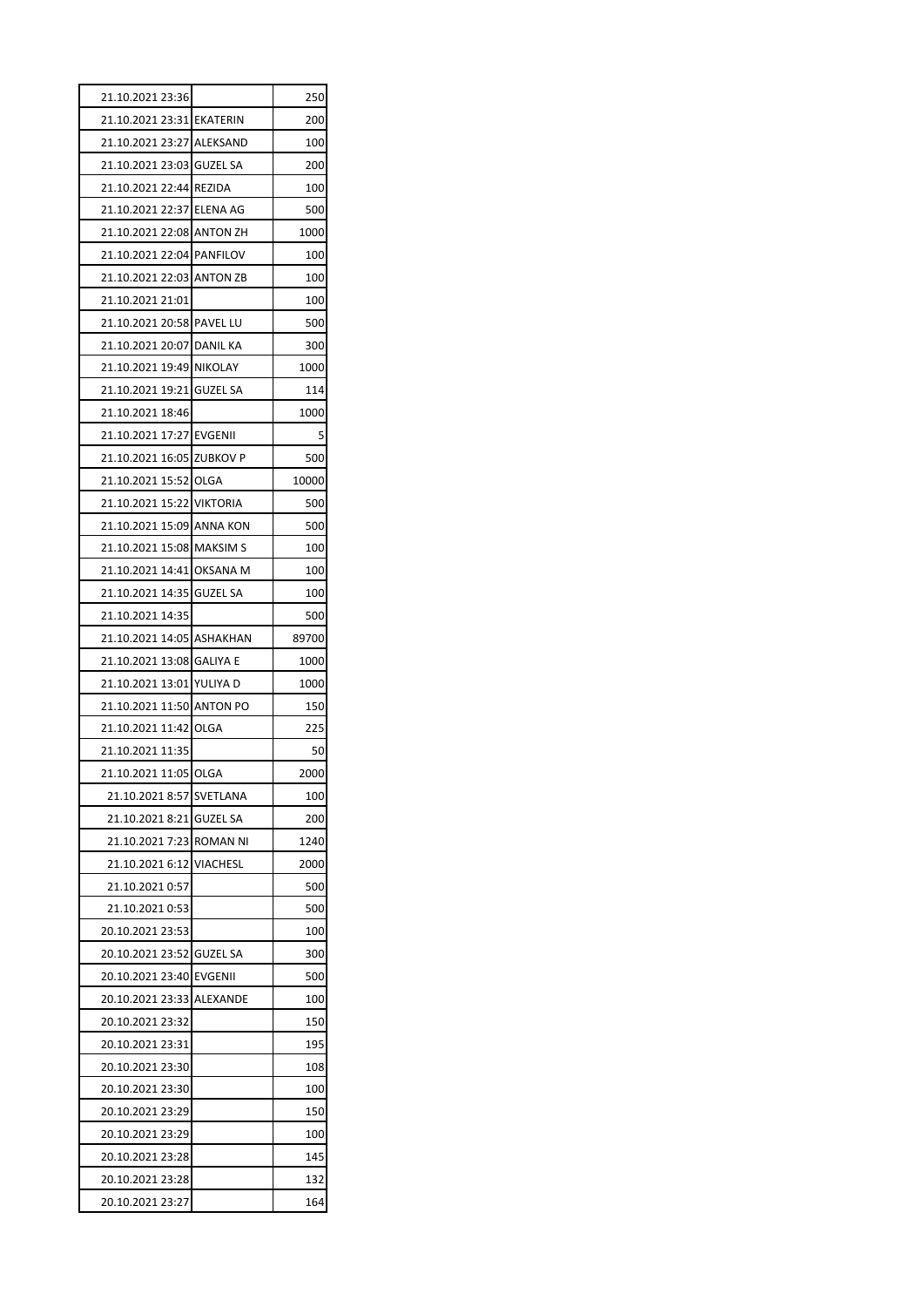| 20.10.2021 23:27                                      | 187        |
|-------------------------------------------------------|------------|
| 20.10.2021 23:26                                      | 200        |
| 20.10.2021 23:25                                      | 180        |
| 20.10.2021 23:25                                      | 200        |
| 20.10.2021 23:24                                      | 200        |
| 20.10.2021 23:23                                      | 200        |
| 20.10.2021 23:23                                      | 165        |
| 20.10.2021 23:21 VERONIKA                             | 50         |
| 20.10.2021 22:32                                      | 100        |
| 20.10.2021 22:30                                      | 100        |
| 20.10.2021 22:26                                      | 30         |
| 20.10.2021 22:23                                      | 30         |
| 20.10.2021 21:53 ALEKSAND                             | 100        |
| 20.10.2021 21:46 ELENA DO                             | 1,01       |
| 20.10.2021 21:43                                      | 500        |
| 20.10.2021 20:58                                      | 100        |
| 20.10.2021 20:22 VASILIY                              | 2000       |
| 20.10.2021 19:24 GUZEL SA                             | 1200       |
| 20.10.2021 19:01                                      | 5000       |
| 20.10.2021 18:28 TATYANA                              | 100        |
| 20.10.2021 18:25 ILYA                                 | 88         |
| 20.10.2021 17:11 ANTON GR                             | 100        |
| 20.10.2021 16:46 SERGEY B                             | 200        |
| 20.10.2021 15:50                                      | 399        |
| 20.10.2021 14:31 GUZEL SA                             | 111        |
| 20.10.2021 12:41 SERGEY M                             | 100        |
| 20.10.2021 12:24 OLGA DOR                             | 300        |
| 20.10.2021 11:24                                      | 5000       |
| 20.10.2021 11:04 TATYANA                              | 100        |
| 20.10.2021 10:00 MOMENTUM                             | 500        |
| 20.10.2021 9:35 OLGA                                  | 1000       |
| 20.10.2021 9:09                                       | 300        |
| 20.10.2021 8:54                                       | 100        |
| 20.10.2021 8:01 IVAN KRA                              | 12300      |
| 20.10.2021 6:40 POLYAKOV                              | 1000       |
| 20.10.2021 2:35 CARD HOL                              | 100        |
| 20.10.2021 2:23                                       | 300        |
| 20.10.2021 1:34 ELENA LA                              | 100        |
| 20.10.2021 0:24                                       | 200        |
| 19.10.2021 23:36                                      | 1000       |
| 19.10.2021 23:29 VIKTORIA                             | 500        |
| 19.10.2021 22:49                                      | 180        |
| 19.10.2021 22:25 EKATERIN                             | 500        |
| 19.10.2021 21:22                                      | 100        |
| 19.10.2021 19:38 OLGA                                 | 1000       |
|                                                       | 5000       |
| 19.10.2021 19:11 MAKSIM B                             |            |
|                                                       |            |
| 19.10.2021 19:08 GULNAZ K                             | 60000      |
| 19.10.2021 17:28 DMITRIY<br>19.10.2021 17:13 ALEKSAND | 200<br>500 |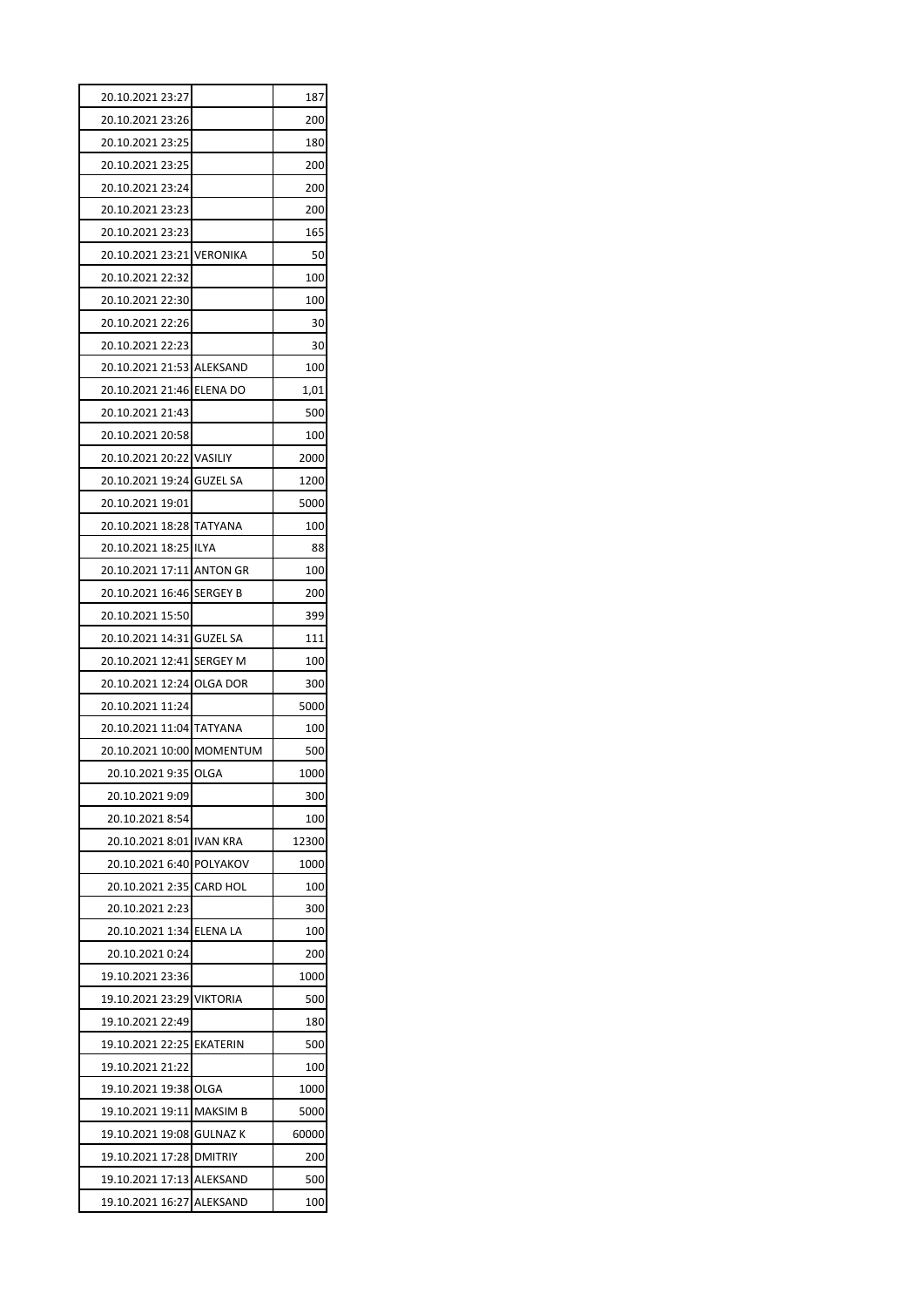| 19.10.2021 16:20 NATALYA  |                 | 100    |
|---------------------------|-----------------|--------|
| 19.10.2021 15:25 SVETLANA |                 | 500    |
| 19.10.2021 14:25 VERA KAL |                 | 100    |
| 19.10.2021 14:19          |                 | 100    |
| 19.10.2021 14:12 ANDREY G |                 | 1000   |
| 19.10.2021 12:37          |                 | 150    |
| 19.10.2021 12:27 OXANA EL |                 | 50     |
| 19.10.2021 11:22 GALINA B |                 | 100    |
| 19.10.2021 10:37 ZHANNA Y |                 | 100    |
| 19.10.2021 4:19           |                 | 100    |
| 19.10.2021 4:06 SHATOVA   |                 | 2100   |
| 19.10.2021 1:53 KHARITAN  |                 | 500    |
| 19.10.2021 0:58 KRAVCHEN  |                 | 500    |
| 19.10.2021 0:29 ALEXEY K  |                 | 2      |
| 19.10.2021 0:25 DMITRY B  |                 | 100    |
| 19.10.2021 0:05           |                 | 100    |
| 18.10.2021 22:32          |                 | 62130  |
| 18.10.2021 21:59 OLGA     |                 | 1000   |
| 18.10.2021 21:12 VYACHESL |                 | 500    |
| 18.10.2021 20:34 DIGITAL  |                 | 1000   |
| 18.10.2021 20:22 LUZINA O |                 | 209,45 |
| 18.10.2021 19:24 SERGEY A |                 | 1000   |
| 18.10.2021 18:16 OLGA     |                 | 2000   |
| 18.10.2021 17:50 MOMENTUM |                 | 500    |
| 18.10.2021 17:26          |                 | 200    |
| 18.10.2021 17:10 ANDREY V |                 | 1000   |
| 18.10.2021 17:10 VIKTOR K |                 | 1000   |
| 18.10.2021 17:09 ALEXEY S |                 | 100    |
| 18.10.2021 16:26 OLGA SHM |                 | 100    |
| 18.10.2021 16:06 ARTEM VO |                 | 100    |
| 18.10.2021 16:03 EVGENII  |                 | 5      |
| 18.10.2021 14:54 ALEXEY K |                 | 100    |
| 18.10.2021 13:28 IVAN UNG |                 | 42,66  |
| 18.10.2021 12:51 ALENA YA |                 | 200    |
| 18.10.2021 11:38 ANNA ZHV |                 | 2225   |
| 18.10.2021 10:43          | <b>DENIS SY</b> | 100    |
| 18.10.2021 10:16 SERGEY S |                 | 500    |
| 18.10.2021 7:12 IURII     |                 | 500    |
| 18.10.2021 6:20 PLAMARCH  |                 | 300    |
| 18.10.2021 1:50 MARIA SH  |                 | 300    |
| 17.10.2021 23:02          |                 | 500    |
| 17.10.2021 22:24          |                 | 500    |
| 17.10.2021 22:03 SOFYA SI |                 | 100    |
| 17.10.2021 21:58          |                 | 1000   |
| 17.10.2021 20:17          |                 | 300    |
| 17.10.2021 18:57 OLGA     |                 | 1000   |
| 17.10.2021 18:56          | <b>ALEKSEY</b>  | 250    |
| 17.10.2021 18:06          |                 | 1000   |
| 17.10.2021 17:40 T KOREPA |                 | 5000   |
| 17.10.2021 16:52 ANDREY F |                 | 1000   |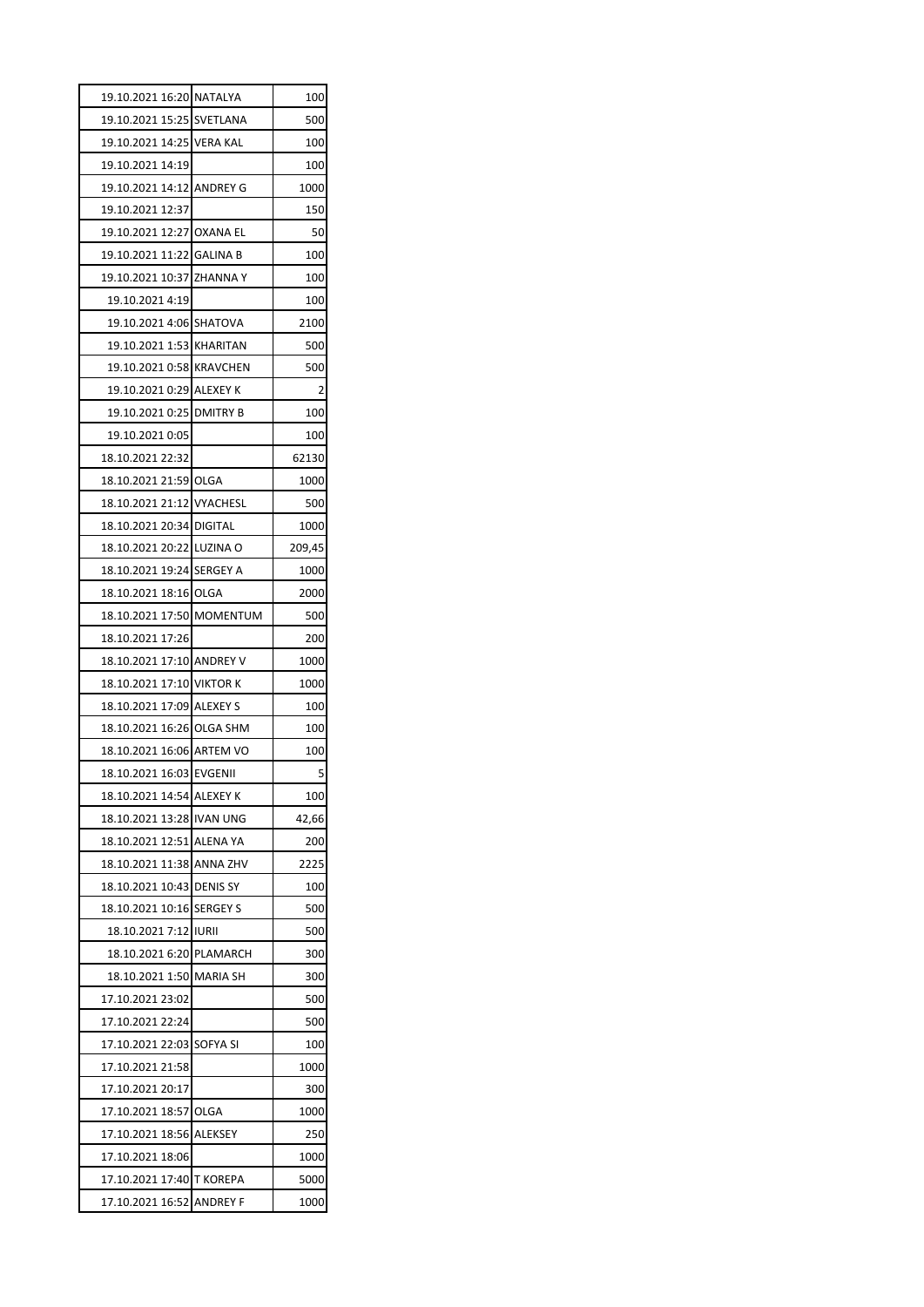| 17.10.2021 16:34 ANTON GE                     |                 | 100          |
|-----------------------------------------------|-----------------|--------------|
| 17.10.2021 16:25 ANNA VER                     |                 | 100          |
| 17.10.2021 15:50 OLGA                         |                 | 1000         |
| 17.10.2021 15:45 OLGA                         |                 | 2000         |
| 17.10.2021 14:53 KIRILL E                     |                 | 500          |
| 17.10.2021 14:50 ALEXEY V                     |                 | 200          |
| 17.10.2021 14:43 ZIBEROV                      |                 | 200          |
| 17.10.2021 14:15 T KOREPA                     |                 | 500          |
| 17.10.2021 13:37 DMITRIY                      |                 | 300          |
| 17.10.2021 13:14 ANNA PRO                     |                 | 250          |
| 17.10.2021 12:49                              |                 | 1000         |
| 17.10.2021 12:29 POCHTA B                     |                 | 100          |
| 17.10.2021 12:26 KIRILL F                     |                 | 100          |
| 17.10.2021 11:20 IVAN SHT                     |                 | 1000         |
| 17.10.2021 11:19 EVGENII                      |                 | 500          |
| 17.10.2021 11:14 OLGA BAB                     |                 | 70000        |
| 17.10.2021 10:36 ALEVTINA                     |                 | 500          |
| 17.10.2021 7:37 ROMAN NI                      |                 | 320          |
| 17.10.2021   4:58 SERGEY K                    |                 | 100          |
| 17.10.2021 0:46                               |                 | 400          |
| 16.10.2021 22:53 RAVIL IL                     |                 | 500          |
| 16.10.2021 22:51 ANDREY                       |                 | 100          |
| 16.10.2021 22:44 SOLOVEVA                     |                 | 500          |
| 16.10.2021 22:44 DIANA ST                     |                 | 400          |
| 16.10.2021 22:36 ZHUK SER                     |                 | 100          |
| 16.10.2021 22:28 OLESYA K                     |                 | 500          |
| 16.10.2021 22:24 DARYA SE                     |                 | 500          |
| 16.10.2021 21:10                              |                 | 340          |
| 16.10.2021 21:07 IVANOV E                     |                 | 500          |
| 16.10.2021 20:56 NATALYA                      |                 | 150          |
| 16.10.2021 20:42                              |                 | 200          |
| 16.10.2021 20:23                              |                 | 100          |
| 16.10.2021 20:20 DIANA KE                     |                 | 5000         |
| 16.10.2021 19:58                              | <b>MIKHAIL</b>  | 200          |
| 16.10.2021 19:49                              |                 | 100          |
| 16.10.2021 18:58                              |                 | 100          |
| 16.10.2021 18:35 NADEZHDA                     |                 | 500          |
| 16.10.2021 18:32 OLGA                         |                 | 1000         |
| 16.10.2021 18:07 OLGA TRU                     |                 | 1000         |
| 16.10.2021 17:19 ANDREI                       |                 | 1000         |
| 16.10.2021 16:59 T KOREPA                     |                 | 2000         |
| 16.10.2021 16:47                              |                 | 100          |
| 16.10.2021 16:39 MIKHAIL                      |                 | 100          |
| 16.10.2021 16:10 ANATOLIY                     |                 | 100          |
| 16.10.2021 15:51                              | <b>SUSLINA</b>  | 100          |
| 16.10.2021 15:49 SERGEY A                     |                 | 50           |
| 16.10.2021 15:49                              | <b>ROMAN TE</b> | 200          |
|                                               |                 |              |
|                                               |                 |              |
| 16.10.2021 15:11<br>16.10.2021 15:05 RINAT TL |                 | 100<br>18395 |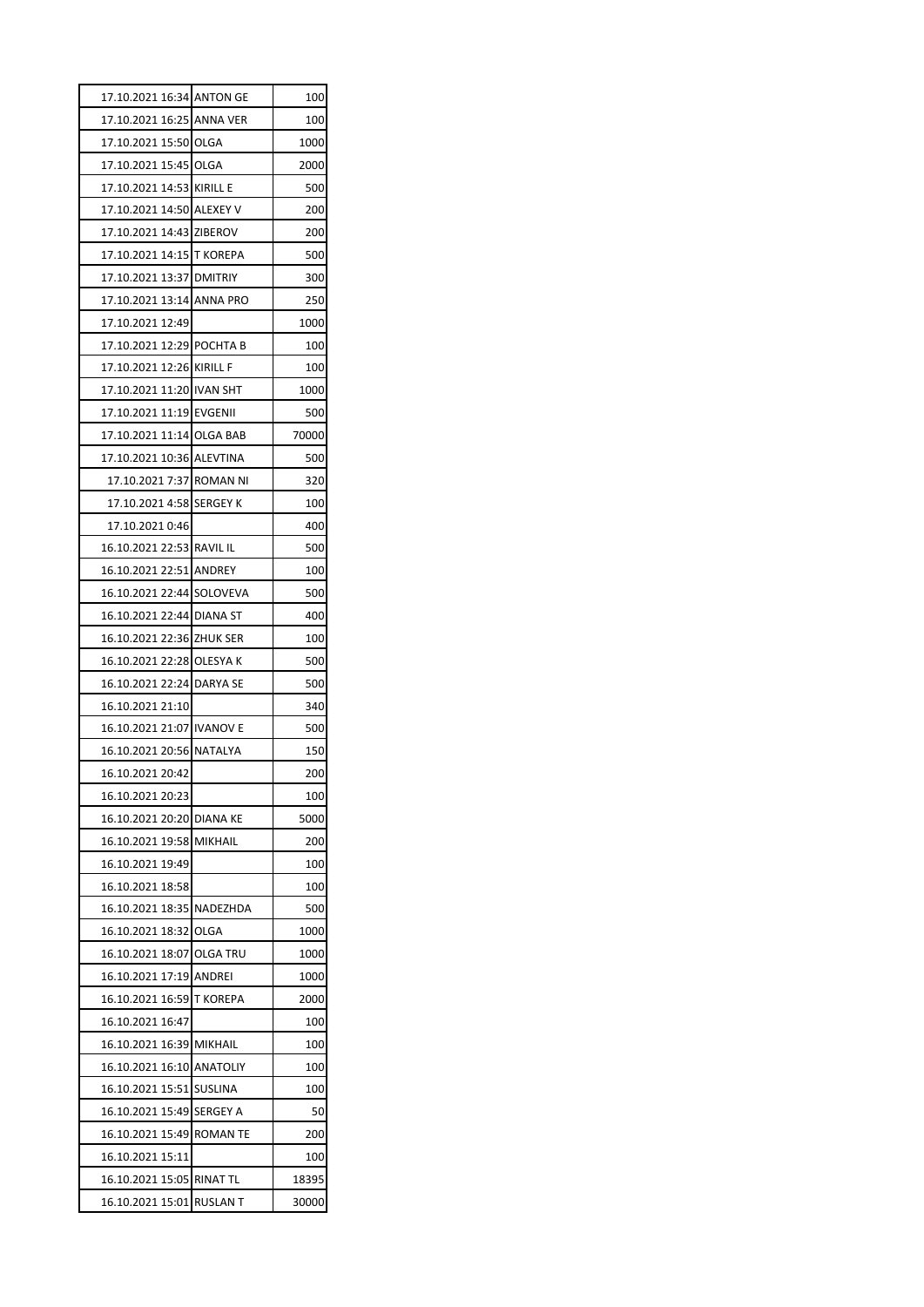| 16.10.2021 13:54 BELOVAND |             | 100    |
|---------------------------|-------------|--------|
| 16.10.2021 13:28 OLGA     |             | 2000   |
| 16.10.2021 12:17 SVIRIDOV |             | 22460  |
| 16.10.2021 12:12 DENIS KO |             | 100    |
| 16.10.2021 12:06 VIACHESL |             | 500    |
| 16.10.2021 11:42 NATALIA  |             | 250    |
| 16.10.2021 11:30 KONSTANT |             | 5000   |
| 16.10.2021 11:00          |             | 100    |
| 16.10.2021 10:40 DENIS GO |             | 500    |
| 16.10.2021 10:36 YULIYA L |             | 100    |
| 16.10.2021 10:31          |             | 50     |
| 16.10.2021 10:31 EKATERIN |             | 100    |
| 16.10.2021 7:06 VLADIMIR  |             | 500    |
| 16.10.2021 2:21 ANDRUCKI  |             | 500    |
| 16.10.2021 1:08 QIWI CAR  |             | 1250   |
| 16.10.2021 0:01 NATALIYA  |             | 300    |
| 15.10.2021 23:44 ALESYA S |             | 100    |
| 15.10.2021 22:17 GENNADII |             | 35137  |
| 15.10.2021 22:00 IUOIIA   |             | 300    |
| 15.10.2021 21:48 VERONIKA |             | 500    |
| 15.10.2021 21:35 NIKITA L |             | 100    |
| 15.10.2021 20:49          |             | 300    |
| 15.10.2021 20:46 DMITRII  |             | 300    |
| 15.10.2021 20:35 EKATERIN |             | 100    |
| 15.10.2021 20:30          |             | 500    |
| 15.10.2021 20:21 VYACHESL |             | 300    |
| 15.10.2021 19:55          |             | 1000   |
| 15.10.2021 19:14 T. OVCHI |             | 115,14 |
| 15.10.2021 19:10 IGOR     |             | 100    |
| 15.10.2021 18:52          |             | 800    |
| 15.10.2021 18:29          |             | 100    |
| 15.10.2021 17:18          |             | 1000   |
| 15.10.2021 15:42 T KOREPA |             | 1000   |
| 15.10.2021 15:35          | YULIA SH    | 100    |
| 15.10.2021 15:35          |             | 500    |
| 15.10.2021 15:34          | <b>OLGA</b> | 500    |
| 15.10.2021 15:22          |             | 70     |
| 15.10.2021 14:59 PANOVA   |             | 100    |
| 15.10.2021 14:03 VALERIY  |             | 100    |
| 15.10.2021 13:32          |             | 300    |
| 15.10.2021 12:10 SHIROKOV |             | 300    |
| 15.10.2021 11:48          |             | 200    |
| 15.10.2021 10:18          |             | 35     |
| 15.10.2021 10:17          |             | 35     |
| 15.10.2021 10:17          |             | 35     |
| 15.10.2021 9:51           |             | 300    |
| 15.10.2021 9:27           |             | 100    |
| 15.10.2021 7:54           |             | 1000   |
| 15.10.2021 0:40 SHAMIL K  |             | 1000   |
| 14.10.2021 23:50          |             | 151,96 |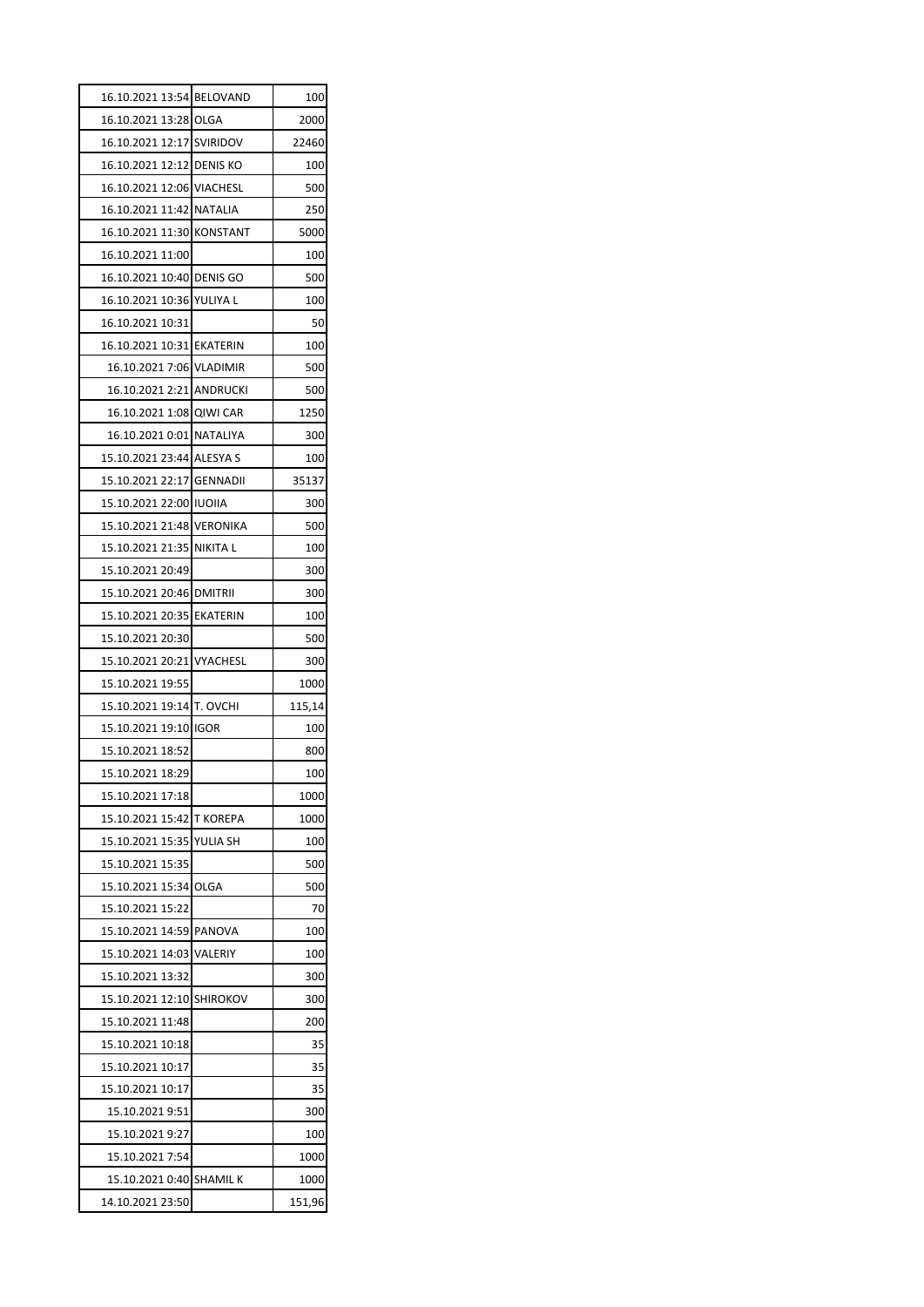| 14.10.2021 23:31 SERGEY S | 300   |
|---------------------------|-------|
| 14.10.2021 23:22 DMITRIEV | 100   |
| 14.10.2021 22:53 YURY ZAL | 100   |
| 14.10.2021 22:45 SERGEY P | 100   |
| 14.10.2021 22:43 PAVEL BO | 100   |
| 14.10.2021 22:18 NIKOLAY  | 1500  |
| 14.10.2021 21:27          | 1000  |
| 14.10.2021 20:47 KHASAN I | 100   |
| 14.10.2021 20:17 VLADIMIR | 5000  |
| 14.10.2021 19:59 ROMAN OK | 100   |
| 14.10.2021 19:08 ANDREY M | 100   |
| 14.10.2021 17:48 DMITRY T | 300   |
| 14.10.2021 16:39 EKATERIN | 200   |
| 14.10.2021 16:30          | 100   |
| 14.10.2021 14:52 MIKHAIL  | 100   |
| 14.10.2021 14:03 ROMAN OV | 100   |
| 14.10.2021 11:22 T KOREPA | 3000  |
| 14.10.2021 8:58 DENIS KO  | 100   |
| 14.10.2021 8:49           | 100   |
| 14.10.2021 4:04 DONAT     | 500   |
| 14.10.2021 1:45 ALEKSEI   | 250   |
| 14.10.2021 1:21           | 500   |
| 14.10.2021 0:04           | 100   |
| 13.10.2021 23:55          | 164   |
| 13.10.2021 22:38 DMITRII  | 100   |
| 13.10.2021 21:48 NATALYA  | 100   |
| 13.10.2021 21:15 MARIIA Y | 1000  |
| 13.10.2021 20:56 SAKHAROV | 1000  |
| 13.10.2021 20:26 IRINA VA | 100   |
| 13.10.2021 20:23 ANDREI S | 1000  |
| 13.10.2021 19:51 EKATERIN | 100   |
| 13.10.2021 17:59 MARIA SA | 200   |
| 13.10.2021 17:26 DANIIL V | 100   |
| 13.10.2021 17:00 MIKHAIL  | 300   |
| 13.10.2021 16:56 ANNA ZHD | 250   |
| 13.10.2021 16:55 LIUDMILA | 500   |
| 13.10.2021 16:18 TLEVOVA  | 10000 |
| 13.10.2021 16:13 ANASTASI | 75000 |
| 13.10.2021 15:51 ALEKSAND | 3800  |
| 13.10.2021 15:23          | 100   |
| 13.10.2021 13:35          | 1000  |
| 13.10.2021 12:42 ELENA ZY | 200   |
| 13.10.2021 11:44          | 200   |
| 13.10.2021 11:16 ALEKSAND | 500   |
| 13.10.2021 11:02          | 100   |
| 13.10.2021 10:36 MARINA K | 50    |
| 13.10.2021 9:29 FROLOVA   | 50    |
| 13.10.2021 8:30           | 300   |
| 13.10.2021 7:45 ALEKSAND  | 100   |
|                           |       |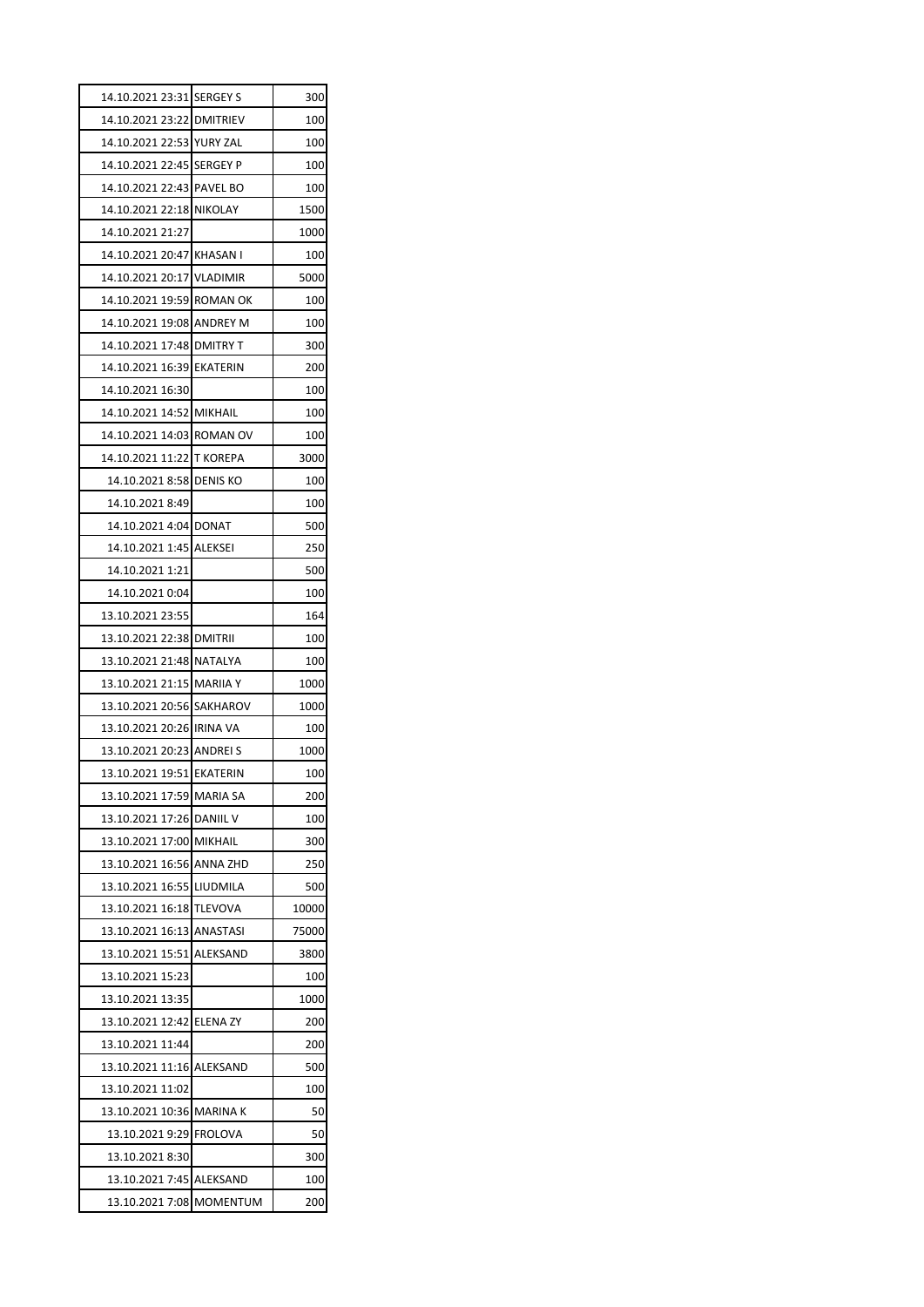| 13.10.2021 5:36           |                 | 100  |
|---------------------------|-----------------|------|
| 13.10.2021 5:12           |                 | 200  |
| 13.10.2021 3:50 ANNA VER  |                 | 100  |
| 13.10.2021 2:41 VLADIMIR  |                 | 100  |
| 13.10.2021 2:11 ANDRUCKI  |                 | 300  |
| 13.10.2021 1:31           |                 | 100  |
| 13.10.2021 0:52           | <b>VLADIMIR</b> | 300  |
| 12.10.2021 23:45          |                 | 180  |
| 12.10.2021 23:19          |                 | 50   |
| 12.10.2021 23:18          |                 | 100  |
| 12.10.2021 23:15 KIRILL S |                 | 1000 |
| 12.10.2021 22:43 SEMEN KU |                 | 65   |
| 12.10.2021 22:42 SEMEN KU |                 | 65   |
| 12.10.2021 22:41 SEMEN KU |                 | 77   |
| 12.10.2021 22:38 KIRILL S |                 | 100  |
| 12.10.2021 22:33 ARTEM    |                 | 500  |
| 12.10.2021 22:27          |                 | 100  |
| 12.10.2021 21:51          |                 | 500  |
| 12.10.2021 21:46 EKATERIN |                 | 300  |
| 12.10.2021 21:44 EKATERIN |                 | 200  |
|                           |                 | 200  |
| 12.10.2021 21:37 ANASTASI |                 | 1000 |
| 12.10.2021 21:03          |                 | 50   |
| 12.10.2021 20:35          |                 | 1000 |
| 12.10.2021 20:32          |                 | 1000 |
| 12.10.2021 20:28          |                 | 100  |
| 12.10.2021 20:16 SERGEI K |                 | 1000 |
| 12.10.2021 19:30          | <b>SERGEI G</b> | 200  |
| 12.10.2021 19:07          |                 | 50   |
| 12.10.2021 18:59 VIKTORIA |                 | 500  |
| 12.10.2021 18:47 ALEKSAND |                 | 100  |
| 12.10.2021 17:21 ANDREI M |                 | 200  |
| 12.10.2021 17:05          | <b>ELENA SH</b> | 2000 |
| 12.10.2021 17:03          | OLGA DRO        | 100  |
| 12.10.2021 16:41          |                 | 30   |
| 12.10.2021 16:26          | <b>KOZLOVET</b> | 100  |
| 12.10.2021 16:10          | <b>ALEKSAND</b> | 100  |
| 12.10.2021 15:59          |                 |      |
|                           | <b>DOBRO</b>    | 100  |
| 12.10.2021 15:50          | <b>NAKHID</b>   | 1000 |
| 12.10.2021 15:03          | <b>ANTON ZH</b> | 2000 |
| 12.10.2021 14:05          | VALENTIN        | 100  |
| 12.10.2021 14:03          | ANASTASI        | 100  |
| 12.10.2021 10:50          |                 | 35   |
| 12.10.2021 10:49          |                 | 35   |
| 12.10.2021 10:48          |                 | 35   |
| 12.10.2021 10:33          | <b>DENIS VO</b> | 500  |
| 12.10.2021 10:11          | S CDEPDA        | 200  |
| 12.10.2021 1:11           | ARTEMOVA        | 500  |
| 12.10.2021 1:07           |                 | 50   |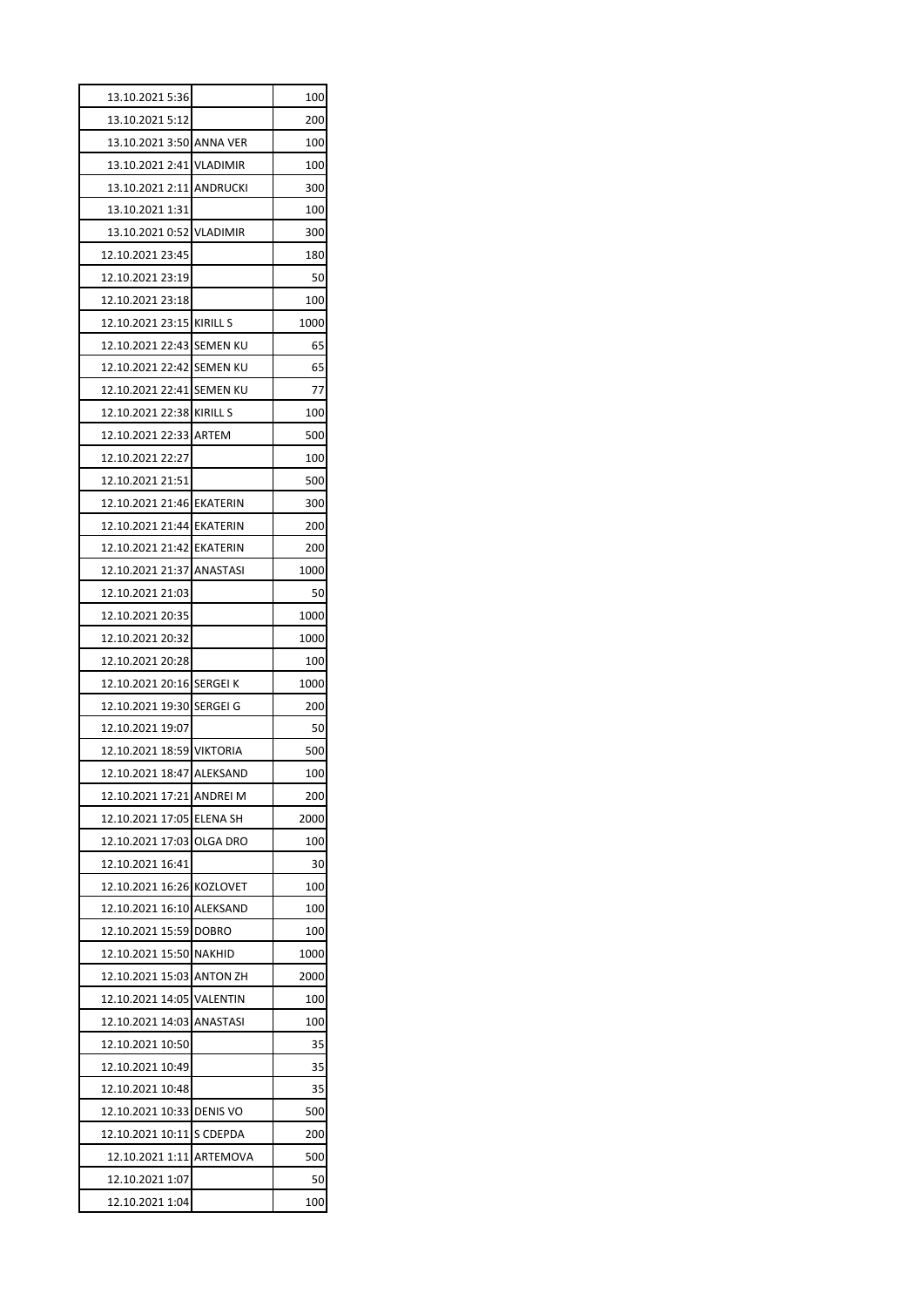| 12.10.2021 0:59 YULIA MA  |              | 500    |
|---------------------------|--------------|--------|
| 12.10.2021 0:41 ANDREI    |              | 500    |
| 12.10.2021 0:24           |              | 125    |
| 11.10.2021 23:24          |              | 200    |
| 11.10.2021 23:05          |              | 1500   |
| 11.10.2021 22:45 KUZOVATK |              | 100    |
| 11.10.2021 22:34          |              | 100    |
| 11.10.2021 21:54 MARINA L |              | 100    |
| 11.10.2021 21:13          |              | 500    |
| 11.10.2021 19:02 ANTON PE |              | 100    |
| 11.10.2021 18:49 NATALYA  |              | 100    |
| 11.10.2021 17:49 KSENIA P |              | 100    |
| 11.10.2021 17:35 ALEKSEI  |              | 547    |
| 11.10.2021 17:09 IVAN SHC |              | 200    |
| 11.10.2021 16:50 SERGEY   |              | 300    |
| 11.10.2021 15:33          |              | 500    |
| 11.10.2021 15:30 TATYANA  |              | 75000  |
| 11.10.2021 14:46 VOLKOVA  |              | 150    |
| 11.10.2021 13:11 ELENA DO |              | 1,01   |
| 11.10.2021 9:12 EKATERIN  |              | 500    |
| 11.10.2021 7:34 ESHB      |              | 200    |
| 11.10.2021 6:29 MIKHAIL   |              | 200    |
| 11.10.2021 2:25 IVAN SHT  |              | 1000   |
| 11.10.2021 1:34           |              | 1000   |
| 11.10.2021 0:58           |              | 300    |
| 11.10.2021 0:53 ELENA SH  |              | 300    |
| 11.10.2021 0:39           |              | 300    |
| 11.10.2021 0:07           |              | 500    |
| 11.10.2021 0:03           |              | 500    |
| 10.10.2021 23:04 ILYA TUP |              | 500    |
| 10.10.2021 22:30 ALEKSAND |              | 1000   |
| 10.10.2021 22:18 NIKITA L |              | 100    |
| 10.10.2021 21:49          |              | 100    |
| 10.10.2021 21:16          |              | 300    |
| 10.10.2021 20:50 VASILIY  |              | 100    |
| 10.10.2021 19:28 YULIA DO |              | 50     |
| 10.10.2021 19:06 ALEKSAND |              | 200    |
| 10.10.2021 18:13 MARINA   |              | 50     |
| 10.10.2021 17:47 ANDREY D |              | 100    |
| 10.10.2021 16:19 TROSCHEN |              | 121,95 |
| 10.10.2021 15:54 ALEKSAND |              | 1000   |
| 10.10.2021 15:26 SERGEY E |              | 203,25 |
| 10.10.2021 15:25 IGOR MAT |              | 50     |
| 10.10.2021 14:57 OLGA SAM |              | 300    |
| 10.10.2021 13:25 ANDREY G |              | 1000   |
| 10.10.2021 13:05 ALEXANDE |              | 100    |
| 10.10.2021 12:31 ILYA KHA |              | 100    |
| 10.10.2021 12:27          | <b>ELENA</b> | 100    |
|                           |              |        |
| 10.10.2021 11:40 VICTORIA |              | 500    |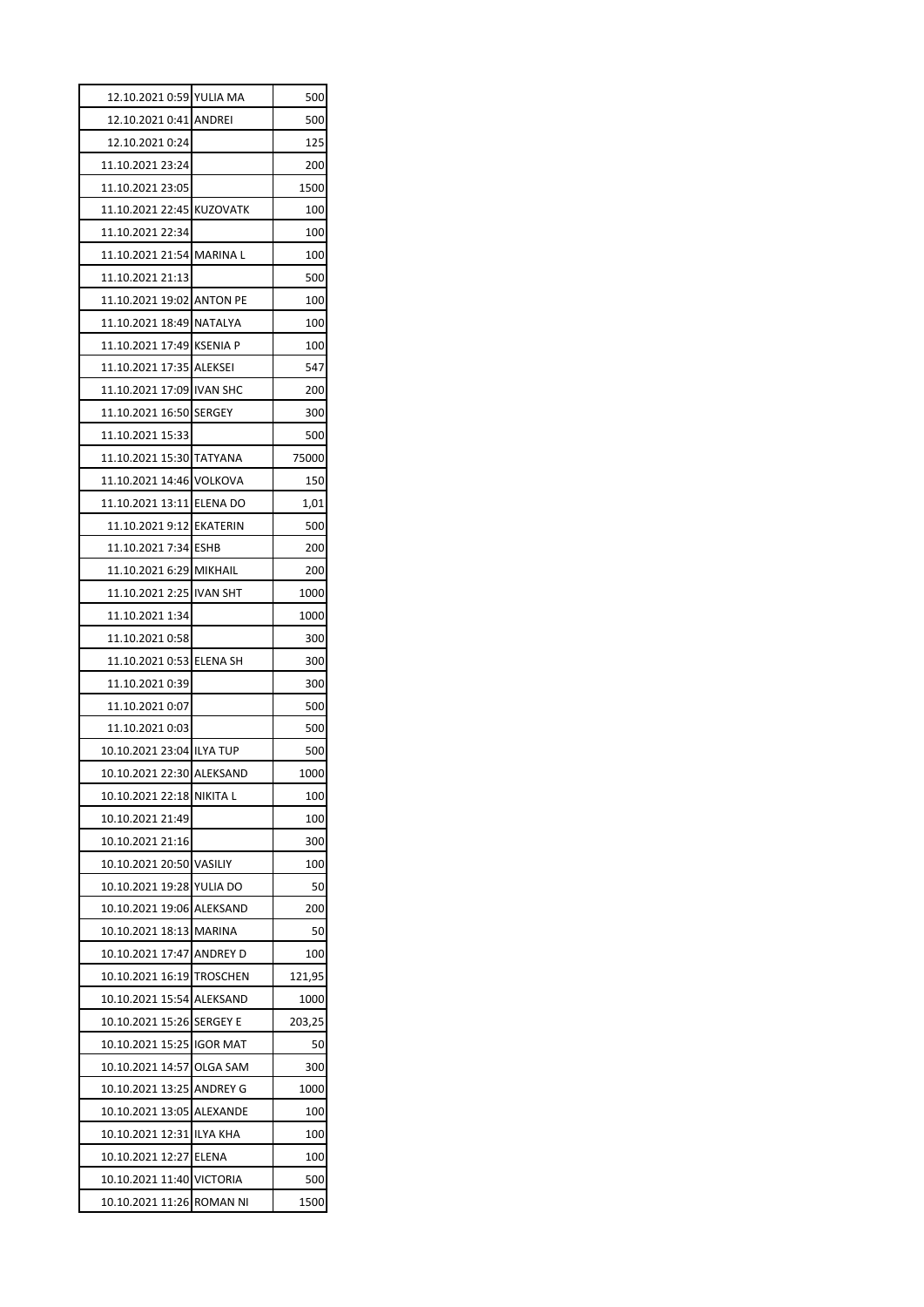| 10.10.2021 11:03 SAMATOVA |                 | 500  |
|---------------------------|-----------------|------|
| 10.10.2021 9:54 MIKHAIL   |                 | 200  |
| 10.10.2021 9:16 ANNA SER  |                 | 150  |
| 10.10.2021 4:12 SVETLANA  |                 | 100  |
| 10.10.2021 3:16           |                 | 100  |
| 10.10.2021 2:49 VLADISLA  |                 | 200  |
| 10.10.2021 2:23 ELENA KI  |                 | 100  |
| 10.10.2021 1:28 IVAN NAU  |                 | 1000 |
| 10.10.2021 1:19 ALEKSEY   |                 | 1000 |
| 10.10.2021 1:06 IVAN NIK  |                 | 1000 |
| 10.10.2021 0:50 VLADIMIR  |                 | 300  |
| 10.10.2021 0:48 VLADIMIR  |                 | 300  |
| 10.10.2021 0:46 VLADIMIR  |                 | 300  |
| 10.10.2021 0:23 MOMENTUM  |                 | 300  |
| 09.10.2021 23:46          |                 | 500  |
| 09.10.2021 23:21 ALEXANDR |                 | 100  |
| 09.10.2021 23:21          |                 | 200  |
| 09.10.2021 23:12          |                 | 513  |
| 09.10.2021 23:05 T KOREPA |                 | 400  |
| 09.10.2021 23:02 T KOREPA |                 | 1000 |
| 09.10.2021 23:01          |                 | 1000 |
| 09.10.2021 23:00          |                 | 1000 |
| 09.10.2021 22:55          |                 | 1000 |
| 09.10.2021 22:38 INESSA B |                 | 100  |
| 09.10.2021 21:16 MOKSHANT |                 | 3300 |
| 09.10.2021 20:55 NIKOLAI  |                 | 150  |
| 09.10.2021 20:38 DMITRIY  |                 | 100  |
| 09.10.2021 20:19 MAKSIM K |                 | 100  |
| 09.10.2021 19:59 MARIA ER |                 | 500  |
| 09.10.2021 19:58 MENSHOVA |                 | 500  |
| 09.10.2021 19:23 VLADIMIR |                 | 500  |
| 09.10.2021 19:11          |                 | 300  |
| 09.10.2021 18:34          | YULIYA D        | 500  |
| 09.10.2021 18:31          | <b>DMITRY C</b> | 100  |
| 09.10.2021 16:58          |                 | 100  |
| 09.10.2021 16:27          | SABINA D        | 500  |
| 09.10.2021 16:26 SABINA D |                 | 100  |
| 09.10.2021 15:21          | <b>VITALII</b>  | 215  |
| 09.10.2021 14:57          |                 | 1600 |
| 09.10.2021 14:25          | OXSANA G        | 200  |
| 09.10.2021 14:22          |                 | 200  |
| 09.10.2021 14:18          |                 | 100  |
| 09.10.2021 13:58          | <b>SERGEY S</b> | 500  |
| 09.10.2021 13:48          |                 | 500  |
| 09.10.2021 13:45          |                 | 15   |
| 09.10.2021 13:29          | YURIYGRI        | 100  |
| 09.10.2021 13:12          | <b>T KOREPA</b> | 2000 |
| 09.10.2021 12:39          | ANTON           | 1000 |
| 09.10.2021 12:21 ANDREY V |                 | 1000 |
| 09.10.2021 12:01          | <b>LARISA G</b> | 1000 |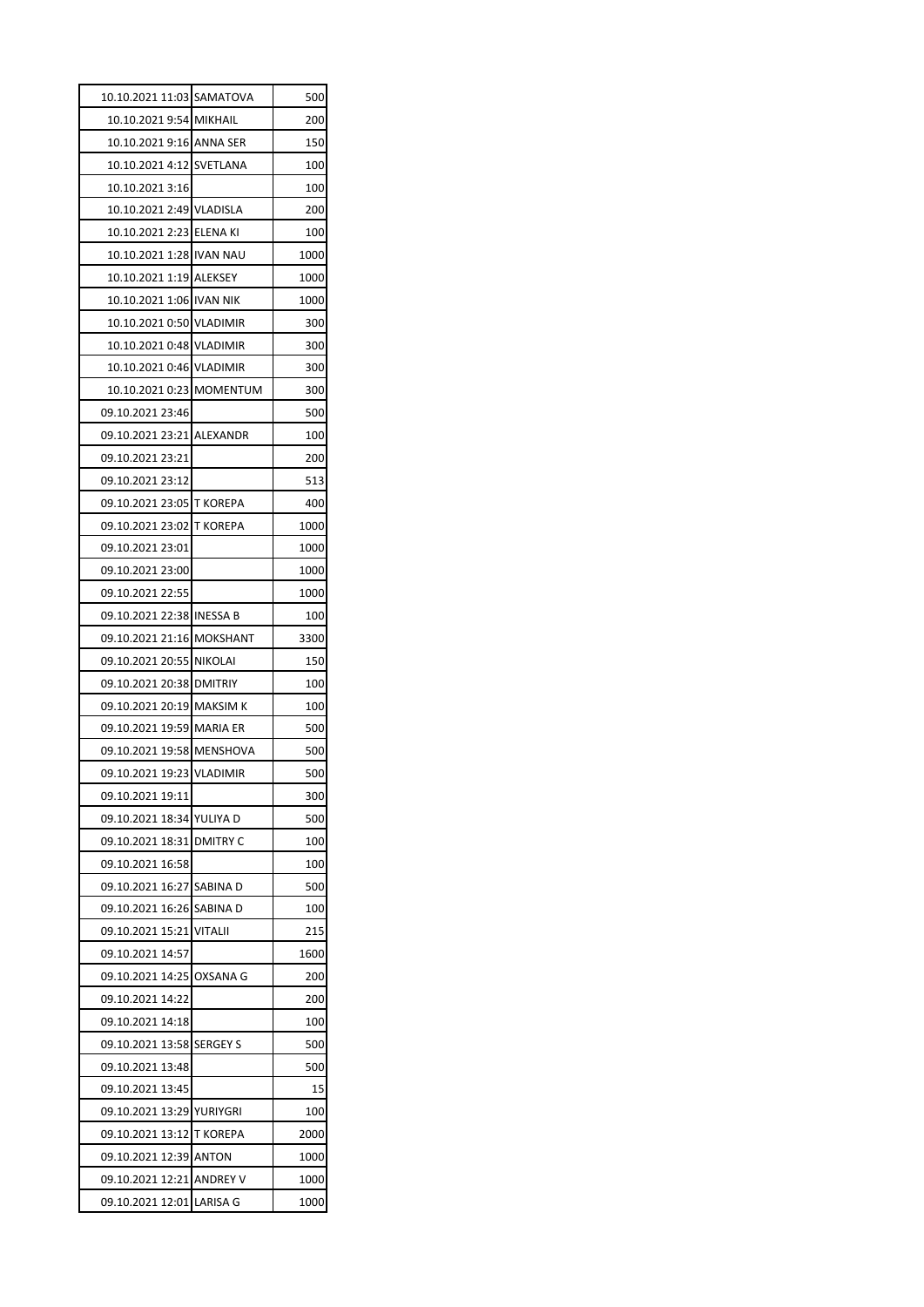| 09.10.2021 11:59 FAZLYEV  | 30   |
|---------------------------|------|
| 09.10.2021 11:58 ZHANNA   | 300  |
| 09.10.2021 11:40 ANASTASI | 500  |
| 09.10.2021 11:35 ALEXANDR | 100  |
| 09.10.2021 10:30          | 35   |
| 09.10.2021 10:29          | 35   |
| 09.10.2021 10:29          | 35   |
| 09.10.2021 10:22 YAN LATY | 100  |
| 09.10.2021 9:57           | 50   |
| 09.10.2021 9:47           | 500  |
| 09.10.2021 9:05 ALENA NI  | 900  |
| 09.10.2021 8:06 MARIA SV  | 100  |
| 09.10.2021 7:47           | 150  |
| 09.10.2021 5:48 ANDREY P  | 1000 |
| 09.10.2021 5:21 KATERINA  | 1000 |
| 09.10.2021 3:44 TULINOVA  | 300  |
| 09.10.2021 2:53 VIKTOR O  | 1000 |
| 09.10.2021 1:54           | 300  |
| 09.10.2021 1:18           | 500  |
| 09.10.2021 1:04 INNA KOB  | 100  |
| 09.10.2021 1:02           | 500  |
| 09.10.2021 0:27           | 366  |
| 09.10.2021 0:09 KSENIYA   | 100  |
| 08.10.2021 23:34 NIKOLAI  | 100  |
| 08.10.2021 23:34 MOMENTUM | 111  |
| 08.10.2021 23:28 DARIA CH | 100  |
| 08.10.2021 23:19          | 50   |
| 08.10.2021 22:51 A G      | 500  |
| 08.10.2021 22:41 OLEG ALE | 300  |
| 08.10.2021 22:00 KHOLIKOA | 10   |
| 08.10.2021 21:13          | 100  |
| 08.10.2021 20:30 SVETLAN  | 100  |
| 08.10.2021 19:51 VLADIMIR | 100  |
| 08.10.2021 19:50          | 50   |
| 08.10.2021 18:28          | 100  |
| 08.10.2021 18:21          | 100  |
| 08.10.2021 18:10 IVAN VOL | 3000 |
| 08.10.2021 18:02          | 50   |
| 08.10.2021 17:42 ALEXEY P | 100  |
| 08.10.2021 16:57          | 100  |
| 08.10.2021 16:55          | 100  |
| 08.10.2021 16:54          | 100  |
| 08.10.2021 16:29          | 50   |
| 08.10.2021 14:59 VITALY S | 200  |
| 08.10.2021 14:29          |      |
|                           | 200  |
| 08.10.2021 14:14          | 300  |
| 08.10.2021 14:05 EVGENIA  | 200  |
| 08.10.2021 13:30 PAVEL SH | 100  |
| 08.10.2021 13:18 ALEXANDR | 100  |
| 08.10.2021 13:08 ALEKSEI  | 200  |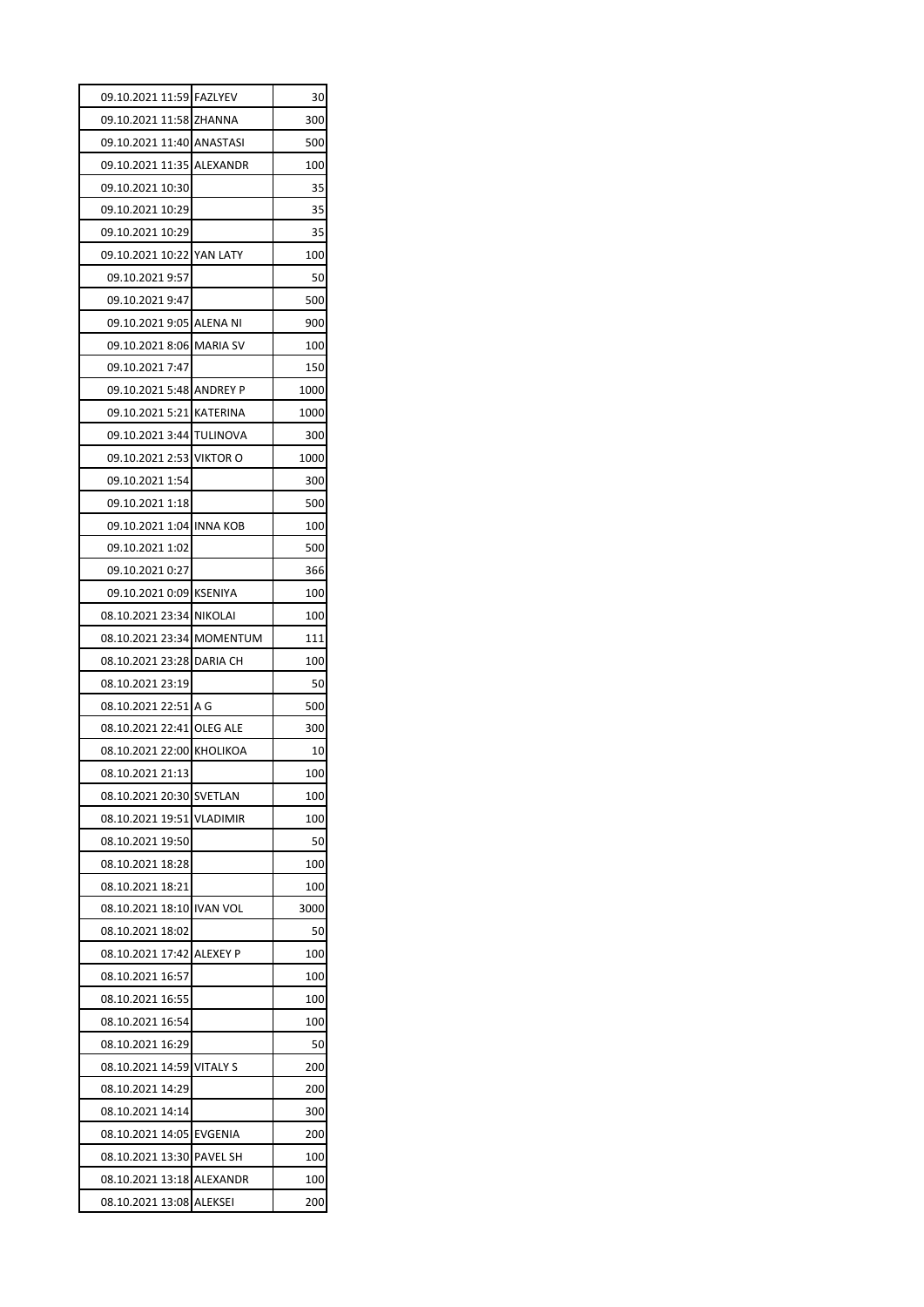| 08.10.2021 12:35 DENIS LE           |                 | 100       |
|-------------------------------------|-----------------|-----------|
| 08.10.2021 12:08 FROLOVA            |                 | 50        |
| 08.10.2021 11:10                    |                 | 50        |
| 08.10.2021 9:58 OLGA DOR            |                 | 300       |
| 08.10.2021 9:57 DMITRII             |                 | 500       |
| 08.10.2021 9:12 ANDREI R            |                 | 100       |
| 08.10.2021 9:02 NADEZDA             |                 | 15        |
| 08.10.2021 8:27 ANATOLIY            |                 | 100       |
| 08.10.2021 6:08                     |                 | 300       |
| 08.10.2021 3:31 OLGA DYL            |                 | 100       |
| 08.10.2021 1:47 KIRILLAR            |                 | 180       |
| 08.10.2021 1:36 PAVEL SA            |                 | 100       |
| 08.10.2021 0:40 ANNA ZHI            |                 | 100       |
| 08.10.2021 0:31                     |                 | 200       |
| 08.10.2021 0:29 DMITRY S            |                 | 100       |
| 08.10.2021 0:06                     |                 | 100       |
| 07.10.2021 23:42                    |                 | 100       |
| 07.10.2021 23:38 NATALIA            |                 | 100       |
| 07.10.2021 23:22                    |                 | 100       |
| 07.10.2021 23:03 NATALIIA           |                 | 300       |
| 07.10.2021 22:52                    |                 | 100       |
| 07.10.2021 22:24                    |                 | 300       |
| 07.10.2021 21:35 A BERDNI           |                 | 100       |
| 07.10.2021 21:29 A BERDNI           |                 | 200       |
| 07.10.2021 20:39 VERA LIS           |                 | 100       |
| 07.10.2021 18:21                    |                 | 100       |
| 07.10.2021 17:45 MOMENTUM           |                 | 1000      |
| 07.10.2021 17:44                    |                 | 50        |
| 07.10.2021 16:53 OKSANA M           |                 | 100       |
| 07.10.2021 16:13                    |                 | 500       |
| 07.10.2021 15:24 IGOR BEL           |                 | 500       |
| 07.10.2021 15:07                    |                 | 200       |
| 07.10.2021 14:41 ALEKSAND           |                 | 2300      |
| 07.10.2021 13:55                    |                 | 150       |
| 07.10.2021 12:24                    |                 | 500       |
| 07.10.2021 12:24 ANDREI K           |                 | 100       |
| 07.10.2021 11:56 ANDREY L           |                 | 500       |
| 07.10.2021 11:45                    |                 |           |
|                                     |                 |           |
|                                     | SAKHAROV        | 500       |
| 07.10.2021 10:40                    | <b>KEDROVA</b>  | 100       |
| 07.10.2021 2:13                     |                 | 500       |
| 07.10.2021 2:07                     |                 | 500       |
| 07.10.2021 1:38                     |                 | 500       |
| 07.10.2021 1:35                     | MARIA NA        | 5000      |
| 07.10.2021 1:06                     | <b>MAXIM SU</b> | 100       |
| 07.10.2021 0:40                     |                 | 150       |
| 07.10.2021 0:29                     | <b>KONSTANT</b> | 100       |
| 07.10.2021 0:24                     | DARYA KO        | 200       |
| 07.10.2021 0:23                     |                 | 100       |
| 07.10.2021 0:00<br>06.10.2021 23:23 | <b>MAKSIM M</b> | 50<br>500 |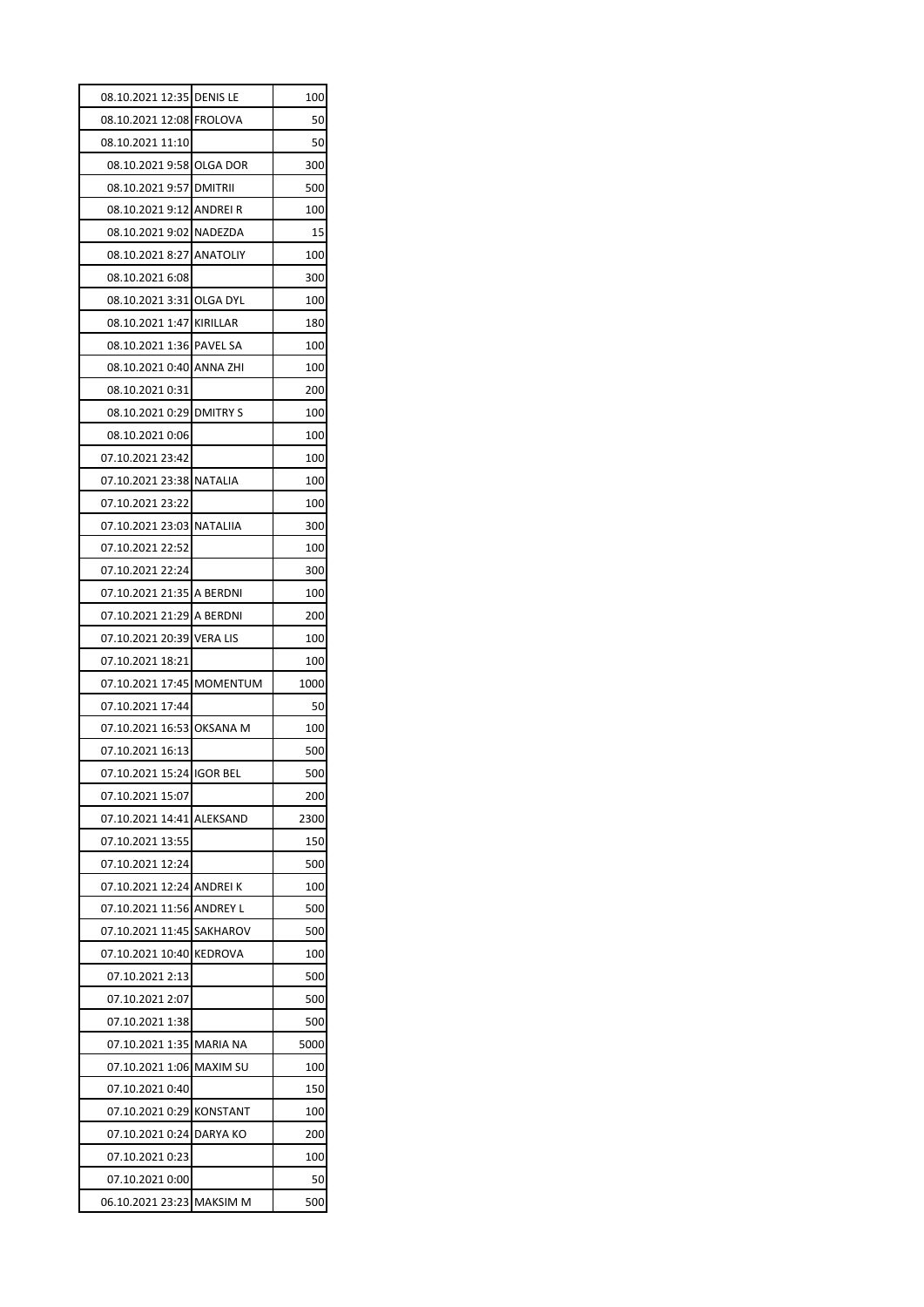| 06.10.2021 23:05 ISMEDULA |                 | 100   |
|---------------------------|-----------------|-------|
| 06.10.2021 22:32 KIRA MEN |                 | 500   |
| 06.10.2021 21:57          |                 | 500   |
| 06.10.2021 21:21 DARYA GR |                 | 500   |
| 06.10.2021 20:26 BORISEVI |                 | 100   |
| 06.10.2021 20:25 KSENIYA  |                 | 250   |
| 06.10.2021 19:01          |                 | 100   |
| 06.10.2021 18:03 TATYANA  |                 | 100   |
| 06.10.2021 17:01 ANTONINA |                 | 500   |
| 06.10.2021 16:38 BABUSHKI |                 | 150   |
| 06.10.2021 16:29 SERGEY K |                 | 300   |
| 06.10.2021 15:35          |                 | 500   |
| 06.10.2021 15:32 RUSTAM Z |                 | 3000  |
| 06.10.2021 15:10 MAIYA KU |                 | 300   |
| 06.10.2021 12:47 IRINA BY |                 | 500   |
| 06.10.2021 12:31 SVETLANA |                 | 100   |
| 06.10.2021 11:37 ALEXEY R |                 | 100   |
| 06.10.2021 10:02 ANDREY S |                 | 500   |
| 06.10.2021 9:20 ELENA SI  |                 | 500   |
| 06.10.2021 8:47           |                 | 100   |
| 06.10.2021 8:46           |                 | 100   |
| 06.10.2021 7:38           |                 | 35    |
| 06.10.2021 7:38           |                 | 35    |
| 06.10.2021 7:37           |                 | 35    |
| 06.10.2021 1:58 PETR KOM  |                 | 250   |
| 06.10.2021 1:19           |                 | 200   |
| 06.10.2021 0:26 KATERINA  |                 | 500   |
| 06.10.2021 0:16           |                 | 100   |
| 05.10.2021 23:53          |                 | 500   |
| 05.10.2021 23:37 TATYANA  |                 | 300   |
| 05.10.2021 23:04          |                 | 100   |
| 05.10.2021 21:50          |                 | 100   |
| 05.10.2021 21:42          |                 | 100   |
| 05.10.2021 21:40 SVETLANA |                 | 100   |
| 05.10.2021 21:17 ALEKSEY  |                 | 100   |
| 05.10.2021 21:12 ELENA ZH |                 | 100   |
| 05.10.2021 20:55 OLEG KON |                 | 1000  |
| 05.10.2021 20:45 ANNA SED |                 | 13000 |
| 05.10.2021 20:43 VLADIMIR |                 | 100   |
| 05.10.2021 19:48 OLGA TRU |                 | 200   |
| 05.10.2021 18:46 IVANOVA  |                 | 3750  |
| 05.10.2021 18:46 EVGENII  |                 | 5     |
| 05.10.2021 18:28 OLGA ZEN |                 | 200   |
| 05.10.2021 18:27          | <b>MAKSIM K</b> | 2000  |
| 05.10.2021 17:59          |                 | 50    |
| 05.10.2021 17:06 ELENA    |                 | 700   |
| 05.10.2021 17:03 ELENA    |                 | 500   |
| 05.10.2021 16:44 T KOREPA |                 | 500   |
| 05.10.2021 16:21 PAVEL KO |                 | 300   |
|                           |                 |       |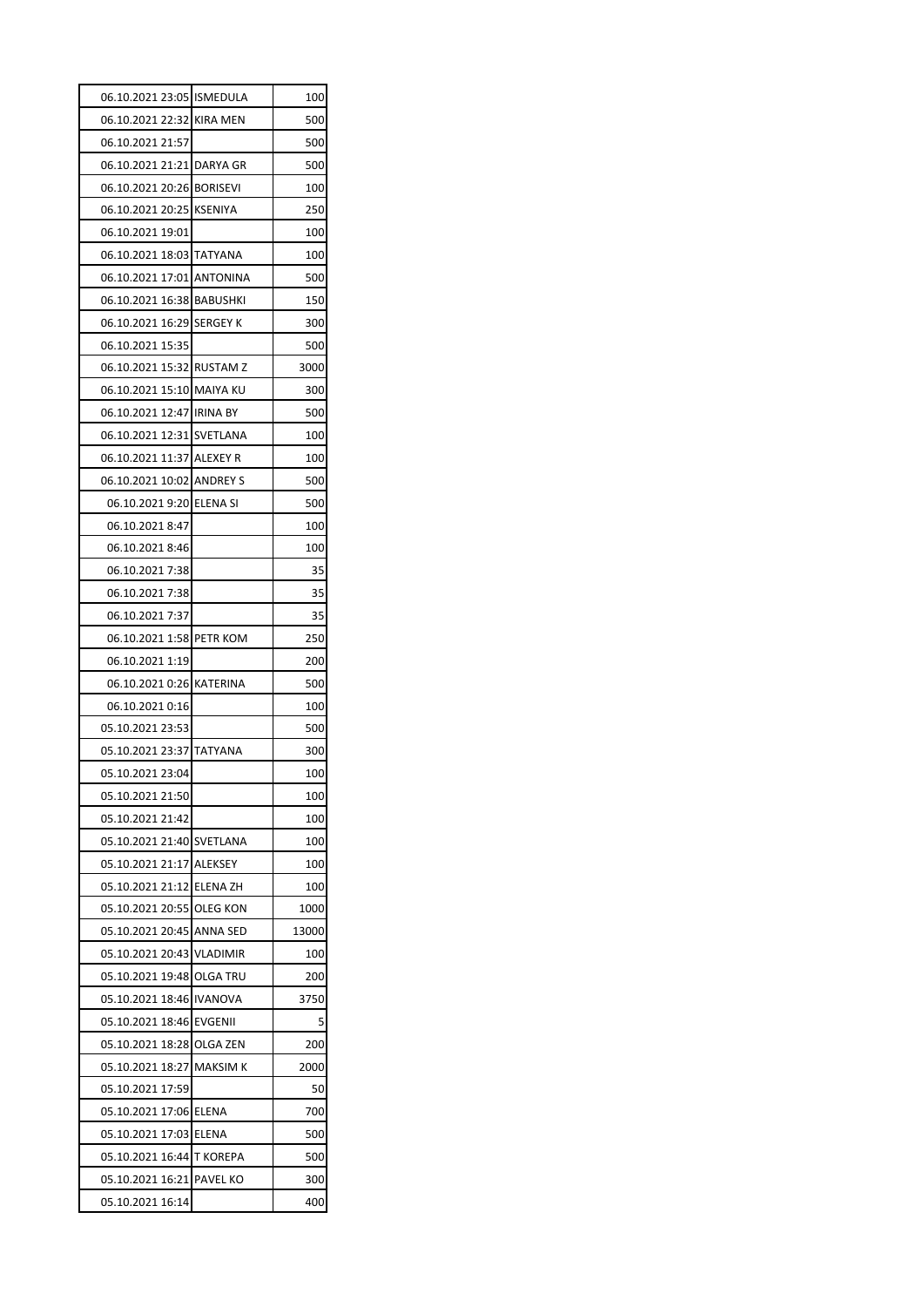| 05.10.2021 16:04 ANDREY K |                 | 100    |
|---------------------------|-----------------|--------|
| 05.10.2021 15:03          |                 | 100    |
| 05.10.2021 15:01 SEMEN    |                 | 7000   |
| 05.10.2021 13:08 ELENA KU |                 | 500    |
| 05.10.2021 9:52 ELENA     |                 | 100    |
| 05.10.2021 9:15           |                 | 400    |
| 05.10.2021 8:22 ZABELINA  |                 | 300    |
| 05.10.2021 5:12 ALEXANDR  |                 | 100    |
| 05.10.2021 3:23           |                 | 100    |
| 05.10.2021 3:23           |                 | 100    |
| 05.10.2021 0:54           |                 | 100    |
| 05.10.2021 0:40           |                 | 100    |
| 05.10.2021 0:06 ANTON CH  |                 | 100    |
| 04.10.2021 23:19          | <b>ELIZAVET</b> | 2000   |
| 04.10.2021 22:03          |                 | 100    |
| 04.10.2021 22:01          |                 | 100    |
| 04.10.2021 21:55 IRINA BU |                 | 300    |
| 04.10.2021 21:26 ALEXANDR |                 | 10     |
| 04.10.2021 20:53 SERGEJS  |                 | 9600   |
| 04.10.2021 20:26 MAXIM MO |                 | 1000   |
| 04.10.2021 20:22 GEORGY B |                 | 100    |
| 04.10.2021 20:10 ALLA KIR |                 | 100    |
| 04.10.2021 20:09 YULIA NI |                 | 500    |
| 04.10.2021 20:09 VLADIMIR |                 | 100    |
| 04.10.2021 19:54 ANDREY A |                 | 500    |
| 04.10.2021 19:22          |                 | 500    |
| 04.10.2021 18:26 VLADIMIR |                 | 100    |
| 04.10.2021 18:20          | SVETLANA        | 100    |
| 04.10.2021 18:07          | SVETLANA        | 1000   |
| 04.10.2021 17:40 DARIA AR |                 | 100    |
| 04.10.2021 17:12 T KOREPA |                 | 100    |
| 04.10.2021 17:04 E KOCHET |                 | 197,25 |
| 04.10.2021 16:54          |                 | 100    |
| 04.10.2021 15:53          |                 | 1000   |
| 04.10.2021 15:45          | <b>ANNA MYT</b> | 250    |
| 04.10.2021 15:15          |                 | 10     |
| 04.10.2021 14:35          | <b>VLADISLA</b> | 1000   |
| 04.10.2021 14:27          |                 | 1000   |
| 04.10.2021 14:25          |                 | 100    |
| 04.10.2021 14:00          | LARISA          | 1500   |
| 04.10.2021 13:09          | <b>MIKHAIL</b>  | 500    |
| 04.10.2021 12:59          | <b>TIMUR ZH</b> | 100    |
| 04.10.2021 12:02          | ANNA FIL        | 100    |
| 04.10.2021 11:44          |                 | 1000   |
| 04.10.2021 11:43          | MARIA           | 3000   |
| 04.10.2021 11:20          | VLADISLA        | 100    |
| 04.10.2021 10:57          | <b>ANNA ZHV</b> | 300    |
| 04.10.2021 9:56           | <b>ANDREY M</b> | 1000   |
| 04.10.2021 9:53 EVGENII   |                 | 5      |
|                           |                 |        |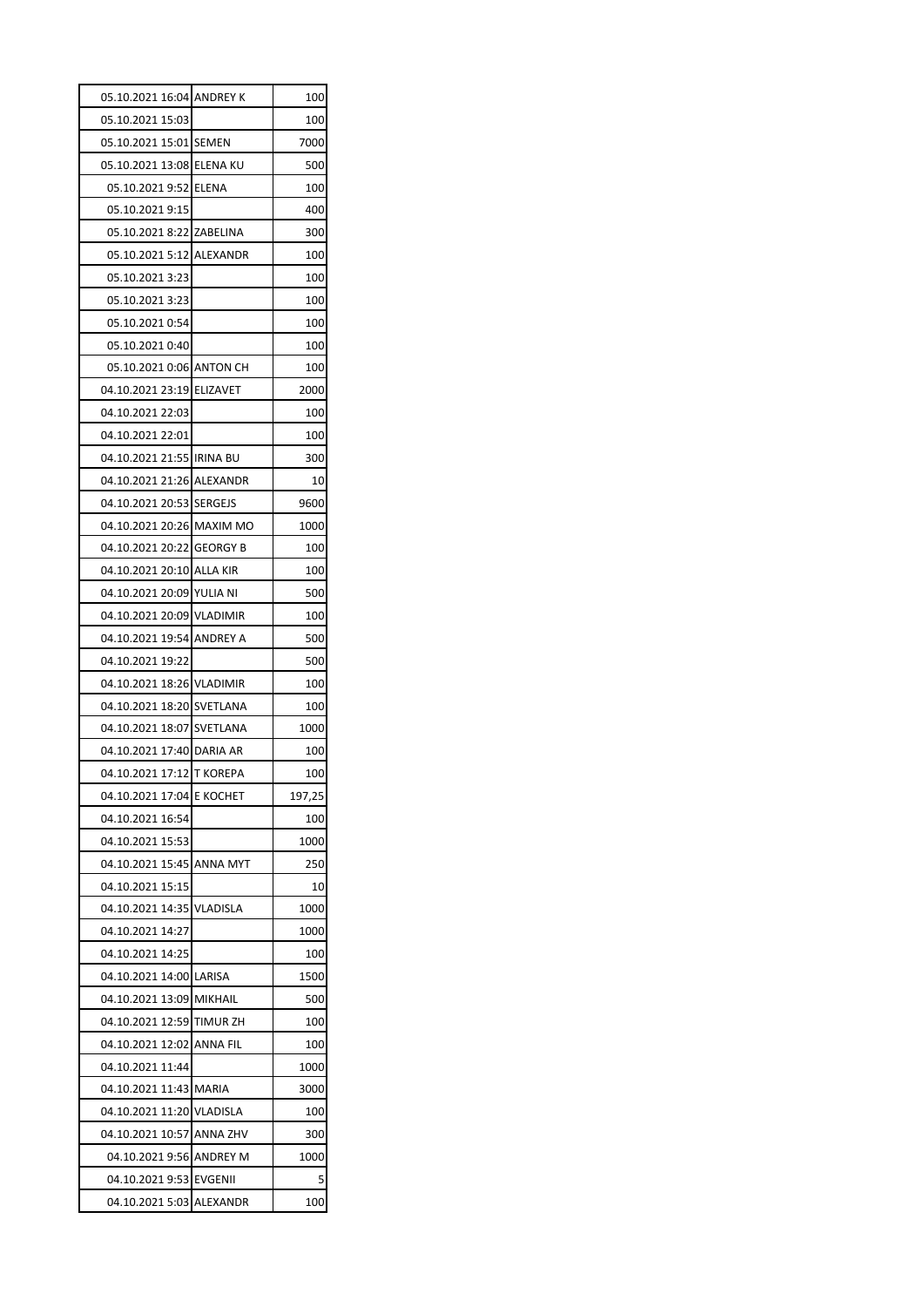| 04.10.2021 4:10           | 1000  |
|---------------------------|-------|
| 04.10.2021 1:55 IGOR      | 100   |
| 04.10.2021 1:44           | 100   |
| 04.10.2021 1:34 NATALIYA  | 300   |
| 04.10.2021 1:23 KIRILL K  | 500   |
| 04.10.2021 0:59           | 100   |
| 04.10.2021 0:48 KONSTANT  | 1,01  |
| 04.10.2021 0:16           | 100   |
| 03.10.2021 23:44          | 1000  |
| 03.10.2021 23:06 KIRILL R | 500   |
| 03.10.2021 23:04          | 500   |
| 03.10.2021 23:02 VIKTORIA | 500   |
| 03.10.2021 22:11 EVGENII  | 100   |
| 03.10.2021 22:02 SERGEY A | 50    |
| 03.10.2021 21:46          | 1000  |
| 03.10.2021 21:25 SEREY PO | 400   |
| 03.10.2021 20:57 ERMAKOVA | 150   |
| 03.10.2021 20:36          | 300   |
| 03.10.2021 20:32 ALEXEY V | 11750 |
| 03.10.2021 20:21          | 8400  |
| 03.10.2021 20:08 TATIANA  | 500   |
| 03.10.2021 19:52 ANDREI   | 100   |
| 03.10.2021 19:51          | 50    |
| 03.10.2021 19:00 DENIS KO | 300   |
| 03.10.2021 18:53          | 10    |
| 03.10.2021 17:59 MOMENTUM | 30    |
| 03.10.2021 17:21 VIACHESL | 5000  |
| 03.10.2021 17:20 DENIS AN | 100   |
| 03.10.2021 17:04 VLADIMIR | 100   |
| 03.10.2021 16:52          | 4000  |
| 03.10.2021 16:36 IRINA PI | 500   |
| 03.10.2021 16:30 RUSAKOVA | 500   |
| 03.10.2021 16:17 ANDREY   | 100   |
| 03.10.2021 16:13 VLADIMIR | 500   |
| 03.10.2021 16:02 ILYA TUP | 2000  |
| 03.10.2021 15:56          | 500   |
| 03.10.2021 15:53          | 500   |
| 03.10.2021 15:40 MAXIM SH | 100   |
| 03.10.2021 14:57 ALEXANDE | 2500  |
| 03.10.2021 14:42 AZAT FAZ | 50    |
| 03.10.2021 14:26          | 5000  |
| 03.10.2021 13:57          | 544   |
| 03.10.2021 13:47 ELENA SO | 500   |
| 03.10.2021 13:45          | 100   |
| 03.10.2021 13:33 ALEKSAND | 100   |
| 03.10.2021 12:49          | 100   |
| 03.10.2021 12:03 SERGEI P | 1000  |
| 03.10.2021 11:44 IRINA EM | 50    |
|                           |       |
| 03.10.2021 11:37 ANDREI S | 200   |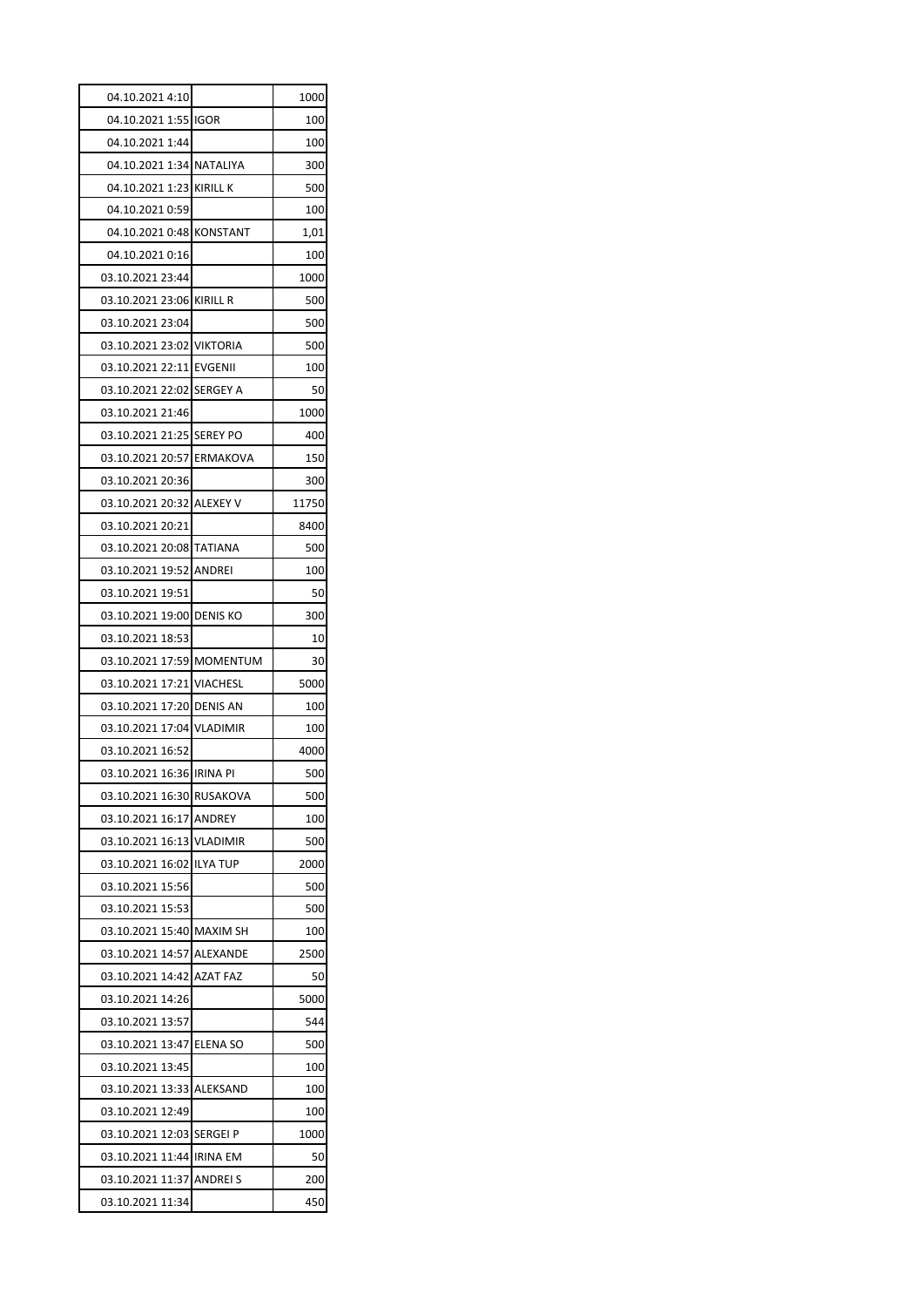| 03.10.2021 11:29          | 2000  |
|---------------------------|-------|
| 03.10.2021 11:20 SEMEN    | 2000  |
| 03.10.2021 11:16 TIMOFEI  | 1,1   |
| 03.10.2021 11:14 IRINA MA | 200   |
| 03.10.2021 11:07 ALYENA P | 100   |
| 03.10.2021 11:01          | 35    |
| 03.10.2021 11:00          | 35    |
| 03.10.2021 10:59          | 35    |
| 03.10.2021 10:19 AM       | 200   |
| 03.10.2021 10:11          | 100   |
| 03.10.2021 9:36           | 100   |
| 03.10.2021 9:29 EVGENII   | 5     |
| 03.10.2021 8:15 ELGERT D  | 100   |
| 03.10.2021 7:47           | 10000 |
| 03.10.2021 5:59           | 9000  |
| 03.10.2021 4:52           | 5000  |
| 03.10.2021 3:15           | 3456  |
| 03.10.2021 0:59 VADIM NE  | 100   |
| 03.10.2021 0:50 ANNA PRU  | 500   |
| 03.10.2021 0:49 DIGITAL   | 200   |
| 03.10.2021 0:29 SERGEY K  | 100   |
| 03.10.2021 0:26           | 150   |
| 03.10.2021 0:06 YULIYA L  | 100   |
| 02.10.2021 23:43          | 100   |
| 02.10.2021 23:34          | 500   |
| 02.10.2021 22:21 EKATERIN | 200   |
| 02.10.2021 21:44 VITALIY  | 500   |
| 02.10.2021 21:34 MARINA D | 200   |
| 02.10.2021 21:05          | 333   |
| 02.10.2021 21:05          | 50    |
| 02.10.2021 20:59 IRINA RO | 100   |
| 02.10.2021 20:51 DARYA KU | 300   |
| 02.10.2021 20:19 YAROSLAV | 6     |
| 02.10.2021 19:54 KONSTANT | 300   |
| 02.10.2021 19:50 ANASTASI | 100   |
| 02.10.2021 18:55          | 1000  |
| 02.10.2021 18:44 STANISLA | 500   |
| 02.10.2021 17:38 EVGENII  | 500   |
| 02.10.2021 17:26 ANDREY V | 1000  |
| 02.10.2021 16:51 INKINA M | 100   |
| 02.10.2021 16:48 EKATERIN | 500   |
| 02.10.2021 16:47          | 500   |
| 02.10.2021 16:19 MIKHAIL  | 8650  |
| 02.10.2021 16:18 ANASTASI | 100   |
| 02.10.2021 15:51 ZAKURDAE | 100   |
| 02.10.2021 15:16          | 300   |
| 02.10.2021 14:47          | 300   |
| 02.10.2021 14:43 FEDOR VO | 250   |
| 02.10.2021 14:39 MARIA CH | 300   |
| 02.10.2021 14:23          | 100   |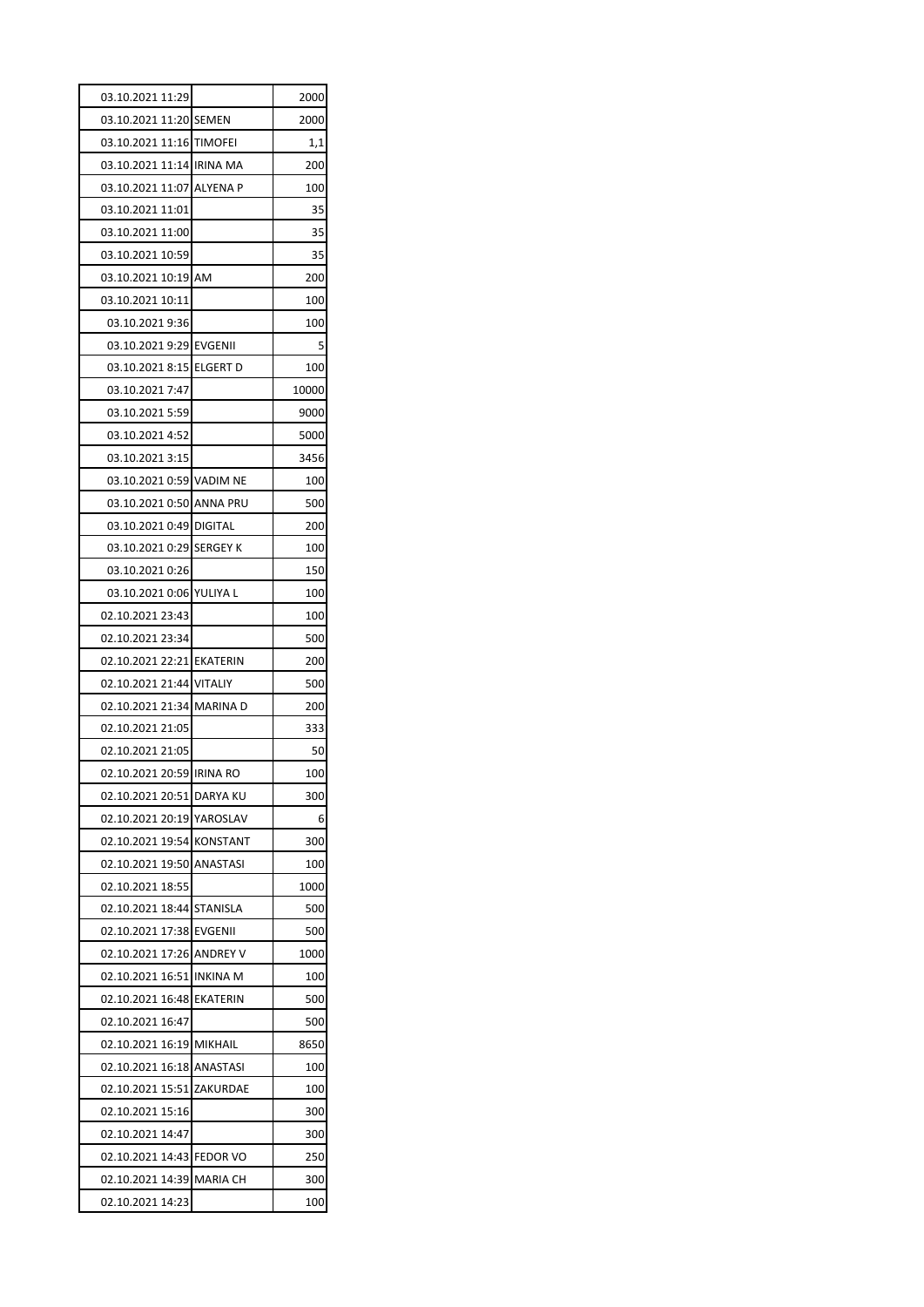| 02.10.2021 14:02                             |                 | 100        |
|----------------------------------------------|-----------------|------------|
| 02.10.2021 14:01                             |                 | 300        |
| 02.10.2021 13:50 IULIIA G                    |                 | 500        |
| 02.10.2021 13:36 DMITRIY                     |                 | 100        |
| 02.10.2021 13:18                             |                 | 100        |
| 02.10.2021 13:14 MOMENTUM                    |                 | 100        |
| 02.10.2021 13:11                             |                 | 300        |
| 02.10.2021 13:06                             |                 | 500        |
| 02.10.2021 13:03                             |                 | 300        |
| 02.10.2021 12:55                             |                 | 50         |
| 02.10.2021 12:49 EKATERIN                    |                 | 100        |
| 02.10.2021 12:44 ALEKSEI                     |                 | 100        |
| 02.10.2021 12:08                             |                 | 100        |
| 02.10.2021 11:58 MARIA SH                    |                 | 100        |
| 02.10.2021 11:19 EVGENIA                     |                 | 200        |
| 02.10.2021 11:00 MOMENTUM                    |                 | 100        |
| 02.10.2021 10:57 ELENA PY                    |                 | 100        |
| 02.10.2021 10:42 IVAN NAU                    |                 | 1000       |
| 02.10.2021 10:41 ANNA MAN                    |                 | 100        |
| 02.10.2021 10:12                             |                 | 100        |
| 02.10.2021 9:55 LYUDMILA                     |                 | 300        |
| 02.10.2021 9:47 NATALIA                      |                 | 500        |
| 02.10.2021 8:55 VIKTOR T                     |                 | 200        |
| 02.10.2021 8:46                              |                 | 1000       |
| 02.10.2021 8:36                              |                 | 150        |
| 02.10.2021 8:25 EGOR KHO                     |                 | 100        |
| 02.10.2021 7:27 ANDREY I                     |                 | 100        |
| 02.10.2021 7:26 SDOLGOPO                     |                 | 100        |
| 02.10.2021 7:11                              |                 | 100        |
| 02.10.2021 7:01 000 TSK                      |                 | 200        |
| 02.10.2021 6:41 ANNA SYC                     |                 | 100        |
| 02.10.2021 6:02 VLADIMIR                     |                 | 100        |
| 02.10.2021 5:53 DMITRY P                     |                 | 100        |
| 02.10.2021 3:59                              |                 | 100        |
| 02.10.2021 3:07 PAVEL                        |                 | 100        |
| 02.10.2021 2:39 OLEG BUR                     |                 | 500        |
| 02.10.2021 2:16 ALENA BA                     |                 | 500        |
| 02.10.2021 1:59                              |                 | 49         |
| 02.10.2021 1:57 ANDREIEF                     |                 | 300        |
| 02.10.2021 1:36 ANNA MIS                     |                 | 15000      |
| 02.10.2021 1:18 ELENA TA                     |                 | 100        |
| 02.10.2021 0:59                              | <b>VLADIMIR</b> | 100        |
| 02.10.2021 0:28                              |                 | 100        |
| 02.10.2021 0:26                              |                 | 2000       |
| 02.10.2021 0:06 BORIS KO                     |                 | 50         |
| 01.10.2021 23:51                             | ALEKSAND        | 100        |
| 01.10.2021 23:47                             |                 | 170        |
|                                              |                 |            |
|                                              |                 |            |
| 01.10.2021 23:43 TATIANA<br>01.10.2021 23:41 | <b>VLADIMIR</b> | 500<br>153 |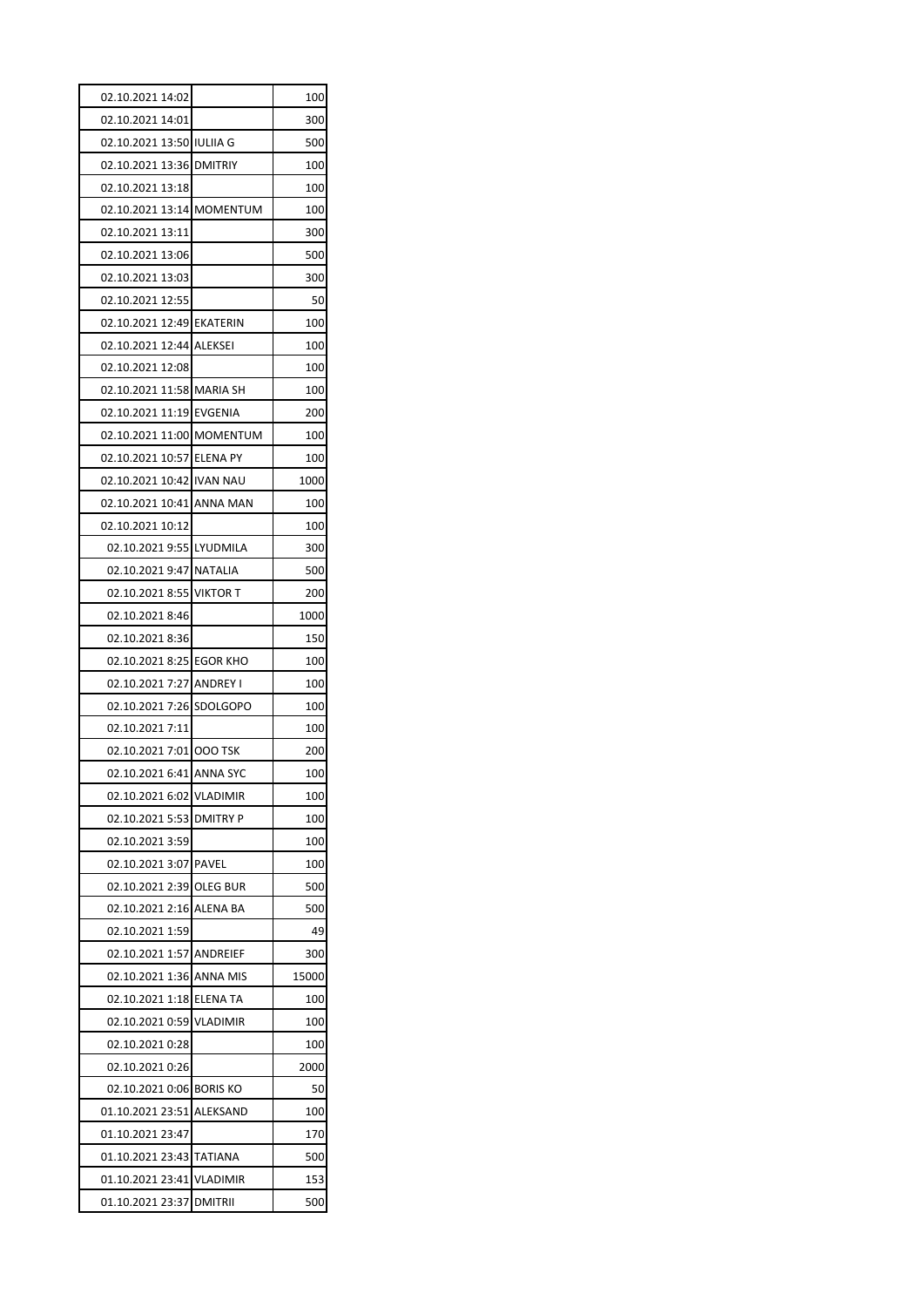| 01.10.2021 23:23          |                 | 100  |
|---------------------------|-----------------|------|
| 01.10.2021 23:12          |                 | 100  |
| 01.10.2021 23:05          |                 | 100  |
| 01.10.2021 22:59 NADEZHDA |                 | 600  |
| 01.10.2021 22:53          | YULIA KO        | 250  |
| 01.10.2021 22:40          |                 | 500  |
| 01.10.2021 21:51 ALEKSEI  |                 | 100  |
| 01.10.2021 21:30 ALENA PO |                 | 500  |
| 01.10.2021 21:17          | <b>IRINA TU</b> | 100  |
| 01.10.2021 21:10 GENNADIY |                 | 100  |
| 01.10.2021 20:56 SVETLANA |                 | 100  |
| 01.10.2021 20:44 MIKHAIL  |                 | 300  |
| 01.10.2021 20:40 MIKHAIL  |                 | 1000 |
| 01.10.2021 20:18          | <b>GOROKHOV</b> | 100  |
| 01.10.2021 20:05 ALEXANDR |                 | 100  |
| 01.10.2021 19:38          | <b>FEDOR SH</b> | 100  |
| 01.10.2021 19:29          |                 | 1000 |
| 01.10.2021 19:26          |                 | 100  |
| 01.10.2021 19:09          | YULIYA U        | 500  |
| 01.10.2021 18:56 KONSTANT |                 | 100  |
| 01.10.2021 18:56 ARKADIY  |                 | 5000 |
| 01.10.2021 18:44 EKATERIN |                 | 100  |
| 01.10.2021 18:30 LYUBOV R |                 | 100  |
| 01.10.2021 18:15          | <b>NATALIA</b>  | 50   |
| 01.10.2021 18:14 EKATERIN |                 | 1000 |
| 01.10.2021 17:54          | <b>RAUF ISK</b> | 100  |
| 01.10.2021 17:54          |                 |      |
|                           |                 | 30   |
| 01.10.2021 17:52          | <b>SERGEY A</b> | 500  |
| 01.10.2021 17:51          |                 | 100  |
| 01.10.2021 17:47 ALEXEY F |                 | 100  |
| 01.10.2021 17:20 MAKSIM P |                 | 100  |
| 01.10.2021 17:06          | ALEKSAND        | 100  |
| 01.10.2021 17:01          | NATALYAL        | 300  |
| 01.10.2021 16:50          | ANTON CH        | 300  |
| 01.10.2021 16:45          | SOKOLOV         | 100  |
| 01.10.2021 16:26          | EVGENII         | 100  |
| 01.10.2021 16:25          | <b>SERGEY</b>   | 100  |
| 01.10.2021 16:25          | <b>ARTEM KO</b> | 100  |
| 01.10.2021 16:08          | <b>ILIA KUZ</b> | 100  |
| 01.10.2021 15:51          | SERGEY B        | 30   |
| 01.10.2021 15:42          | VITALII         | 100  |
| 01.10.2021 15:23          | DANIIL R        | 100  |
| 01.10.2021 15:19          | ANNA LOV        | 100  |
| 01.10.2021 15:19          | ANZHELIK        | 100  |
| 01.10.2021 15:16          | <b>VLADIMIR</b> | 100  |
| 01.10.2021 15:09          | <b>SERGEY S</b> | 100  |
| 01.10.2021 14:51          | ALEKSAND        | 100  |
| 01.10.2021 14:49          | BELANOVA        | 100  |
| 01.10.2021 14:40          |                 | 100  |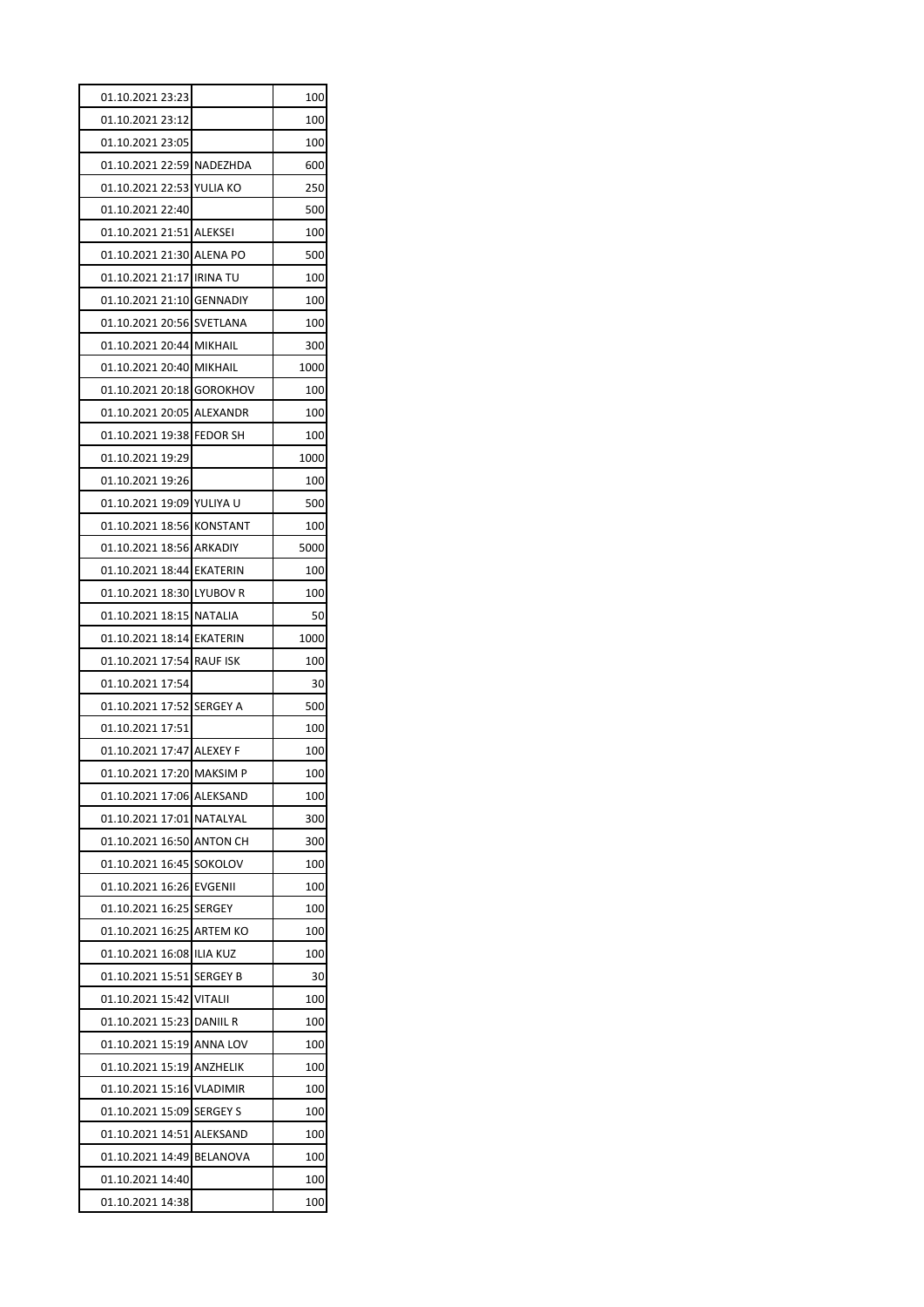| 01.10.2021 14:03 PASTEEVA |                 | 150  |
|---------------------------|-----------------|------|
| 01.10.2021 13:59 KUZOVATK |                 | 100  |
| 01.10.2021 13:50          |                 | 100  |
| 01.10.2021 13:47 VIKTORIA |                 | 30   |
| 01.10.2021 13:47 LARISA B |                 | 100  |
| 01.10.2021 13:28          |                 | 100  |
| 01.10.2021 13:23          |                 | 100  |
| 01.10.2021 13:04 MARINA R |                 | 100  |
| 01.10.2021 13:02 ELENA KO |                 | 100  |
| 01.10.2021 12:51 OLGA GUL |                 | 200  |
| 01.10.2021 12:36          |                 | 333  |
| 01.10.2021 12:29 NIKITA M |                 | 100  |
| 01.10.2021 12:23 ANDREI A |                 | 500  |
| 01.10.2021 12:18 VLADISLA |                 | 100  |
| 01.10.2021 12:10 DMITRII  |                 | 100  |
| 01.10.2021 11:56          |                 | 100  |
| 01.10.2021 11:31          |                 | 100  |
| 01.10.2021 11:12 MAXIM MA |                 | 100  |
| 01.10.2021 10:47 OLGA DUM |                 | 300  |
| 01.10.2021 10:45          |                 | 100  |
| 01.10.2021 10:06 RUDNEVA  |                 | 100  |
| 01.10.2021 10:03 MARINA S |                 | 100  |
| 01.10.2021 9:44           |                 | 100  |
| 01.10.2021 9:14 OLGA BEL  |                 | 500  |
| 01.10.2021 9:06 TATIANA   |                 | 100  |
| 01.10.2021 9:00           |                 | 200  |
| 01.10.2021 8:47           | <b>MARINAK</b>  | 100  |
| 01.10.2021 8:09 NIKITA B  |                 | 200  |
| 01.10.2021 6:15           | <b>VLADIMIR</b> | 1000 |
| 01.10.2021 6:02 YULIA KU  |                 | 100  |
| 01.10.2021 4:00           |                 | 1000 |
| 01.10.2021 3:32           |                 | 100  |
| 01.10.2021 3:04           | <b>IGOR RUS</b> | 2000 |
| 01.10.2021 2:55           | <b>DENIS</b>    | 100  |
| 01.10.2021 1:50           | <b>NIKOLAI</b>  | 100  |
| 01.10.2021 1:29           | <b>KIRILL K</b> | 300  |
| 01.10.2021 1:28           | <b>SVETLANA</b> | 100  |
| 01.10.2021 0:52           | <b>KIRILL G</b> | 100  |
| 01.10.2021 0:22           |                 | 100  |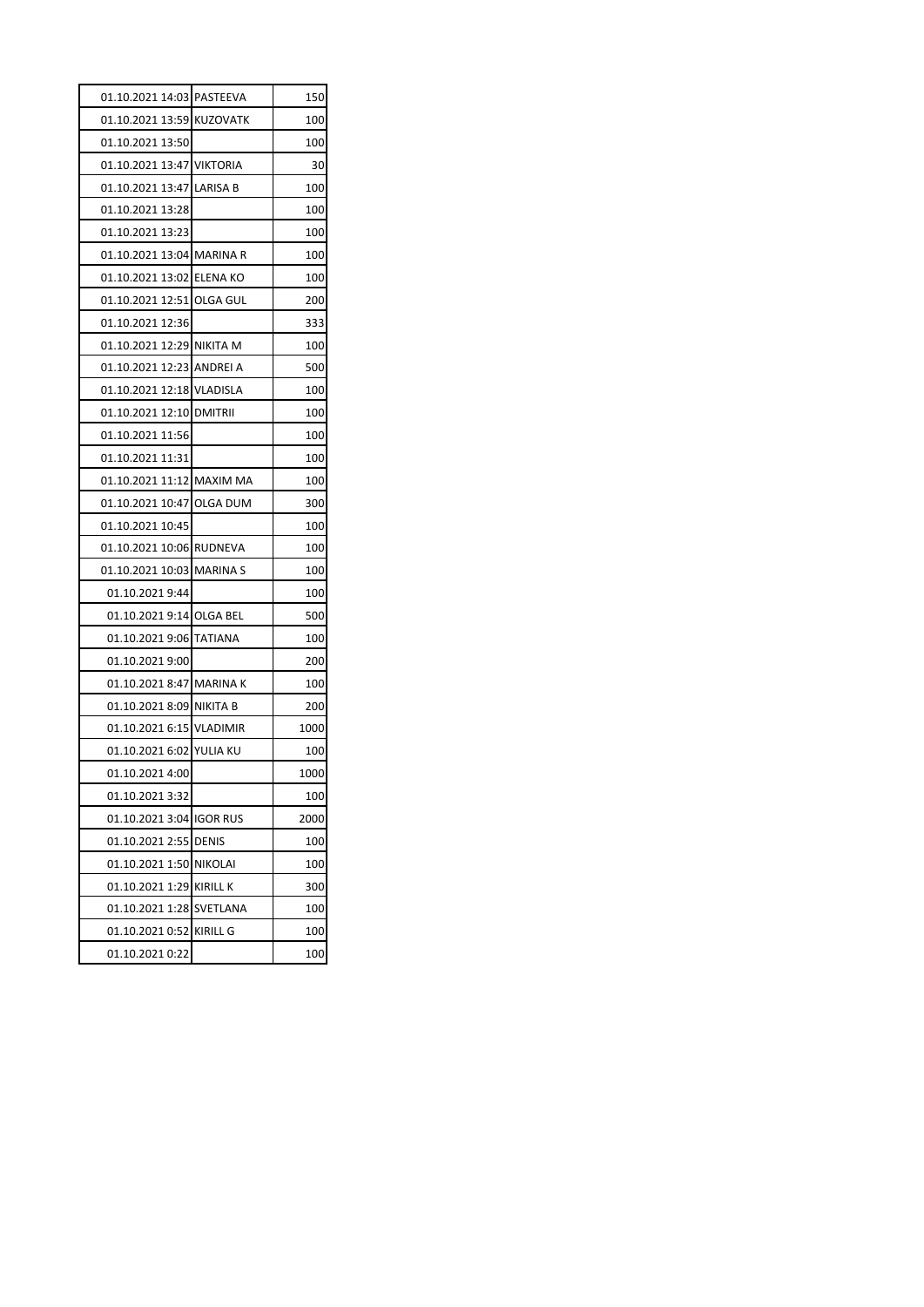## **СМС3443**

| Дата                                       | Номер телефона | Сумма |
|--------------------------------------------|----------------|-------|
| 31.10.2021 22:16:57                        | 79523703       | 300   |
| 31.10.2021 14:38:38                        | 79883450       | 50    |
| 31.10.2021 00:22:40                        | 79067351       | 100   |
| 30.10.2021 21:41:47                        | 79271664       | 500   |
| 30.10.2021 20:38:35                        | 79057790       | 50    |
| 30.10.2021 20:16:10                        | 79197104       | 300   |
| 30.10.2021 13:41:21                        | 79043770       | 100   |
| 30.10.2021 09:22:14                        | 79068550       | 100   |
| 30.10.2021 07:54:26                        | 79151915       | 150   |
| 29.10.2021 22:40:41                        | 79872481       | 200   |
| 29.10.2021 20:26:35                        | 79163759       | 150   |
| 29.10.2021 12:49:36                        | 79262872       | 250   |
| 29.10.2021 11:05:59                        | 79138395       | 90    |
| 29.10.2021 09:45:53                        | 79021357       | 10    |
| 29.10.2021 09:12:33                        | 79121242       | 300   |
| 29.10.2021 06:36:00                        | 79126768       | 300   |
| 29.10.2021 05:15:33                        | 79177610       | 50    |
| 29.10.2021 05:01:16                        | 79247628       | 99    |
| 29.10.2021 00:05:04                        | 79110942       | 30    |
| 28.10.2021 20:40:47                        | 79892375       | 100   |
| 28.10.2021 18:33:31                        | 79036693       | 700   |
| 28.10.2021 15:24:22                        | 79091812       | 100   |
| 28.10.2021 14:35:03                        | 79059602       | 50    |
| 28.10.2021 13:59:39                        | 79807539       | 150   |
| 28.10.2021 11:35:59                        | 79098066       | 250   |
|                                            | 79642090       | 300   |
| 28.10.2021 03:00:14<br>27.10.2021 17:27:12 |                |       |
| 27.10.2021 15:50:59                        | 79021357       | 10    |
|                                            | 79221411       | 100   |
| 27.10.2021 14:55:52                        | 79043770       | 100   |
| 26.10.2021 11:24:16                        | 79279080       | 50    |
| 26.10.2021 08:25:13                        | 79023241       | 30    |
| 26.10.2021 08:24:02                        | 79172615       | 100   |
| 26.10.2021 04:20:53                        | 79177610       | 50    |
| 25.10.2021 22:42:31                        | 79859697       | 200   |
| 25.10.2021 22:00:41                        | 79096590       | 300   |
| 25.10.2021 21:13:21                        | 79262378       | 300   |
| 25.10.2021 16:32:00                        | 79609838       | 2000  |
| 25.10.2021 16:16:37                        | 79613123       | 100   |
| 25.10.2021 15:58:11                        | 79280792       | 300   |
| 24.10.2021 21:00:34                        | 79523703       | 500   |
| 24.10.2021 17:51:00                        | 79088552       | 100   |
| 23.10.2021 07:28:30                        | 79145120       | 100   |
| 23.10.2021 07:27:33                        | 79145120       | 100   |
| 23.10.2021 06:59:17                        | 79220751       | 10    |
| 22.10.2021 22:06:09                        | 79159928       | 300   |
| 22.10.2021 18:09:03                        | 79127762       | 100   |
| 22.10.2021 17:38:13                        | 79177610       | 50    |
| 22.10.2021 13:35:14                        | 79107160       | 100   |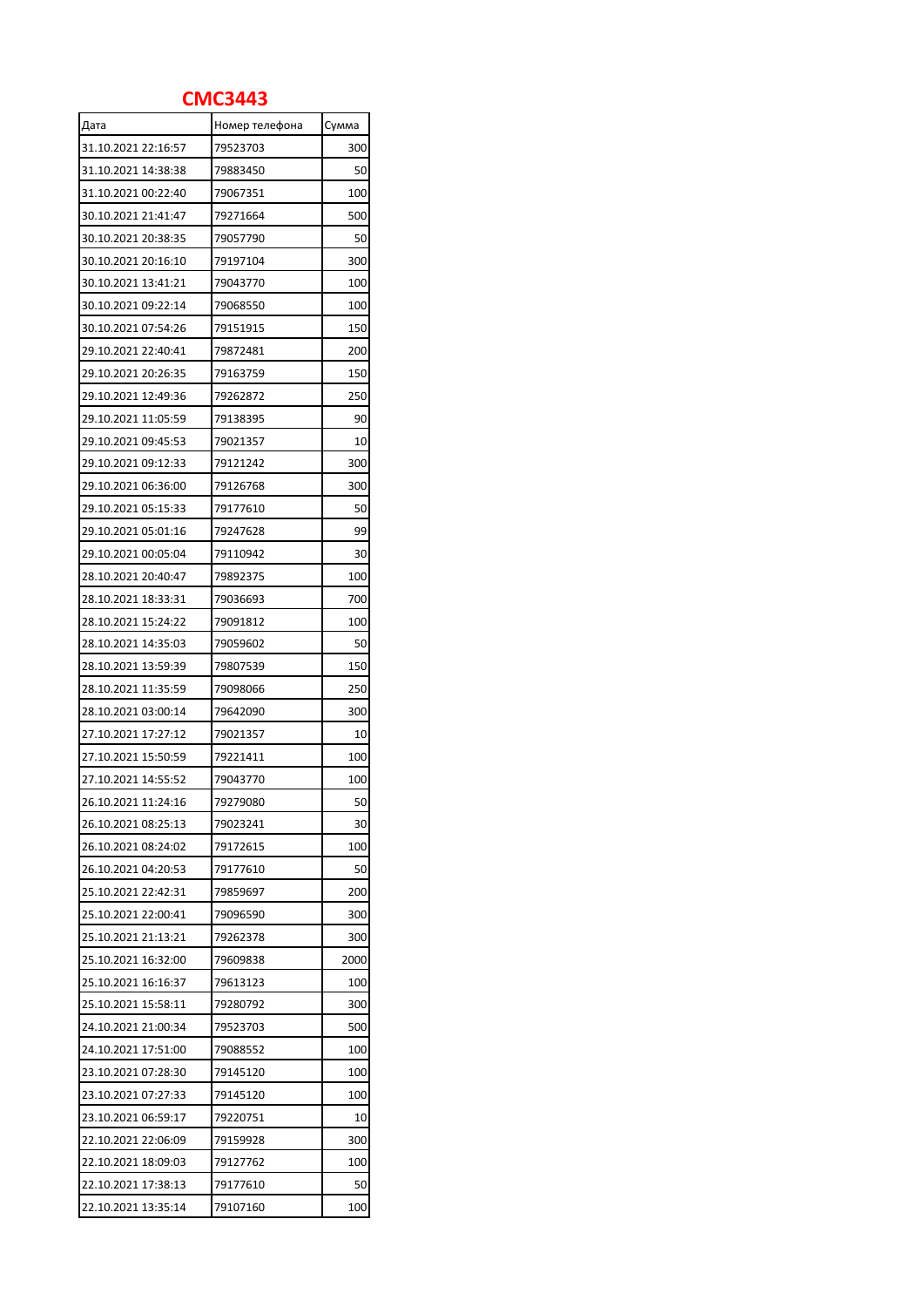| 22.10.2021 11:39:43 | 79277013 | 500  |
|---------------------|----------|------|
| 21.10.2021 21:02:18 | 79175419 | 300  |
| 21.10.2021 19:10:01 | 79262471 | 300  |
| 21.10.2021 14:13:08 | 79153780 | 300  |
| 21.10.2021 05:38:46 | 79177610 | 50   |
| 20.10.2021 21:37:03 | 79066995 | 100  |
| 20.10.2021 14:55:13 | 79833759 | 300  |
| 20.10.2021 13:26:58 | 79032587 | 100  |
| 20.10.2021 11:30:02 | 79271664 | 500  |
| 19.10.2021 18:50:59 | 79131972 | 500  |
| 19.10.2021 14:00:52 | 79177610 | 50   |
| 19.10.2021 12:43:11 | 79043770 | 100  |
| 19.10.2021 09:53:51 | 79052536 | 200  |
| 19.10.2021 06:06:26 | 79630615 | 40   |
| 18.10.2021 22:20:17 | 79013015 | 100  |
| 18.10.2021 21:49:52 | 79159113 | 300  |
| 18.10.2021 21:27:11 | 79601678 | 50   |
| 18.10.2021 19:45:16 | 79228171 | 25   |
| 18.10.2021 17:45:38 | 79523703 | 300  |
| 18.10.2021 10:43:53 | 79205159 | 55   |
| 16.10.2021 15:45:51 | 79667703 | 200  |
| 16.10.2021 01:01:38 | 79213172 | 500  |
| 15.10.2021 19:54:43 | 79374184 | 60   |
| 15.10.2021 19:36:23 | 79639664 | 200  |
| 15.10.2021 15:57:07 | 79873871 | 200  |
| 15.10.2021 14:37:31 | 79083951 | 200  |
| 15.10.2021 12:57:47 | 79043770 | 100  |
| 15.10.2021 08:40:46 | 79176607 | 200  |
| 14.10.2021 15:36:54 | 79263186 | 150  |
| 14.10.2021 15:31:29 | 79032643 | 100  |
| 14.10.2021 15:17:42 | 79126869 | 200  |
| 14.10.2021 14:45:34 | 79122124 | 90   |
| 14.10.2021 10:20:03 | 79213528 | 100  |
| 13.10.2021 23:33:49 |          |      |
|                     | 79266583 | 100  |
| 13.10.2021 14:29:32 | 79127551 | 200  |
| 13.10.2021 13:34:14 | 79111352 | 50   |
| 13.10.2021 12:22:28 | 79067807 | 300  |
| 13.10.2021 11:16:29 | 79177610 | 50   |
| 12.10.2021 21:59:09 | 79857460 | 500  |
| 12.10.2021 17:11:56 | 79841358 | 100  |
| 12.10.2021 16:30:57 | 79244602 | 20   |
| 11.10.2021 22:25:47 | 79056731 | 1000 |
| 11.10.2021 17:45:58 | 79177610 | 50   |
| 11.10.2021 16:04:48 | 79297853 | 100  |
| 11.10.2021 15:15:43 | 79163753 | 100  |
| 11.10.2021 14:55:28 | 79282675 | 50   |
| 11.10.2021 13:31:18 | 79177515 | 100  |
| 11.10.2021 00:20:11 | 79876886 | 75   |
| 10.10.2021 20:07:13 | 79877731 | 90   |
| 09.10.2021 16:52:42 | 79815613 | 20   |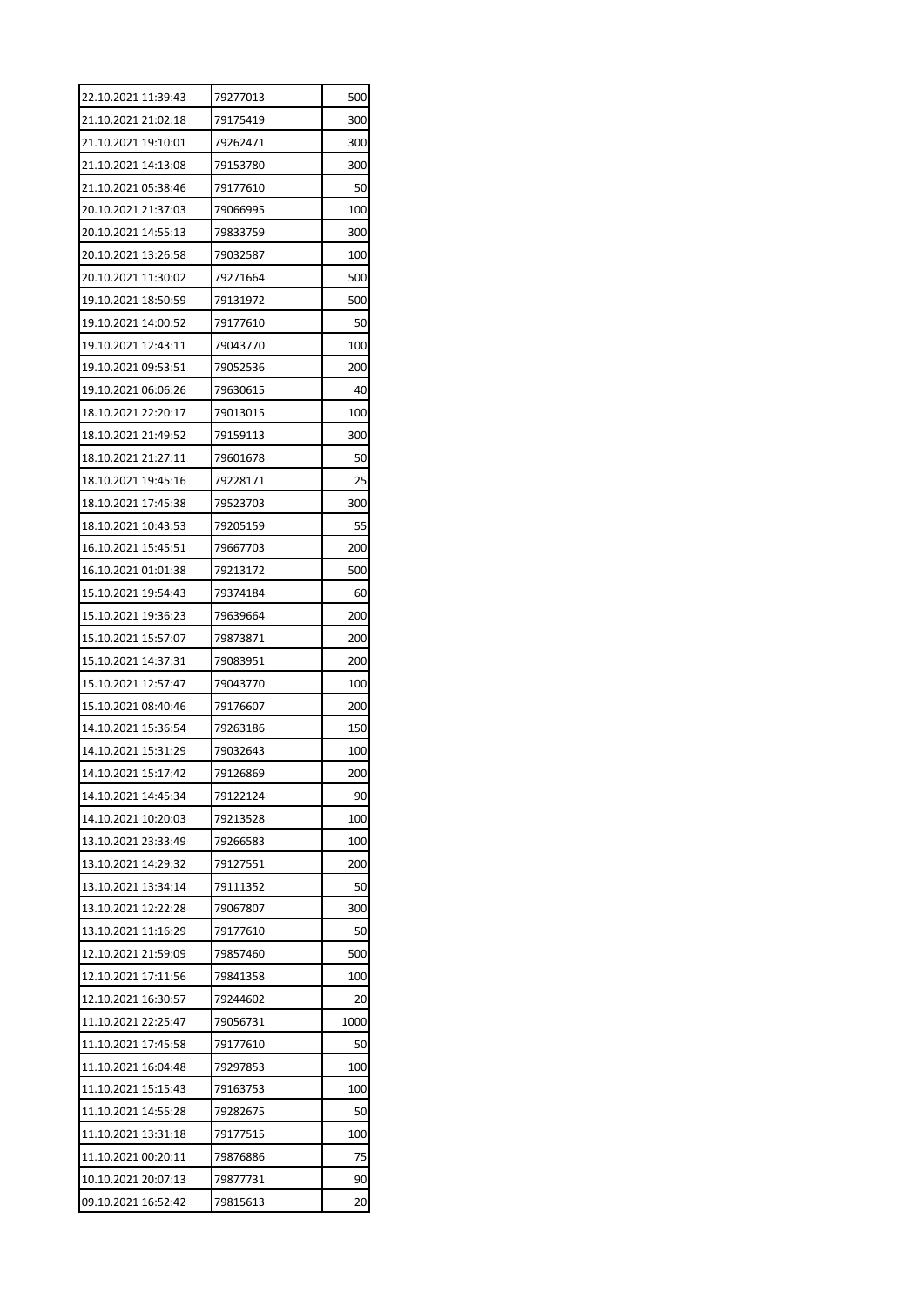| 09.10.2021 14:45:39 | 79235222 | 100  |
|---------------------|----------|------|
| 09.10.2021 05:00:31 | 79177610 | 50   |
| 09.10.2021 02:08:48 | 79153123 | 200  |
| 08.10.2021 22:14:22 | 79280707 | 100  |
| 08.10.2021 21:44:59 | 79102410 | 300  |
| 08.10.2021 15:53:25 | 79227584 | 1000 |
| 08.10.2021 12:57:22 | 79503698 | 300  |
| 07.10.2021 21:00:57 | 79650079 | 1000 |
| 07.10.2021 18:41:48 | 79155186 | 10   |
| 07.10.2021 13:35:27 | 79218274 | 100  |
| 06.10.2021 22:59:52 | 79288801 | 100  |
| 06.10.2021 22:02:54 | 79213119 | 100  |
| 06.10.2021 19:35:16 | 79120352 | 100  |
| 06.10.2021 19:24:05 | 79122812 | 500  |
| 06.10.2021 10:56:02 | 79202434 | 100  |
| 06.10.2021 10:20:48 | 79184087 | 300  |
| 06.10.2021 04:40:50 | 79600529 | 200  |
| 06.10.2021 01:02:08 | 79275697 | 150  |
| 05.10.2021 20:07:19 | 79056224 | 100  |
| 05.10.2021 15:48:38 | 79218650 | 50   |
| 05.10.2021 12:51:46 | 79262643 | 10   |
| 05.10.2021 11:08:20 | 79090698 | 100  |
| 05.10.2021 10:28:40 | 79271664 | 500  |
| 05.10.2021 09:34:01 | 79277013 | 300  |
| 05.10.2021 07:52:49 | 79127506 | 200  |
| 05.10.2021 01:47:23 | 79263861 | 100  |
| 04.10.2021 22:00:06 | 79194259 | 20   |
| 04.10.2021 21:36:40 | 79109587 | 300  |
| 04.10.2021 21:19:48 | 79260170 | 100  |
| 04.10.2021 20:22:08 | 79176607 | 200  |
| 04.10.2021 18:23:44 | 79177610 | 50   |
| 04.10.2021 17:54:09 | 79092654 | 200  |
| 04.10.2021 12:05:16 | 79051307 | 100  |
| 04.10.2021 10:55:00 | 79283147 | 100  |
| 04.10.2021 09:01:28 | 79164723 | 100  |
| 03.10.2021 20:53:05 | 79261731 | 100  |
| 03.10.2021 15:18:02 | 79030929 | 300  |
| 03.10.2021 12:04:34 | 79826419 | 100  |
| 03.10.2021 10:46:28 | 79161930 | 100  |
| 03.10.2021 10:21:28 | 79202096 | 100  |
| 03.10.2021 09:59:02 | 79137581 | 1000 |
| 03.10.2021 05:50:37 | 79246672 | 100  |
| 03.10.2021 00:25:18 | 79841358 | 100  |
| 03.10.2021 00:08:27 | 79283147 | 100  |
| 02.10.2021 23:29:07 | 79222280 | 100  |
| 02.10.2021 18:17:42 | 79095720 | 100  |
| 02.10.2021 13:47:37 | 79021371 | 300  |
| 02.10.2021 13:11:11 | 79609838 | 2000 |
| 02.10.2021 12:47:34 | 79286097 | 100  |
| 02.10.2021 12:40:51 | 79164619 | 90   |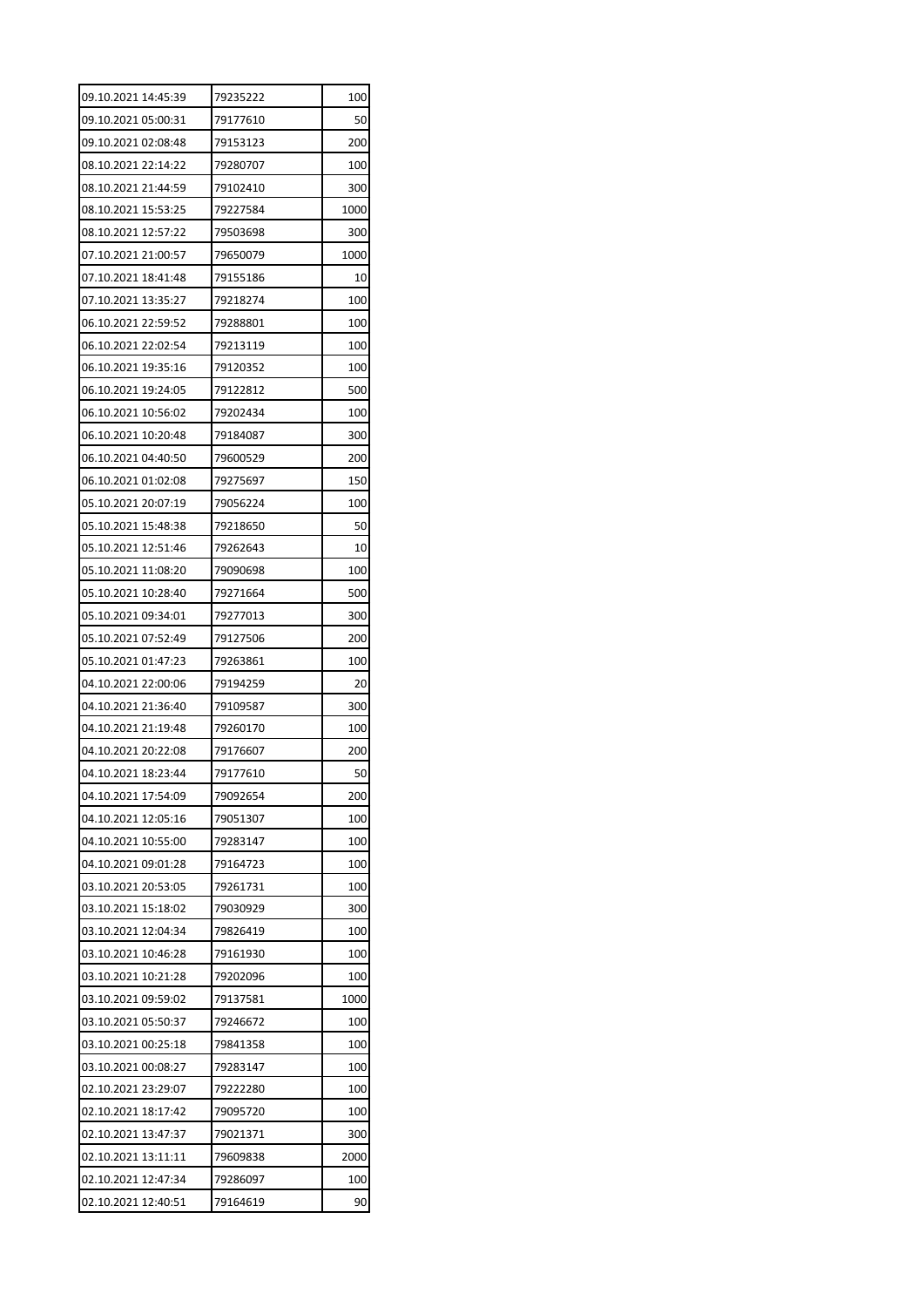| 02.10.2021 12:39:39 | 79126510 | 100  |
|---------------------|----------|------|
| 02.10.2021 12:31:31 | 79602929 | 100  |
| 02.10.2021 12:18:43 | 79043770 | 100  |
| 02.10.2021 11:24:39 | 79224186 | 300  |
| 02.10.2021 11:20:25 | 79315060 | 100  |
| 02.10.2021 11:15:33 | 79198635 | 100  |
| 02.10.2021 10:46:02 | 79177032 | 100  |
| 02.10.2021 10:18:46 | 79189977 | 200  |
| 02.10.2021 10:13:57 | 79222695 | 100  |
| 02.10.2021 10:04:17 | 79177610 | 50   |
| 02.10.2021 06:04:08 | 79148645 | 100  |
| 02.10.2021 02:40:25 | 79147465 | 100  |
| 02.10.2021 02:09:03 | 79629999 | 100  |
| 02.10.2021 01:10:56 | 79164379 | 100  |
| 02.10.2021 00:40:56 | 79208124 | 200  |
| 02.10.2021 00:16:52 | 79064862 | 300  |
| 01.10.2021 23:44:18 | 79056902 | 100  |
| 01.10.2021 23:30:25 | 79671179 | 50   |
| 01.10.2021 23:06:58 | 79601621 | 500  |
| 01.10.2021 23:06:57 | 79175348 | 200  |
| 01.10.2021 22:53:27 | 79241875 | 300  |
| 01.10.2021 22:43:28 | 79196744 | 50   |
| 01.10.2021 22:34:53 | 79281601 | 41   |
| 01.10.2021 22:31:09 | 79851140 | 50   |
| 01.10.2021 22:26:32 | 79126295 | 300  |
| 01.10.2021 22:12:59 | 79114310 | 41   |
| 01.10.2021 22:10:06 | 79892375 | 200  |
| 01.10.2021 22:05:47 | 79184563 | 200  |
| 01.10.2021 21:37:31 | 79040198 | 100  |
| 01.10.2021 21:33:59 | 79034548 | 200  |
| 01.10.2021 21:07:09 | 79082790 | 100  |
| 01.10.2021 20:56:00 | 79223596 | 276  |
| 01.10.2021 20:33:43 | 79021490 | 100  |
| 01.10.2021 20:29:08 | 79160735 | 100  |
| 01.10.2021 20:25:35 | 79021489 | 100  |
| 01.10.2021 20:22:01 | 79621564 | 50   |
| 01.10.2021 20:10:32 | 79030342 | 25   |
| 01.10.2021 20:02:37 | 79113656 | 100  |
| 01.10.2021 19:54:17 | 79107948 | 1000 |
| 01.10.2021 19:40:13 | 79033036 | 300  |
| 01.10.2021 19:35:00 | 79189304 | 100  |
| 01.10.2021 19:18:19 | 79631914 | 100  |
| 01.10.2021 19:18:02 | 79233604 | 100  |
| 01.10.2021 19:04:58 | 79104251 | 200  |
| 01.10.2021 19:03:46 | 79262878 | 5    |
| 01.10.2021 18:49:45 | 79118928 | 100  |
| 01.10.2021 18:47:56 | 79180727 | 100  |
| 01.10.2021 18:41:06 | 79051613 | 100  |
| 01.10.2021 18:39:45 | 79880245 | 100  |
| 01.10.2021 18:35:50 | 79678552 | 100  |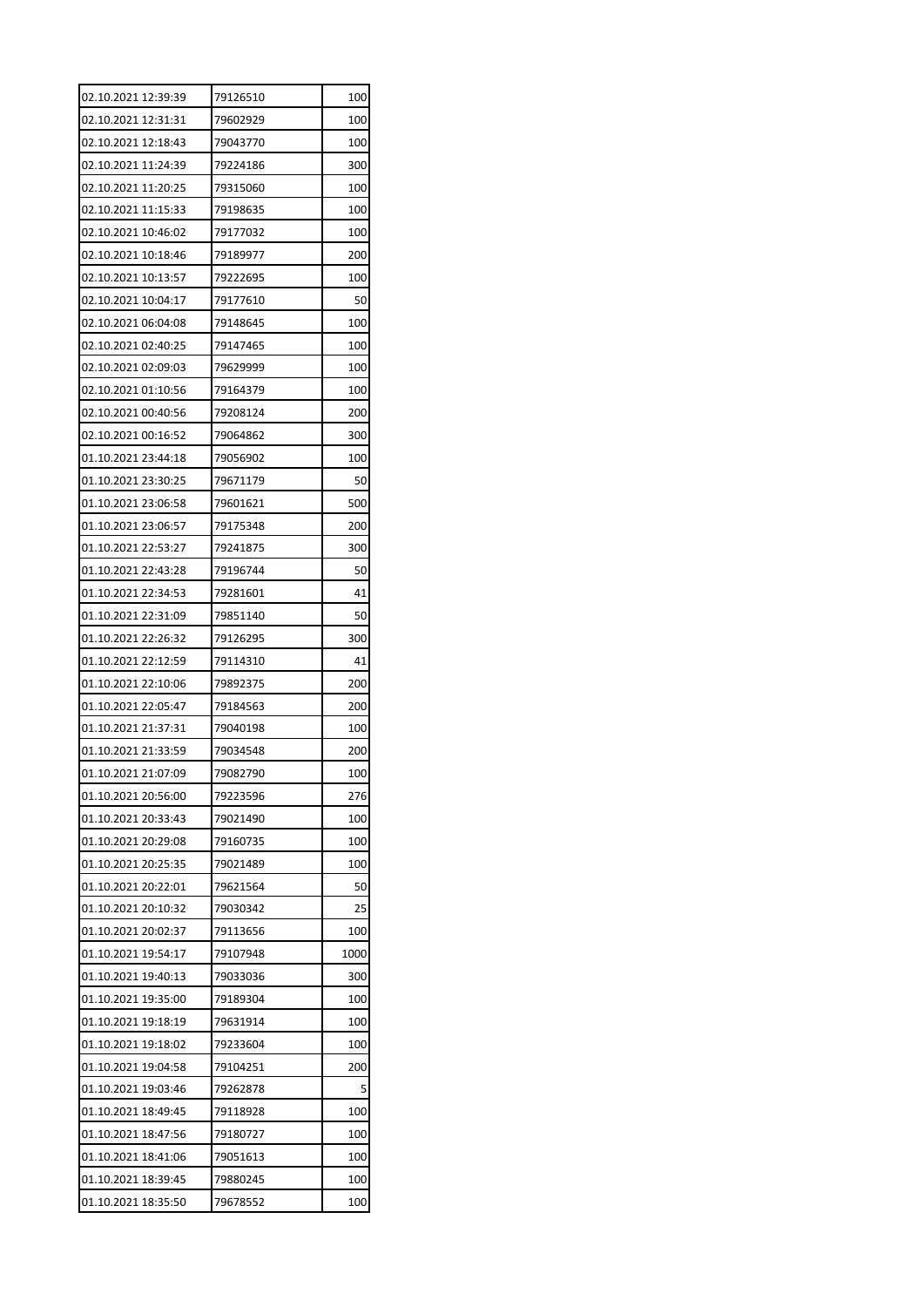| 01.10.2021 18:11:52 | 79651232 | 100  |
|---------------------|----------|------|
| 01.10.2021 17:55:23 | 79676303 | 100  |
| 01.10.2021 17:49:42 | 79122606 | 60   |
| 01.10.2021 17:36:31 | 79195680 | 100  |
| 01.10.2021 17:35:20 | 79200309 | 100  |
| 01.10.2021 17:18:54 | 79852895 | 100  |
| 01.10.2021 17:18:35 | 79057967 | 300  |
| 01.10.2021 17:12:52 | 79829152 | 50   |
| 01.10.2021 17:10:51 | 79237664 | 41   |
| 01.10.2021 17:02:12 | 79873627 | 100  |
| 01.10.2021 17:01:54 | 79872484 | 100  |
| 01.10.2021 16:59:54 | 79067013 | 100  |
| 01.10.2021 16:58:23 | 79161765 | 100  |
| 01.10.2021 16:56:11 | 79647381 | 100  |
| 01.10.2021 16:54:40 | 79243010 | 100  |
| 01.10.2021 16:52:05 | 79248888 | 100  |
| 01.10.2021 16:50:00 | 79226087 | 100  |
| 01.10.2021 16:42:39 | 79236363 | 100  |
| 01.10.2021 16:42:26 | 79821458 | 41   |
| 01.10.2021 16:41:10 | 79643652 | 100  |
| 01.10.2021 16:40:28 | 79032643 | 150  |
| 01.10.2021 16:33:38 | 79853379 | 100  |
| 01.10.2021 16:24:13 | 79263692 | 100  |
| 01.10.2021 16:20:11 | 79833615 | 200  |
| 01.10.2021 16:17:01 | 79162132 | 100  |
| 01.10.2021 16:15:16 | 79115388 | 100  |
| 01.10.2021 16:11:36 | 79122222 | 100  |
| 01.10.2021 16:10:58 | 79093131 | 200  |
| 01.10.2021 16:08:12 | 79103152 | 100  |
| 01.10.2021 16:07:26 | 79124953 | 100  |
| 01.10.2021 16:06:20 | 79103838 | 100  |
| 01.10.2021 16:04:04 | 79137303 | 100  |
| 01.10.2021 15:59:19 | 79125558 | 30   |
| 01.10.2021 15:58:37 | 79035225 | 300  |
| 01.10.2021 15:53:50 | 79210154 | 100  |
| 01.10.2021 15:50:43 | 79506152 | 100  |
| 01.10.2021 15:39:17 | 79026268 | 100  |
| 01.10.2021 15:37:28 | 79122639 | 2000 |
| 01.10.2021 15:33:16 | 79052760 | 100  |
| 01.10.2021 15:29:16 | 79261877 | 100  |
| 01.10.2021 15:28:11 | 79277509 | 200  |
| 01.10.2021 15:24:55 | 79156131 | 100  |
| 01.10.2021 15:20:24 | 79147052 | 100  |
| 01.10.2021 15:18:26 | 79197134 | 100  |
| 01.10.2021 15:17:10 | 79261498 | 1000 |
| 01.10.2021 15:16:46 | 79222577 | 100  |
| 01.10.2021 15:10:42 | 79292444 | 100  |
| 01.10.2021 15:10:25 | 79291649 | 200  |
| 01.10.2021 15:09:47 | 79212063 | 100  |
| 01.10.2021 15:08:12 | 79277046 | 100  |
|                     |          |      |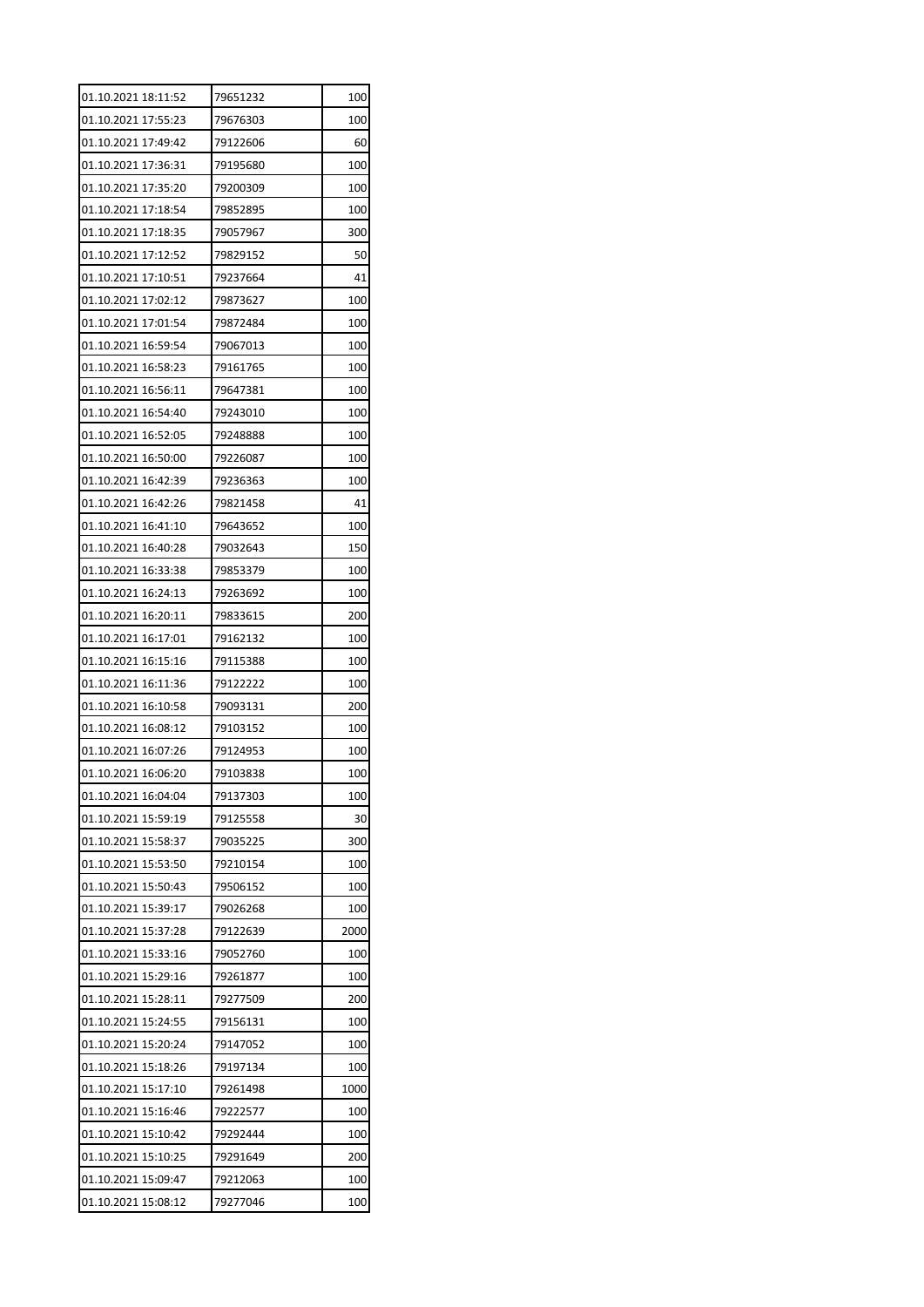| 01.10.2021 15:04:08<br>79228944<br>300<br>01.10.2021 15:02:09<br>79035124<br>100<br>01.10.2021 15:01:55<br>100<br>79177257<br>79853979<br>01.10.2021 15:01:25<br>100<br>01.10.2021 15:01:02<br>79068328<br>200<br>01.10.2021 15:00:51<br>79112111<br>470<br>01.10.2021 14:59:44<br>79873952<br>100 |
|----------------------------------------------------------------------------------------------------------------------------------------------------------------------------------------------------------------------------------------------------------------------------------------------------|
|                                                                                                                                                                                                                                                                                                    |
|                                                                                                                                                                                                                                                                                                    |
|                                                                                                                                                                                                                                                                                                    |
|                                                                                                                                                                                                                                                                                                    |
|                                                                                                                                                                                                                                                                                                    |
|                                                                                                                                                                                                                                                                                                    |
|                                                                                                                                                                                                                                                                                                    |
| 01.10.2021 14:59:13<br>50<br>79035634                                                                                                                                                                                                                                                              |
| 01.10.2021 14:59:05<br>79091354<br>100                                                                                                                                                                                                                                                             |
| 01.10.2021 14:59:05<br>79265943<br>100                                                                                                                                                                                                                                                             |
| 01.10.2021 14:58:59<br>79052934<br>100                                                                                                                                                                                                                                                             |
| 01.10.2021 14:58:49<br>79265506<br>100                                                                                                                                                                                                                                                             |
| 01.10.2021 14:58:37<br>79308164<br>500                                                                                                                                                                                                                                                             |
| 01.10.2021 14:58:29<br>79219278<br>100                                                                                                                                                                                                                                                             |
| 01.10.2021 14:58:20<br>79158261<br>200                                                                                                                                                                                                                                                             |
| 01.10.2021 14:58:03<br>79241291<br>50                                                                                                                                                                                                                                                              |
| 01.10.2021 14:57:47<br>79192777<br>100                                                                                                                                                                                                                                                             |
| 01.10.2021 14:57:34<br>79110942<br>100                                                                                                                                                                                                                                                             |
| 01.10.2021 14:57:30<br>79177708<br>100                                                                                                                                                                                                                                                             |
| 01.10.2021 14:57:01<br>79222254<br>100                                                                                                                                                                                                                                                             |
| 01.10.2021 14:56:09<br>79204224<br>100                                                                                                                                                                                                                                                             |
| 01.10.2021 14:55:49<br>79265864<br>1000                                                                                                                                                                                                                                                            |
| 01.10.2021 14:55:39<br>79218481<br>100                                                                                                                                                                                                                                                             |
| 01.10.2021 14:55:28<br>79678263<br>3000                                                                                                                                                                                                                                                            |
| 01.10.2021 14:54:13<br>79281267<br>100                                                                                                                                                                                                                                                             |
| 01.10.2021 14:54:07<br>79165548<br>100                                                                                                                                                                                                                                                             |
| 01.10.2021 14:53:55<br>79093144<br>100                                                                                                                                                                                                                                                             |
| 01.10.2021 14:53:46<br>79105664<br>100                                                                                                                                                                                                                                                             |
| 01.10.2021 14:53:45<br>79284222<br>100                                                                                                                                                                                                                                                             |
| 01.10.2021 14:53:41<br>50<br>79389165                                                                                                                                                                                                                                                              |
| 01.10.2021 14:53:35<br>79603006<br>100                                                                                                                                                                                                                                                             |
| 01.10.2021 14:53:20<br>79523703<br>300                                                                                                                                                                                                                                                             |
| 01.10.2021 14:53:20<br>79104691<br>30                                                                                                                                                                                                                                                              |
| 01.10.2021 14:53:18<br>79684037<br>100                                                                                                                                                                                                                                                             |
| 01.10.2021 14:53:11<br>79059816<br>100                                                                                                                                                                                                                                                             |
| 01.10.2021 14:53:10<br>79334437<br>100                                                                                                                                                                                                                                                             |
| 01.10.2021 14:53:05<br>79887718<br>100                                                                                                                                                                                                                                                             |
| 01.10.2021 14:52:54<br>79162536<br>100                                                                                                                                                                                                                                                             |
| 01.10.2021 14:52:54<br>79183451<br>100                                                                                                                                                                                                                                                             |
| 01.10.2021 14:52:51<br>79227724<br>100                                                                                                                                                                                                                                                             |
| 01.10.2021 14:52:31<br>79222200<br>100                                                                                                                                                                                                                                                             |
| 01.10.2021 14:52:30<br>79286167<br>100                                                                                                                                                                                                                                                             |
| 01.10.2021 14:52:27<br>79038874<br>100                                                                                                                                                                                                                                                             |
| 01.10.2021 14:52:21<br>79627039<br>100                                                                                                                                                                                                                                                             |
| 01.10.2021 14:52:18<br>79210500<br>50                                                                                                                                                                                                                                                              |
| 01.10.2021 14:52:14<br>79645351<br>100                                                                                                                                                                                                                                                             |
|                                                                                                                                                                                                                                                                                                    |
|                                                                                                                                                                                                                                                                                                    |
| 01.10.2021 14:52:14<br>79859762<br>100<br>01.10.2021 14:52:11<br>79222158<br>200                                                                                                                                                                                                                   |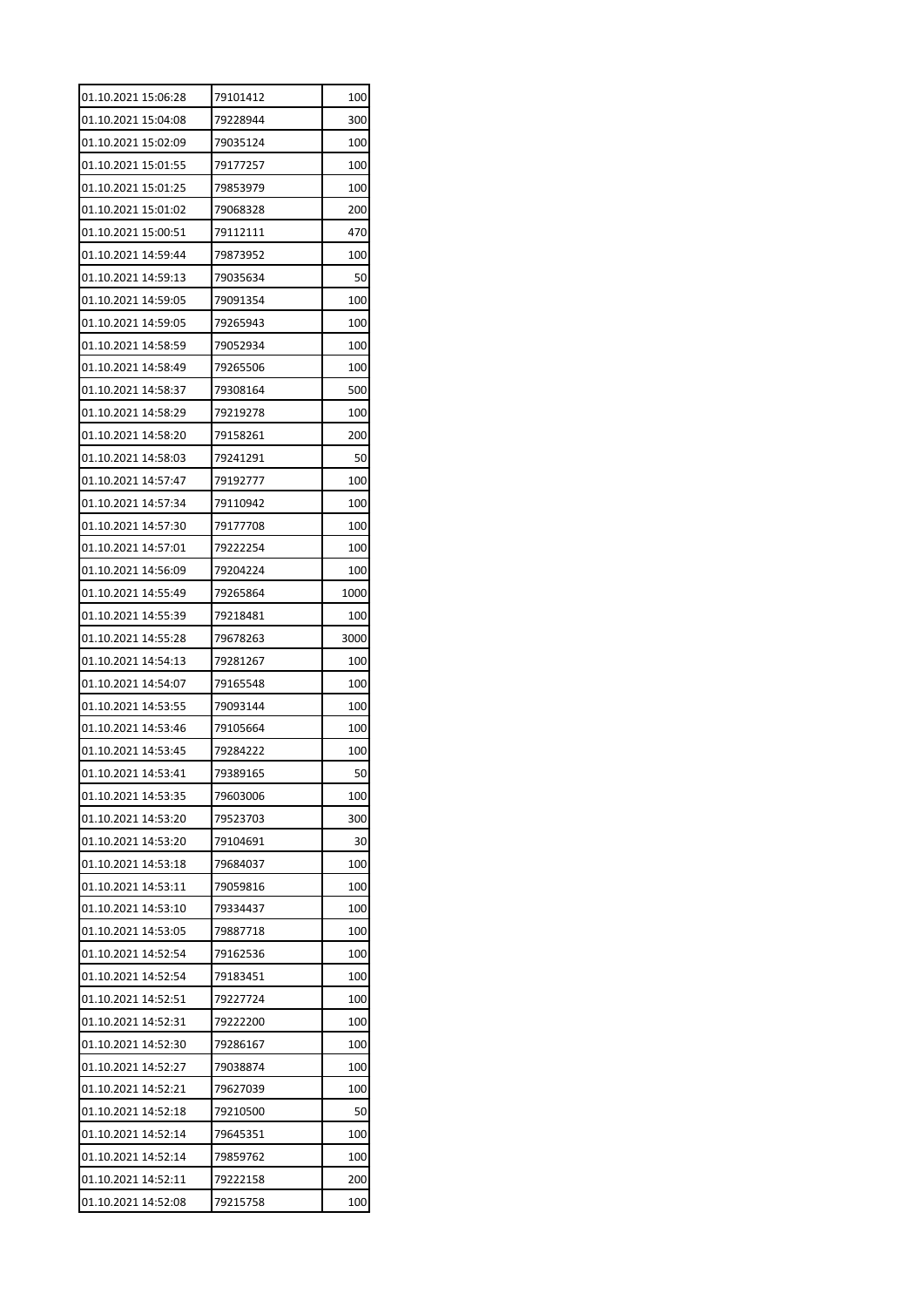| 01.10.2021 14:51:58 | 79038818 | 200 |
|---------------------|----------|-----|
| 01.10.2021 14:51:49 | 79135376 | 100 |
| 01.10.2021 14:51:49 | 79262910 | 100 |
| 01.10.2021 14:51:38 | 79129299 | 100 |
| 01.10.2021 14:51:33 | 79158075 | 100 |
| 01.10.2021 14:51:27 | 79119190 | 100 |
| 01.10.2021 14:51:26 | 79093870 | 100 |
| 01.10.2021 14:51:25 | 79248681 | 100 |
| 01.10.2021 14:51:22 | 79615756 | 100 |
| 01.10.2021 14:51:19 | 79503992 | 100 |
| 01.10.2021 14:51:19 | 79655255 | 100 |
| 01.10.2021 14:51:17 | 79149184 | 200 |
| 01.10.2021 13:40:12 | 79205120 | 100 |
| 01.10.2021 13:33:23 | 79814233 | 200 |
| 01.10.2021 12:59:55 | 79276230 | 50  |
| 01.10.2021 12:37:02 | 79867645 | 300 |
| 01.10.2021 12:20:09 | 79221411 | 100 |
| 01.10.2021 12:09:25 | 79056202 | 100 |
| 01.10.2021 12:00:29 | 79039304 | 150 |
| 01.10.2021 11:53:20 | 79043770 | 100 |
| 01.10.2021 11:35:25 | 79826088 | 100 |
| 01.10.2021 11:07:15 | 79116557 | 300 |
| 01.10.2021 10:49:02 | 79228171 | 100 |
| 01.10.2021 10:48:48 | 79181540 | 100 |
| 01.10.2021 10:44:33 | 79163957 | 100 |
| 01.10.2021 10:43:08 | 79046854 | 100 |
| 01.10.2021 10:21:58 | 79037789 | 27  |
| 01.10.2021 10:17:25 | 79806728 | 100 |
| 01.10.2021 10:16:06 | 79152720 | 100 |
| 01.10.2021 10:13:19 | 79616629 | 100 |
| 01.10.2021 09:04:01 | 79826088 | 100 |
| 01.10.2021 09:02:48 | 79221745 | 100 |
| 01.10.2021 06:25:39 | 79613911 | 100 |
| 01.10.2021 05:52:54 | 79657439 | 100 |
| 01.10.2021 04:36:38 | 79872966 | 100 |
| 01.10.2021 00:55:45 | 79262374 | 20  |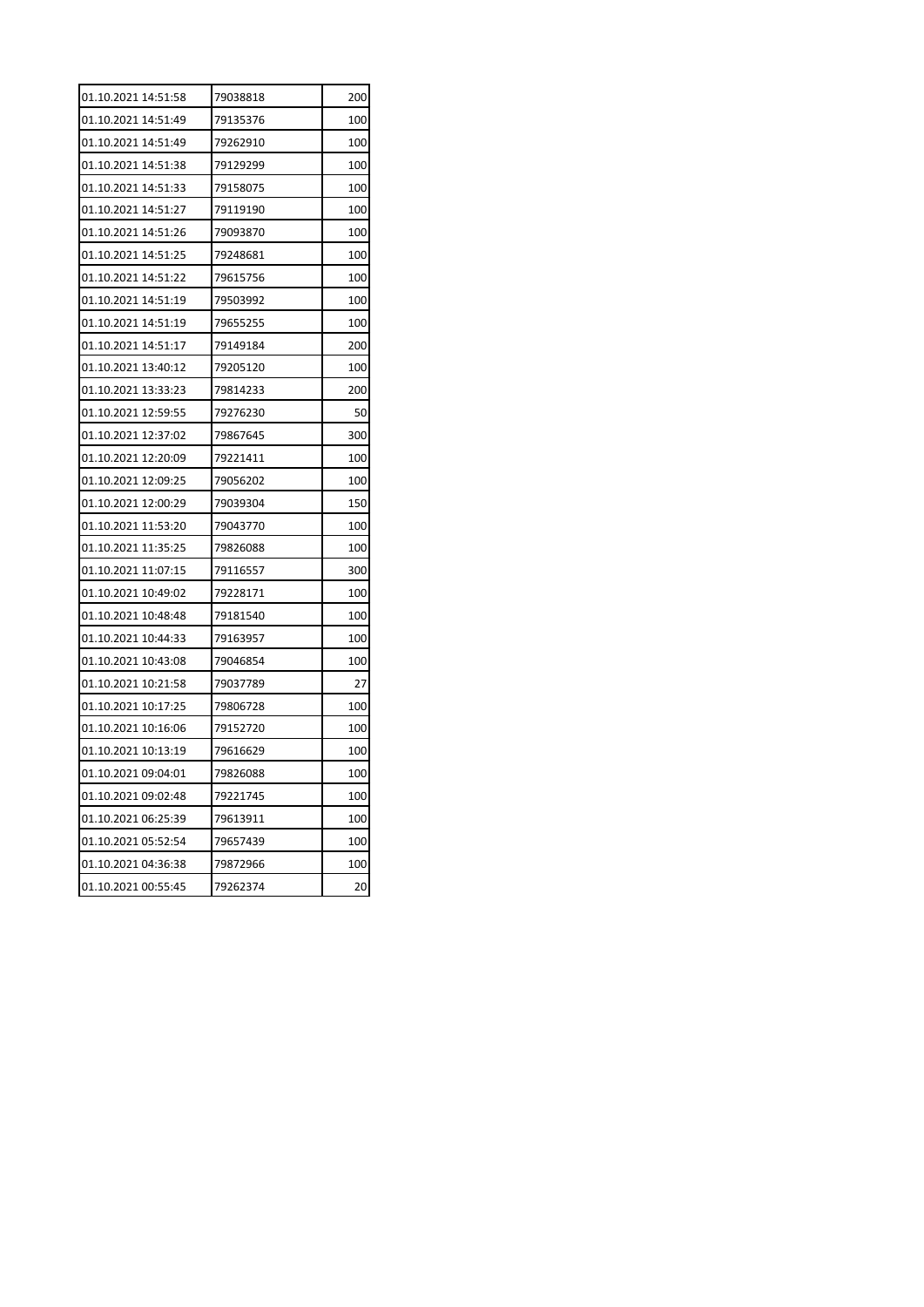## **ЮКасса**

| Дата платежа     | Сумма | Метод платежа  |
|------------------|-------|----------------|
| 31.10.2021 20:54 | 150   | <b>SberPay</b> |
| 31.10.2021 16:50 |       | 500 SberPay    |
| 31.10.2021 14:46 |       | 100 SberPay    |
| 31.10.2021 10:46 | 500   | SberPay        |
| 31.10.2021 6:33  |       | 500 SberPay    |
| 30.10.2021 21:46 |       | 1000 SberPay   |
| 30.10.2021 18:55 |       | 5000 SberPay   |
| 30.10.2021 13:27 |       | 500 SberPay    |
| 30.10.2021 12:15 | 100   | SberPay        |
| 30.10.2021 7:56  |       | 500 SberPay    |
| 30.10.2021 3:06  | 100   | SberPay        |
| 30.10.2021 3:04  |       | 100 SberPay    |
| 29.10.2021 20:35 |       | 100 ЮMoney     |
| 29.10.2021 18:21 |       | 500 SberPay    |
| 29.10.2021 15:50 |       | 100 SberPay    |
| 29.10.2021 14:41 |       | 1000 SberPay   |
| 29.10.2021 12:44 |       | 300 SberPay    |
| 29.10.2021 8:42  | 300   | SberPay        |
| 29.10.2021 8:22  |       | 100 SberPay    |
| 29.10.2021 6:40  |       | 150 SberPay    |
| 28.10.2021 22:13 |       | 300 SberPay    |
| 28.10.2021 16:08 |       | 100 SberPay    |
| 28.10.2021 13:30 | 1000  | SberPay        |
| 28.10.2021 11:50 |       | 100 SberPay    |
| 28.10.2021 11:47 |       | 1000 SberPay   |
| 27.10.2021 10:51 |       | 500 SberPay    |
| 27.10.2021 10:32 |       | 200 SberPay    |
| 27.10.2021 8:45  |       | 150 SberPay    |
| 25.10.2021 22:07 |       | 200 SberPay    |
| 25.10.2021 21:51 |       | 500 SberPay    |
| 25.10.2021 14:50 | 200   | SberPay        |
| 24.10.2021 12:21 | 2000  | SberPay        |
| 22.10.2021 12:31 | 500   | <b>SberPay</b> |
| 21.10.2021 21:24 |       | 500 SberPay    |
| 21.10.2021 20:34 | 150   | SberPay        |
| 19.10.2021 19:08 | 500   | SberPay        |
| 19.10.2021 16:27 | 200   | SberPay        |
| 18.10.2021 19:29 | 200   | SberPay        |
| 18.10.2021 3:24  | 1000  | SberPay        |
| 17.10.2021 21:39 | 300   | SberPay        |
| 16.10.2021 14:18 |       | 100 SberPay    |
| 15.10.2021 22:46 | 100   | SberPay        |
| 15.10.2021 17:41 | 500   | <b>SberPay</b> |
| 15.10.2021 14:38 | 100   | SberPay        |
| 15.10.2021 14:22 | 100   | SberPay        |
| 14.10.2021 21:20 | 100   | SberPay        |
| 14.10.2021 14:03 | 1000  | SberPay        |
| 13.10.2021 20:48 | 500   | SberPay        |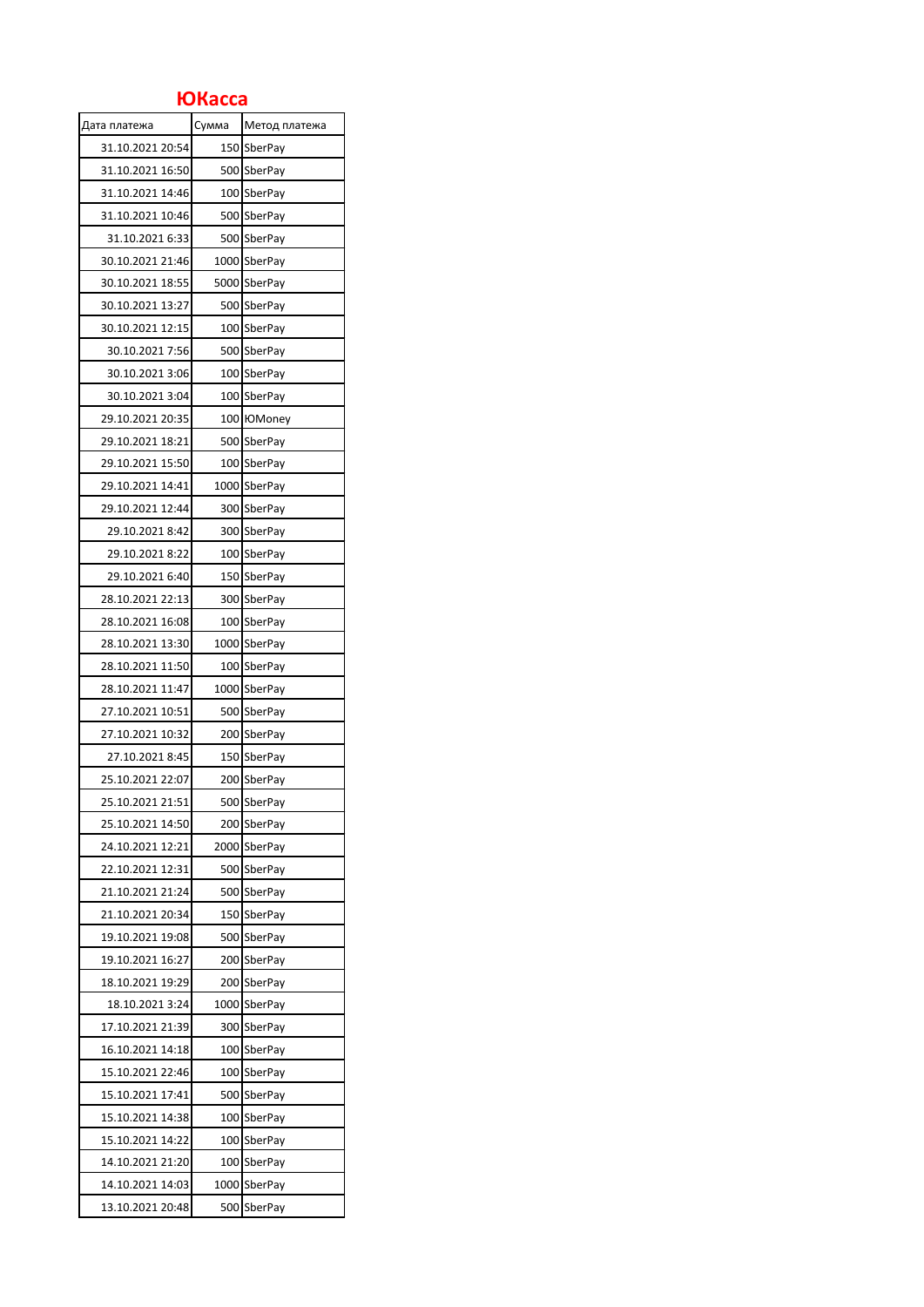| 13.10.2021 18:27 |     | 100 SberPay    |
|------------------|-----|----------------|
| 12.10.2021 20:21 |     | 500 SberPay    |
| 11.10.2021 17:42 |     | 1500 SberPay   |
| 11.10.2021 6:32  |     | 20 SberPay     |
| 10.10.2021 17:10 |     | 500 SberPay    |
| 10.10.2021 12:34 |     | 30000 SberPay  |
| 08.10.2021 13:48 |     | 1000 SberPay   |
| 08.10.2021 9:58  |     | 200 SberPay    |
| 08.10.2021 6:11  |     | 100 SberPay    |
| 07.10.2021 22:21 |     | 100 SberPay    |
| 07.10.2021 10:59 |     | 100 SberPay    |
| 06.10.2021 22:30 |     | 100 SberPay    |
| 06.10.2021 14:30 |     | 1000 SberPay   |
| 06.10.2021 12:38 |     | 500 SberPay    |
| 05.10.2021 18:07 |     | 300 SberPay    |
| 05.10.2021 16:09 |     | 200 SberPay    |
| 05.10.2021 15:06 |     | 200 SberPay    |
| 05.10.2021 13:05 |     | 1000 SberPay   |
| 05.10.2021 5:16  |     | 300 SberPay    |
| 04.10.2021 23:23 |     | 500 IOMoney    |
| 04.10.2021 22:35 |     | 500 SberPay    |
| 04.10.2021 20:01 |     | 100 SberPay    |
| 04.10.2021 19:59 |     | 100 SberPay    |
| 04.10.2021 19:51 |     | 2000 SberPay   |
| 04.10.2021 15:58 |     | 100 ЮMoney     |
| 04.10.2021 12:22 |     | 200 SberPay    |
| 04.10.2021 8:21  |     | 200 SberPay    |
| 03.10.2021 11:37 |     | 500 SberPay    |
| 02.10.2021 19:16 |     | 300 SberPay    |
| 02.10.2021 18:54 |     | 300 SberPay    |
| 02.10.2021 12:58 |     | 500 SberPay    |
| 02.10.2021 9:34  |     | 500 SberPay    |
| 02.10.2021 0:23  | 500 | SberPay        |
| 01.10.2021 19:41 | 100 | <b>HOMoney</b> |
| 01.10.2021 19:28 | 100 | SberPay        |
| 01.10.2021 19:15 | 100 | SberPay        |
| 01.10.2021 10:50 | 500 | SberPay        |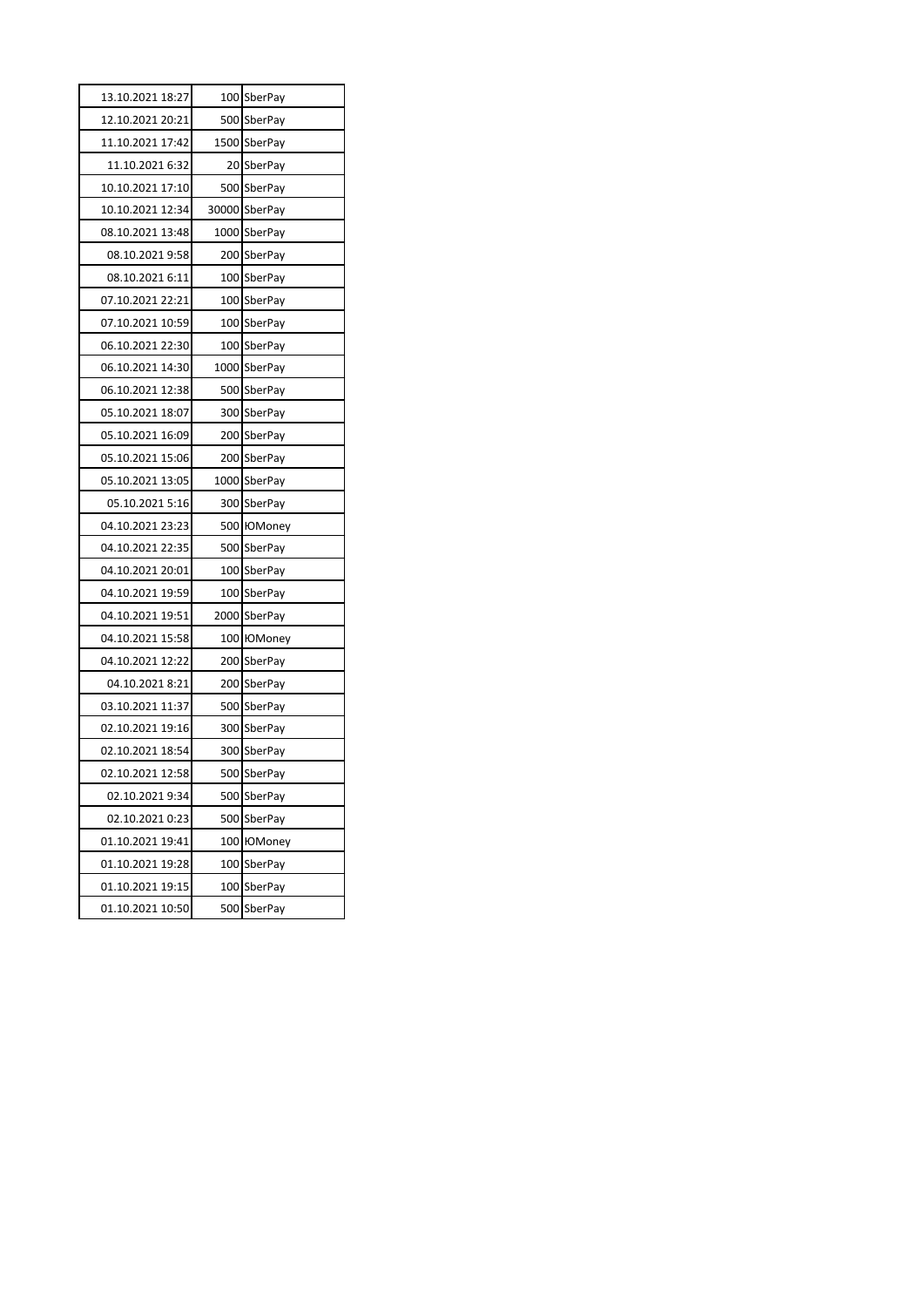| Дата проводки | Дебет              | Счет<br>Кредит                 | Сумма по<br>дебету | Сумма по<br>кредиту |
|---------------|--------------------|--------------------------------|--------------------|---------------------|
| 01.10.2021    |                    | УРАЛЬСКИЙ БАНК ПАО             | 40,00              |                     |
| 01.10.2021    | Фонд "Живи, малыш" | СБЕРБАНК                       | 83,33              |                     |
|               | Фонд "Живи, малыш" | УРАЛЬСКИЙ БАНК ПАО<br>СБЕРБАНК |                    |                     |
| 01.10.2021    | Фонд "Живи, малыш" | УРАЛЬСКИЙ БАНК ПАО<br>СБЕРБАНК | 416,67             |                     |
| 01.10.2021    | Фонд "Живи, малыш" | УРАЛЬСКИЙ БАНК ПАО<br>СБЕРБАНК | 2 000,00           |                     |
| 01.10.2021    | Фонд "Живи, малыш" | 000 "ИГРЫ"                     | 14 725,00          |                     |
| 01.10.2021    | ШАПОШНИКОВА        | Фонд "Живи, малыш"             |                    | 90,00               |
| 01.10.2021    | <b>KOTOBA</b>      |                                |                    | 90,00               |
| 01.10.2021    | ХАРЧЕНКО           | Фонд "Живи, малыш"             |                    | 90,00               |
| 01.10.2021    | <b>УТКИНА</b>      | Фонд "Живи, малыш"             |                    | 90,00               |
| 01.10.2021    | ФЕСТЕРОВ           | Фонд "Живи, малыш"             |                    | 90,00               |
| 01.10.2021    | <b>ВЕРБЛОВСКАЯ</b> | Фонд "Живи, малыш"             |                    | 90,00               |
| 01.10.2021    | ДЕТКОВ             | Фонд "Живи, малыш"             |                    | 90,00               |
| 01.10.2021    | ШЛЯПНИКОВА         | Фонд "Живи, малыш"             |                    | 90,00               |
| 01.10.2021    | <b>ГЕРАСИМОВ</b>   | Фонд "Живи, малыш"             |                    | 90,00               |
| 01.10.2021    | 000 НКО ЮМани      | Фонд "Живи, малыш"             |                    | 97,50               |
| 01.10.2021    | БОНДАРЬ            | Фонд "Живи, малыш"             |                    | 100,00              |
| 01.10.2021    | МИРОНОВ            | Фонд "Живи, малыш"             |                    | 100,00              |
| 01.10.2021    | <b>ПУЗИН</b>       | Фонд "Живи, малыш"             |                    | 100,00              |
| 01.10.2021    | ЧЕРНЯВСКИЙ         | Фонд "Живи, малыш"             |                    | 100,00              |
| 01.10.2021    | БАРАННИК           | Фонд "Живи, малыш"             |                    | 100,00              |

## **СберБанк**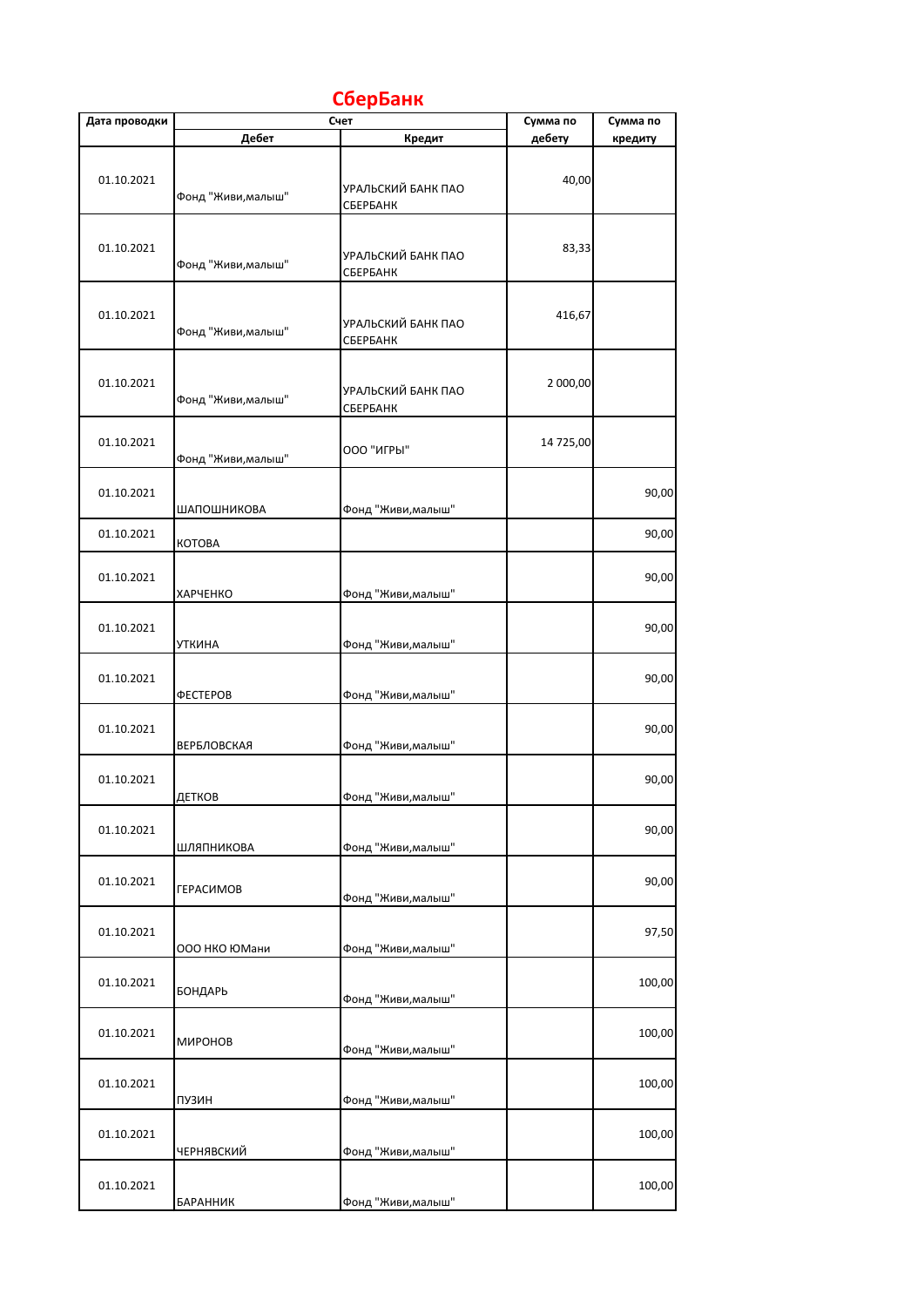| 01.10.2021 | СЕРЕБРОВА   | Фонд "Живи, малыш" | 100,00 |
|------------|-------------|--------------------|--------|
| 01.10.2021 | ЯКУНИНА     | Фонд "Живи, малыш" | 100,00 |
| 01.10.2021 | БОТАЛОВ     | Фонд "Живи, малыш" | 100,00 |
| 01.10.2021 | ЧЕРНОВ      | Фонд "Живи, малыш" | 100,00 |
| 01.10.2021 | ШТАЙНБАХ    | Фонд "Живи, малыш" | 100,00 |
| 01.10.2021 | ПАНЮШОВ     | Фонд "Живи, малыш" | 100,00 |
| 01.10.2021 | ФЕДОРОВ     | Фонд "Живи, малыш" | 100,00 |
| 01.10.2021 | ОВЧИННИКОВ  | Фонд "Живи, малыш" | 100,00 |
| 01.10.2021 | ACXATOBA    | Фонд "Живи, малыш" | 100,00 |
| 01.10.2021 | ХАЛЕЕВ      | Фонд "Живи, малыш" | 100,00 |
| 01.10.2021 | ЧАЛЫХ       | Фонд "Живи, малыш" | 100,00 |
| 01.10.2021 | АНДРЕЕВ     | Фонд "Живи, малыш" | 100,00 |
| 01.10.2021 | ШАРАПОВ     | Фонд "Живи, малыш" | 100,00 |
| 01.10.2021 | Клементьев  | Фонд "Живи,малыш'  | 100,00 |
| 01.10.2021 | ЧИРКОВ      | Фонд "Живи, малыш" | 100,00 |
| 01.10.2021 | ТВЕРИКИН    | Фонд "Живи, малыш" | 100,00 |
| 01.10.2021 | APEEBA      | Фонд "Живи, малыш" | 100,00 |
| 01.10.2021 | КРАСИЛОВ    | Фонд "Живи, малыш" | 100,00 |
| 01.10.2021 | HECTEPEHKOB | Фонд "Живи, малыш" | 100,00 |
| 01.10.2021 | САЛОПАЕВ    | Фонд "Живи, малыш" | 100,00 |
| 01.10.2021 | ДЕНИСЕНКО   | Фонд "Живи, малыш" | 100,00 |
| 01.10.2021 | соломкин    | Фонд "Живи, малыш" | 100,00 |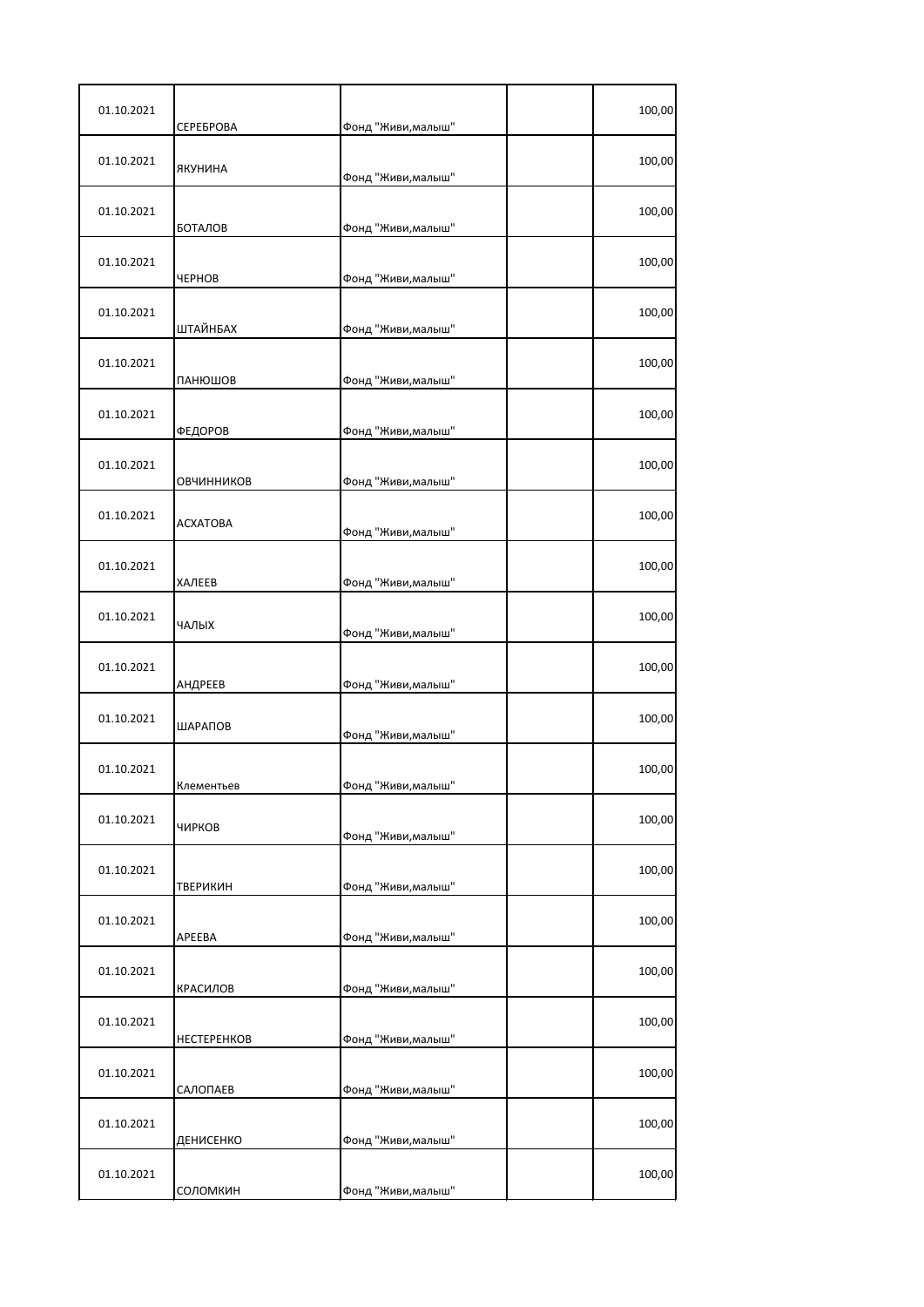| 01.10.2021 | <b>ГАРМАШОВ</b>    | Фонд "Живи, малыш" | 100,00 |
|------------|--------------------|--------------------|--------|
| 01.10.2021 | КУЗНЕЦОВ           | Фонд "Живи, малыш" | 100,00 |
| 01.10.2021 | КОРОЛЬЧУК          | Фонд "Живи, малыш" | 100,00 |
| 01.10.2021 | <b>ГАЗИН</b>       | Фонд "Живи, малыш" | 100,00 |
| 01.10.2021 | САФРОНОВ           | Фонд "Живи, малыш" | 100,00 |
| 01.10.2021 | МЫЛЬНИКОВ          | Фонд "Живи, малыш" | 100,00 |
| 01.10.2021 | МИДРИ              | Фонд "Живи, малыш" | 100,00 |
| 01.10.2021 | <b>ЕМЕЛЬЯНЕНКО</b> | Фонд "Живи, малыш" | 100,00 |
| 01.10.2021 | ЛАХТИН             | Фонд "Живи, малыш" | 101,00 |
| 01.10.2021 | НИКОНОВА           | Фонд "Живи, малыш" | 150,00 |
| 01.10.2021 | НИКОНОВА           | Фонд "Живи, малыш" | 150,00 |
| 01.10.2021 | ДАВЛЕТЯРОВ         | Фонд "Живи, малыш" | 190,00 |
| 01.10.2021 | НЕФЕДЬЕВ           | Фонд "Живи, малыш" | 190,00 |
| 01.10.2021 | МИДРИ              | Фонд "Живи,малыш'  | 190,00 |
| 01.10.2021 | <b>ВТЮРИНА</b>     | Фонд "Живи, малыш" | 200,00 |
| 01.10.2021 | <b>ЗАПЕВАЛОВ</b>   | Фонд "Живи, малыш" | 200,00 |
| 01.10.2021 | <b>ГРИБАНОВ</b>    | Фонд "Живи, малыш" | 200,00 |
| 01.10.2021 | <b>ГУРЬЯНОВ</b>    | Фонд "Живи, малыш" | 200,00 |
| 01.10.2021 | Зимин              | Фонд "Живи, малыш" | 200,00 |
| 01.10.2021 | <b>ПЕТРЕНКО</b>    | Фонд "Живи, малыш" | 200,00 |
| 01.10.2021 | <b>ЕМЕЛЬЯНОВА</b>  | Фонд "Живи, малыш" | 200,00 |
| 01.10.2021 | ПОМЫТКИН           | Фонд "Живи, малыш" | 200,00 |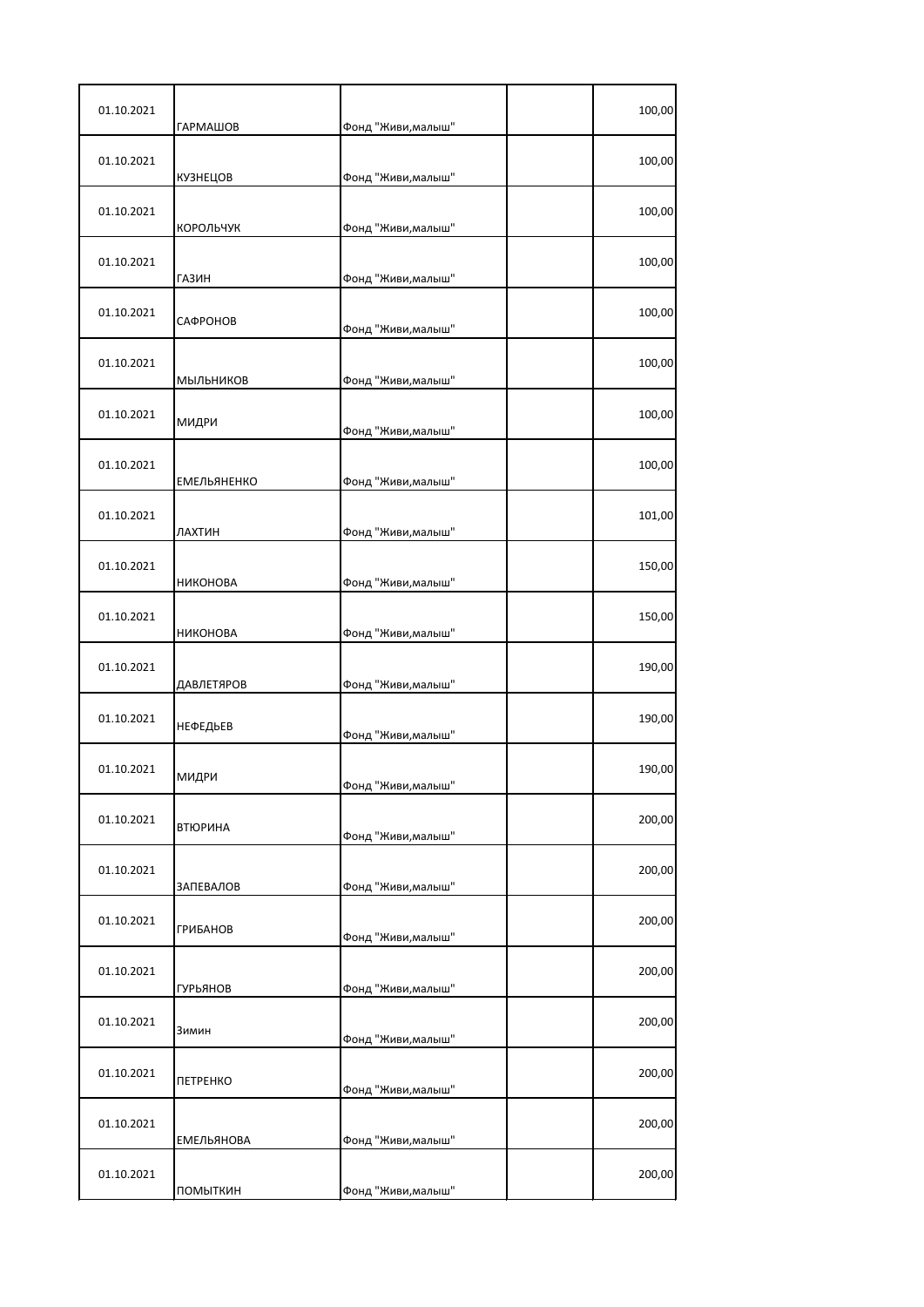| 01.10.2021 | <b>CHPAEB</b>          | Фонд "Живи, малыш" | 290,00    |
|------------|------------------------|--------------------|-----------|
| 01.10.2021 | САБОВ                  | Фонд "Живи, малыш" | 300,00    |
| 01.10.2021 | СМАГИНА                | Фонд "Живи, малыш" | 300,00    |
| 01.10.2021 | <b>KOYETOB</b>         | Фонд "Живи, малыш" | 400,00    |
| 01.10.2021 | <b>ГОРДЕЕВА</b>        | Фонд "Живи, малыш" | 490,00    |
| 01.10.2021 | ШЕЛАЕВ                 | Фонд "Живи, малыш" | 490,00    |
| 01.10.2021 | ЛОБАНОВА               | Фонд "Живи, малыш" | 490,00    |
| 01.10.2021 | <b><i>BEPCEHEB</i></b> | Фонд "Живи, малыш" | 500,00    |
| 01.10.2021 | ФИРСОВ                 | Фонд "Живи, малыш" | 500,00    |
| 01.10.2021 | <b><i>UBAHOB</i></b>   | Фонд "Живи, малыш" | 500,00    |
| 01.10.2021 | АПАЕВ                  | Фонд "Живи, малыш" | 500,00    |
| 01.10.2021 | ХАРЛАМОВ               | Фонд "Живи, малыш" | 500,00    |
| 01.10.2021 | МОКШАНЦЕВ              | Фонд "Живи, малыш" | 1 000,00  |
| 01.10.2021 | <b><i>NAXOMOB</i></b>  | Фонд "Живи,малыш'  | 1 000,00  |
| 01.10.2021 | АО "ТИНЬКОФФ БАНК"     | Фонд Живи малыш    | 1456,50   |
| 01.10.2021 | МОЛЧАНОВ               | Фонд "Живи, малыш" | 1700,00   |
| 01.10.2021 | АО "ТИНЬКОФФ БАНК"     | Фонд Живи, малыш   | 14 146,66 |
| 02.10.2021 | АНЕНКОВА               | Фонд "Живи, малыш" | 90,00     |
| 02.10.2021 | ПЕЧЕРИЦА               | Фонд "Живи, малыш" | 90,00     |
| 02.10.2021 | ЛЕОНОВ                 | Фонд "Живи, малыш" | 100,00    |
| 02.10.2021 | КОРОЛЕВ                | Фонд "Живи, малыш" | 100,00    |
| 02.10.2021 | БЕЗЗУБЦЕВА             | Фонд "Живи, малыш" | 200,00    |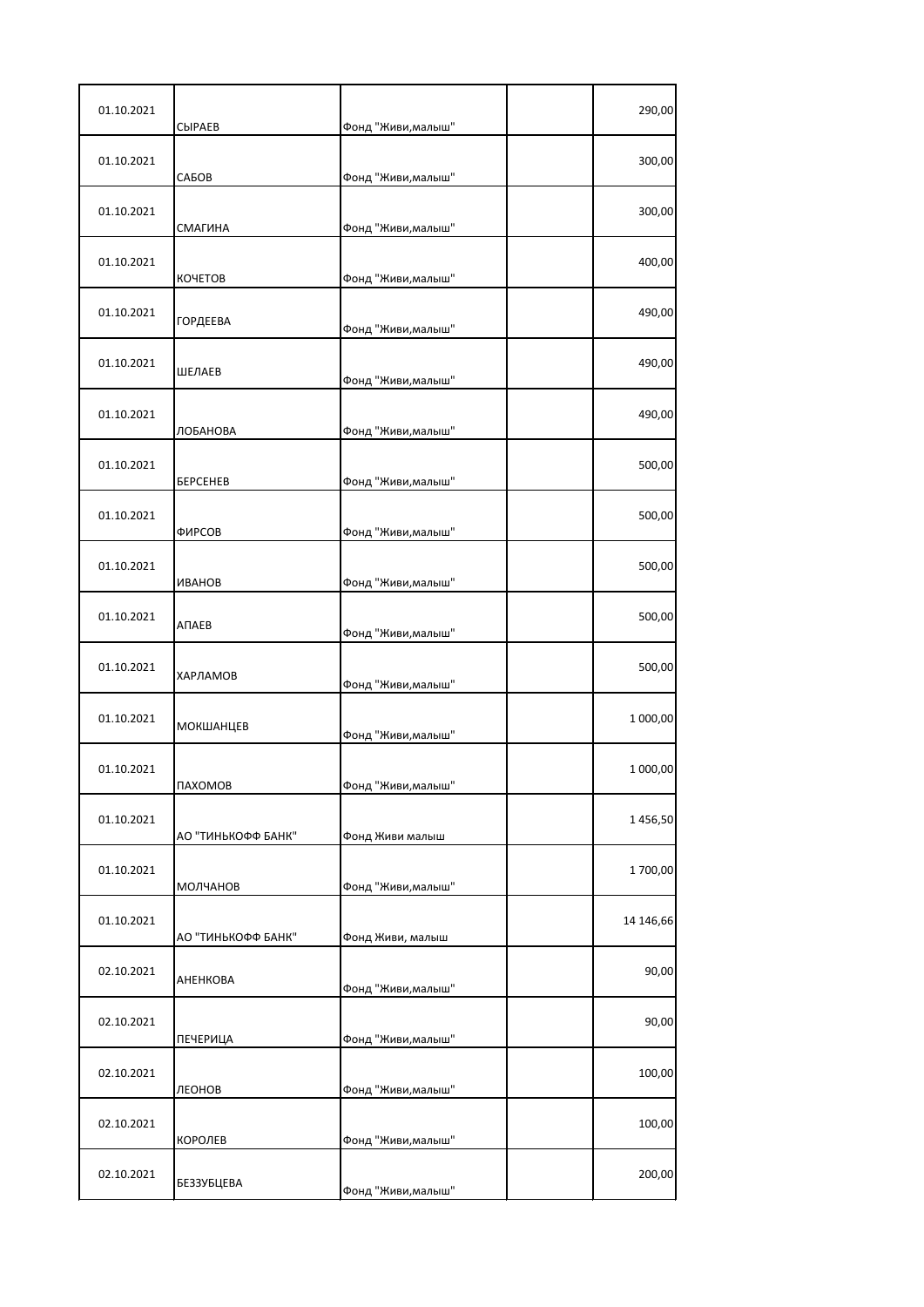| 02.10.2021 | <b>MYCAEBA</b>                   | Фонд "Живи, малыш" | 300,00     |
|------------|----------------------------------|--------------------|------------|
| 02.10.2021 | ТАРКИНА                          | Фонд "Живи, малыш" | 689,50     |
| 02.10.2021 | СЕЙИДЛИ                          | Фонд "Живи, малыш" | 1 3 6 6,00 |
| 03.10.2021 | СУВОРКОВА                        | Фонд "Живи, малыш" | 90,00      |
| 03.10.2021 | ПОТАПОВА                         | Фонд "Живи, малыш" | 100,00     |
| 03.10.2021 | <b>НИКОНОВА</b>                  | Фонд "Живи, малыш" | 150,00     |
| 03.10.2021 | НИКОНОВА                         | Фонд "Живи, малыш" | 150,00     |
| 03.10.2021 | КОРЧИНОВ                         | Фонд "Живи, малыш" | 202,00     |
| 03.10.2021 | СИНИЦКИЙ                         | Фонд "Живи, малыш" | 300,00     |
| 03.10.2021 | попов                            | Фонд "Живи, малыш" | 400,00     |
| 03.10.2021 | ШЕСТЕРИКОВ                       | Фонд "Живи, малыш" | 1 153,00   |
| 04.10.2021 | ОСТАЛЬСКИЙ                       | Фонд "Живи, малыш" | 0,48       |
| 04.10.2021 | КИРИЛЛОВ                         | Фонд "Живи, малыш" | 38,00      |
| 04.10.2021 | стяжкин                          | Фонд "Живи,малыш'  | 100,00     |
| 04.10.2021 | НИКОНОВА                         | Фонд "Живи, малыш" | 150,00     |
| 04.10.2021 | <b><i>BEPCEHEB</i></b>           | Фонд "Живи, малыш" | 300,00     |
| 04.10.2021 | ФИЛИАЛ № 6602 БАНКА ВТБ<br>(NAO) | Фонд "Живи, малыш" | 487,50     |
| 04.10.2021 | 000 НКО ЮМани                    | Фонд "Живи, малыш" | 487,50     |
| 04.10.2021 | ООО НКО ЮМани                    | Фонд "Живи, малыш" | 780,00     |
| 04.10.2021 | ПЧЕЛИНЦЕВ                        | Фонд "Живи, малыш" | 1 000,00   |
| 04.10.2021 | 000 НКО ЮМани                    | Фонд "Живи, малыш" | 2 047,50   |
| 04.10.2021 | ИП Иванов Иван Иванович          | Фонд "Живи, малыш" | 2 620,00   |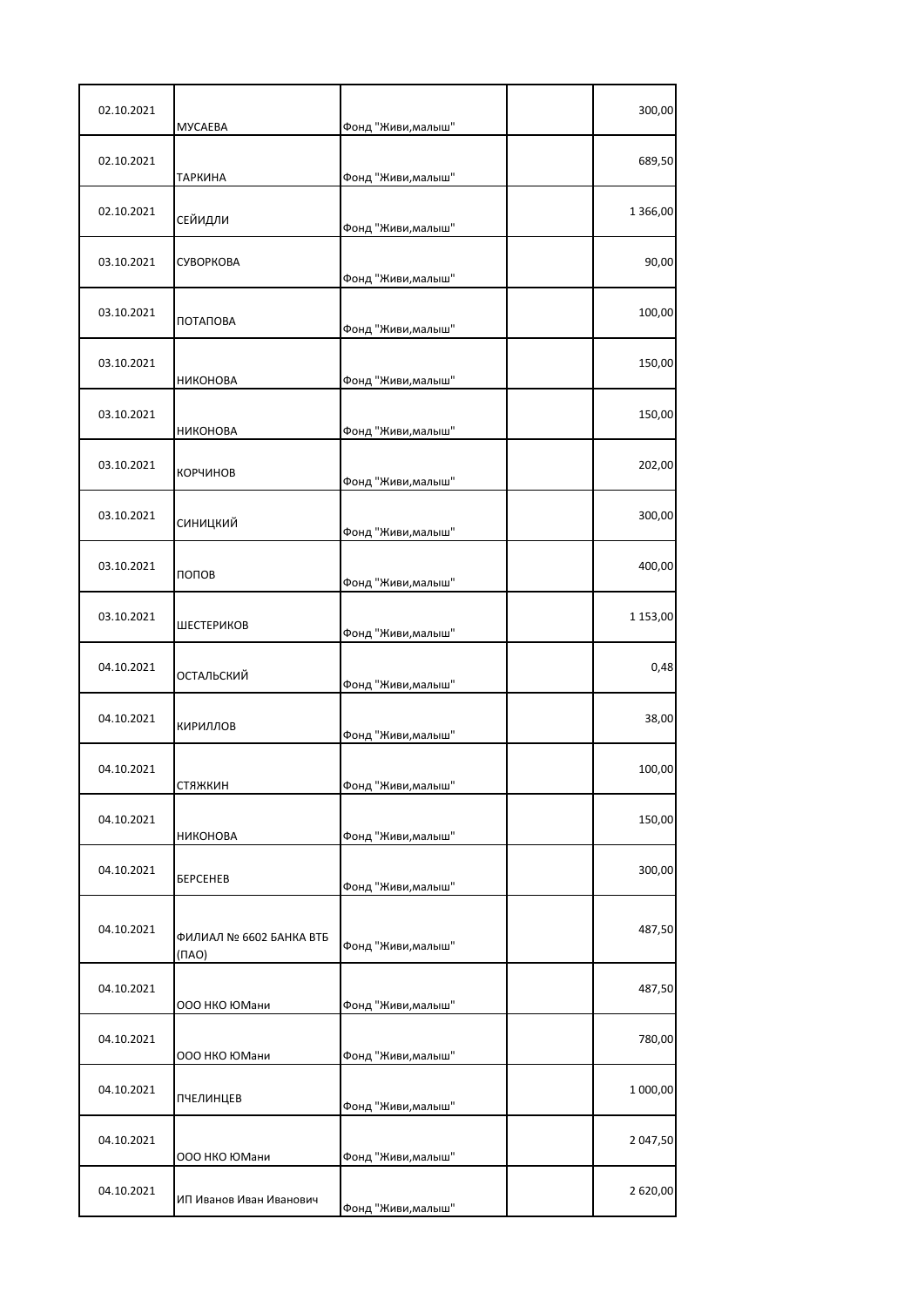| 04.10.2021 | МАСЛАКОВ                | Фонд "Живи, малыш"                  |           | 3 000,00  |
|------------|-------------------------|-------------------------------------|-----------|-----------|
| 04.10.2021 | АО "ТИНЬКОФФ БАНК"      | Фонд Живи малыш                     |           | 12 330,70 |
| 04.10.2021 | АО "ТИНЬКОФФ БАНК"      | Фонд Живи, малыш                    |           | 13 541,24 |
| 04.10.2021 | ООО РНКО "Единая касса" | Фонд "Живи, малыш"                  |           | 21 446,42 |
| 04.10.2021 | АО "ТИНЬКОФФ БАНК"      | Фонд Живи малыш                     |           | 23 352,55 |
| 04.10.2021 | АО "ТИНЬКОФФ БАНК"      | Фонд Живи, малыш                    |           | 41 624,57 |
| 04.10.2021 | ΟΟΟ "ΜΑΓΗΑΤ Φ"          | Фонд "Живи, малыш"                  |           | 47 000,00 |
| 04.10.2021 | АО "ТИНЬКОФФ БАНК"      | Фонд Живи, малыш                    |           | 57 868,61 |
| 05.10.2021 | Фонд "Живи, малыш"      | УРАЛЬСКИЙ БАНК ПАО<br>СБЕРБАНК      | 32,00     |           |
| 05.10.2021 | Фонд "Живи, малыш"      | УРАЛЬСКИЙ БАНК ПАО<br>СБЕРБАНК      | 80,00     |           |
| 05.10.2021 | Фонд "Живи, малыш"      | ООО "ЦЕНТР КОНТРОЛЯ И<br>УСЛУГ"     | 300,00    |           |
| 05.10.2021 | Фонд "Живи, малыш"      | ООО "ИНСИС"                         | 1 500,00  |           |
| 05.10.2021 | Фонд "Живи, малыш"      | ООО ПКФ "ДИСКО"                     | 5 000,00  |           |
| 05.10.2021 | Фонд "Живи, малыш"      | ИП Палихова Татьяна<br>Владимировна | 5 065,72  |           |
| 05.10.2021 | Фонд "Живи, малыш"      | УРАЛЬСКИЙ БАНК ПАО<br>СБЕРБАНК      | 6 480,00  |           |
| 05.10.2021 | Фонд "Живи, малыш"      | ООО "СЛИТ"                          | 8703,00   |           |
| 05.10.2021 | Фонд "Живи, малыш"      | 000 "ППР"                           | 50 000,00 |           |
| 05.10.2021 | AKCEHEHKO               | Фонд "Живи, малыш"                  |           | 7,32      |
| 05.10.2021 | ЛЕБЕДЯНСКИЙ             | Фонд "Живи, малыш"                  |           | 100,00    |
| 05.10.2021 | <b>НИКОНОВА</b>         | Фонд "Живи, малыш"                  |           | 150,00    |
| 05.10.2021 | Лагутенко               | Фонд "Живи, малыш"                  |           | 190,00    |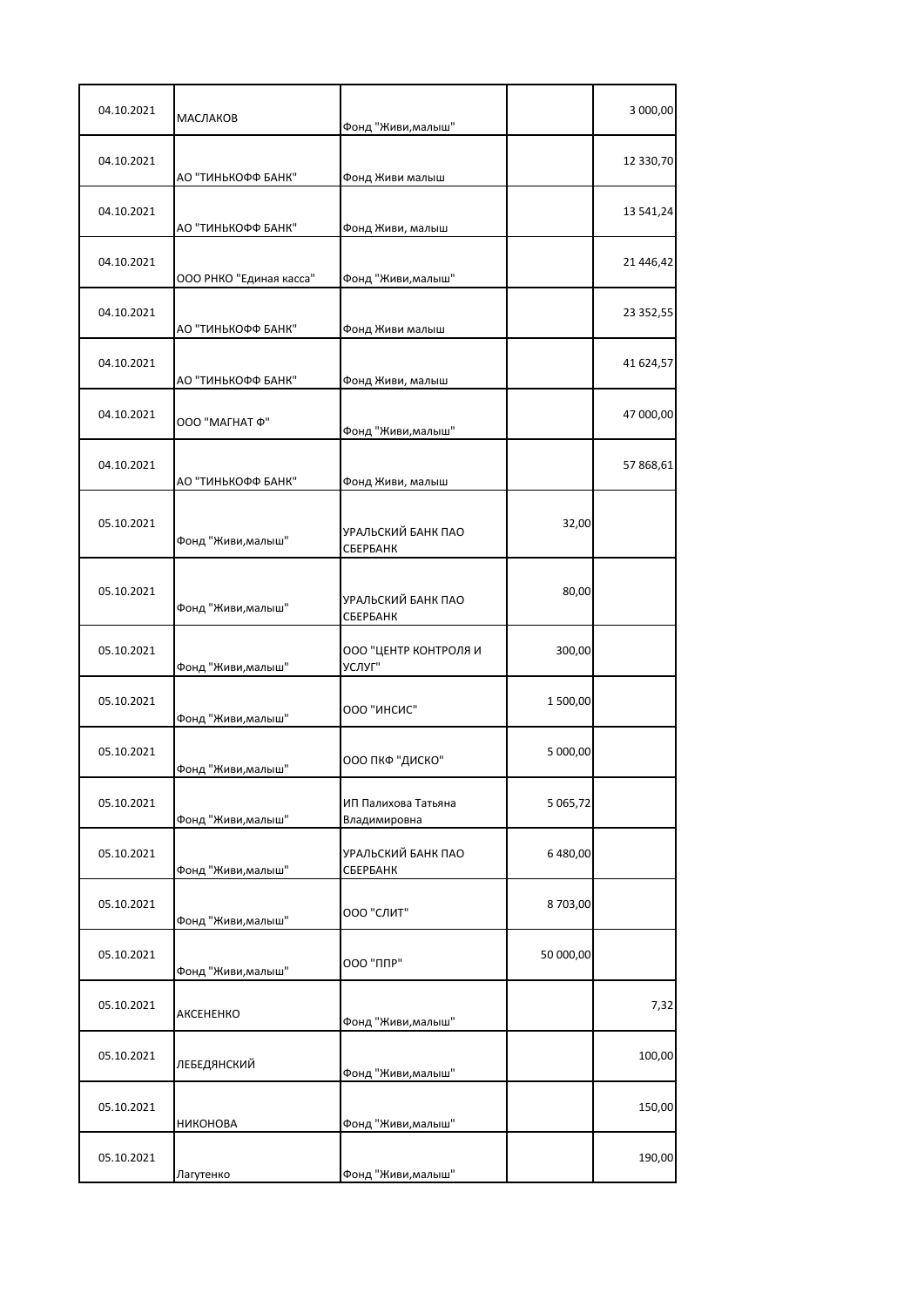| 05.10.2021 | <b>РЕШЕТНИКОВ</b>       | Фонд "Живи, малыш"                   |            | 200,00    |
|------------|-------------------------|--------------------------------------|------------|-----------|
| 05.10.2021 | ХАЙДУКОВ                | Фонд "Живи, малыш"                   |            | 1500,00   |
| 05.10.2021 | АО "ТИНЬКОФФ БАНК"      | Фонд Живи малыш                      |            | 1942,00   |
| 05.10.2021 | ООО НКО ЮМани           | Фонд "Живи, малыш"                   |            | 3 607,50  |
| 05.10.2021 | <b>MOXOB</b>            | Фонд "Живи, малыш"                   |            | 18 862,75 |
| 05.10.2021 | ООО РНКО "Единая касса" | Фонд "Живи, малыш"                   |            | 19 139,88 |
| 05.10.2021 | АО "ТИНЬКОФФ БАНК"      | Фонд Живи, малыш                     |            | 26 065,08 |
| 06.10.2021 | Фонд "Живи, малыш"      | УРАЛЬСКИЙ БАНК ПАО<br>СБЕРБАНК       | 16,00      |           |
| 06.10.2021 | Фонд "Живи, малыш"      | УРАЛЬСКИЙ БАНК ПАО<br>СБЕРБАНК       | 160,00     |           |
| 06.10.2021 | Фонд "Живи, малыш"      | ООО "УК "МАРШАЛ"                     | 1 174,00   |           |
| 06.10.2021 | Фонд "Живи, малыш"      | ООО "ИМПУЛЬС"                        | 97 100,00  |           |
| 06.10.2021 | Фонд "Живи, малыш"      | ООО ПрогнозМед                       | 149 050,00 |           |
| 06.10.2021 | Фонд "Живи, малыш"      | ИП ТЮРИН АЛЕКСАНДР<br><b>ЮРЬЕВИЧ</b> | 150 000,00 |           |
| 06.10.2021 | Фонд "Живи, малыш"      | ООО МЦ "Сакура"                      | 191 950,00 |           |
| 06.10.2021 | Фонд "Живи, малыш"      | ООО РЦ САКУРА                        | 317 550,00 |           |
| 06.10.2021 | НИКОНОВА                | Фонд "Живи, малыш"                   |            | 81,00     |
| 06.10.2021 | КРАСОВСКАЯ              | ФОНД " ЖИВИ МАЛЫШ"                   |            | 100,00    |
| 06.10.2021 | МОШАКОВА                | Фонд "Живи, малыш"                   |            | 100,00    |
| 06.10.2021 | A3APOBA                 | Фонд "Живи, малыш"                   |            | 185,00    |
| 06.10.2021 | КОРНЯКОВА               | Фонд "Живи, малыш"                   |            | 190,00    |
| 06.10.2021 | ЗАМШИНА                 | Фонд "Живи, малыш"                   |            | 295,00    |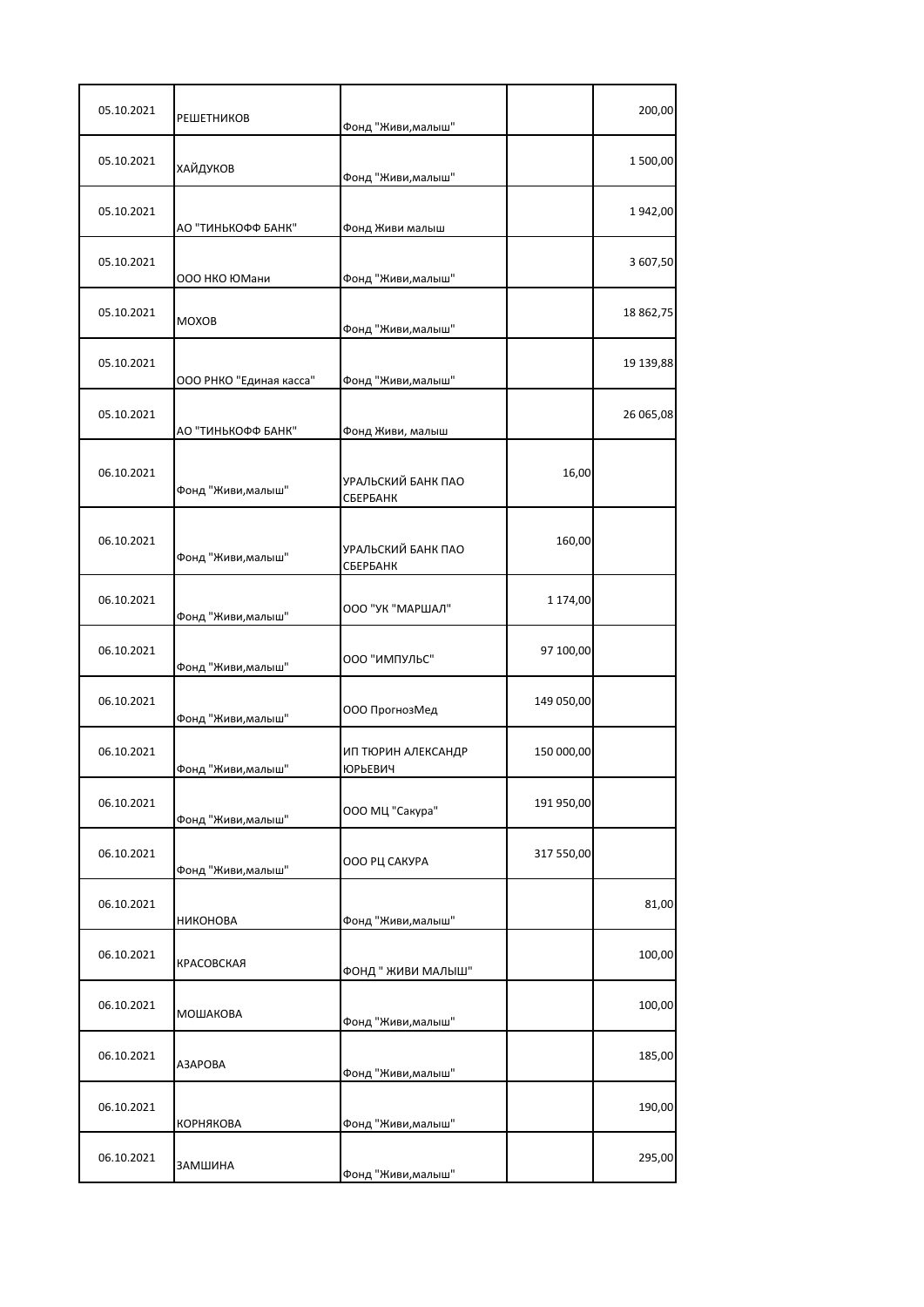| 06.10.2021 | ВАРЛАМОВ                               | Фонд "Живи, малыш"                                  |              | 985,00    |
|------------|----------------------------------------|-----------------------------------------------------|--------------|-----------|
| 06.10.2021 | КИВИ Банк (АО)                         | Фонд "Живи, малыш"                                  |              | 1805,00   |
| 06.10.2021 | ООО НКО ЮМани                          | Фонд "Живи, малыш"                                  |              | 1950,00   |
| 06.10.2021 | АО "ТИНЬКОФФ БАНК"                     | Фонд Живи малыш                                     |              | 6797,00   |
| 06.10.2021 | АО "ТИНЬКОФФ БАНК"                     | Фонд Живи, малыш                                    |              | 25 910,35 |
| 07.10.2021 | <b>МАРТЮШЕВА</b>                       | Фонд "Живи, малыш"                                  |              | 90,00     |
| 07.10.2021 | МЫМРИНА                                | Фонд "Живи, малыш"                                  |              | 90,00     |
| 07.10.2021 | ФИЛИАЛ № 6602 БАНКА ВТБ<br>$(\Pi A O)$ | Фонд "Живи, малыш"                                  |              | 97,50     |
| 07.10.2021 | МЕЖРАЙОННАЯ ИФНС<br>РОССИИ № 16        | Фонд "Живи, малыш"                                  |              | 177,44    |
| 07.10.2021 | ФЕДОТОВА                               | Фонд "Живи, малыш"                                  |              | 190,00    |
| 07.10.2021 | ИВОЙЛОВА                               | Фонд "Живи, малыш"                                  |              | 200,00    |
| 07.10.2021 | НИКОНОВА                               | Фонд "Живи, малыш"                                  |              | 250,00    |
| 07.10.2021 | ЛОБАНОВА                               | Фонд "Живи, малыш"                                  |              | 490,00    |
| 07.10.2021 | OHOXOB                                 | Фонд "Живи, малыш"                                  |              | 508,00    |
| 07.10.2021 | БАРЦИЦ                                 | Фонд "Живи, малыш"                                  |              | 518,00    |
| 07.10.2021 | ООО НКО ЮМани                          | Фонд "Живи, малыш"                                  |              | 1560,00   |
| 07.10.2021 | АО "ТИНЬКОФФ БАНК"                     | Фонд Живи, малыш                                    |              | 15 373,10 |
| 08.10.2021 | Фонд "Живи, малыш"                     | УРАЛЬСКИЙ БАНК ПАО<br>СБЕРБАНК                      | 40,00        |           |
| 08.10.2021 | Фонд "Живи, малыш"                     | Межрайонная ИФНС №16                                | 396,00       |           |
| 08.10.2021 | Фонд "Живи, малыш"                     | УРАЛЬСКИЙ БАНК ПАО<br>СБЕРБАНК                      | 1 154,00     |           |
| 08.10.2021 | Фонд "Живи, малыш"                     | ГУ-Свердловское РО Фонда<br>социального страхования | 1 2 3 7, 6 1 |           |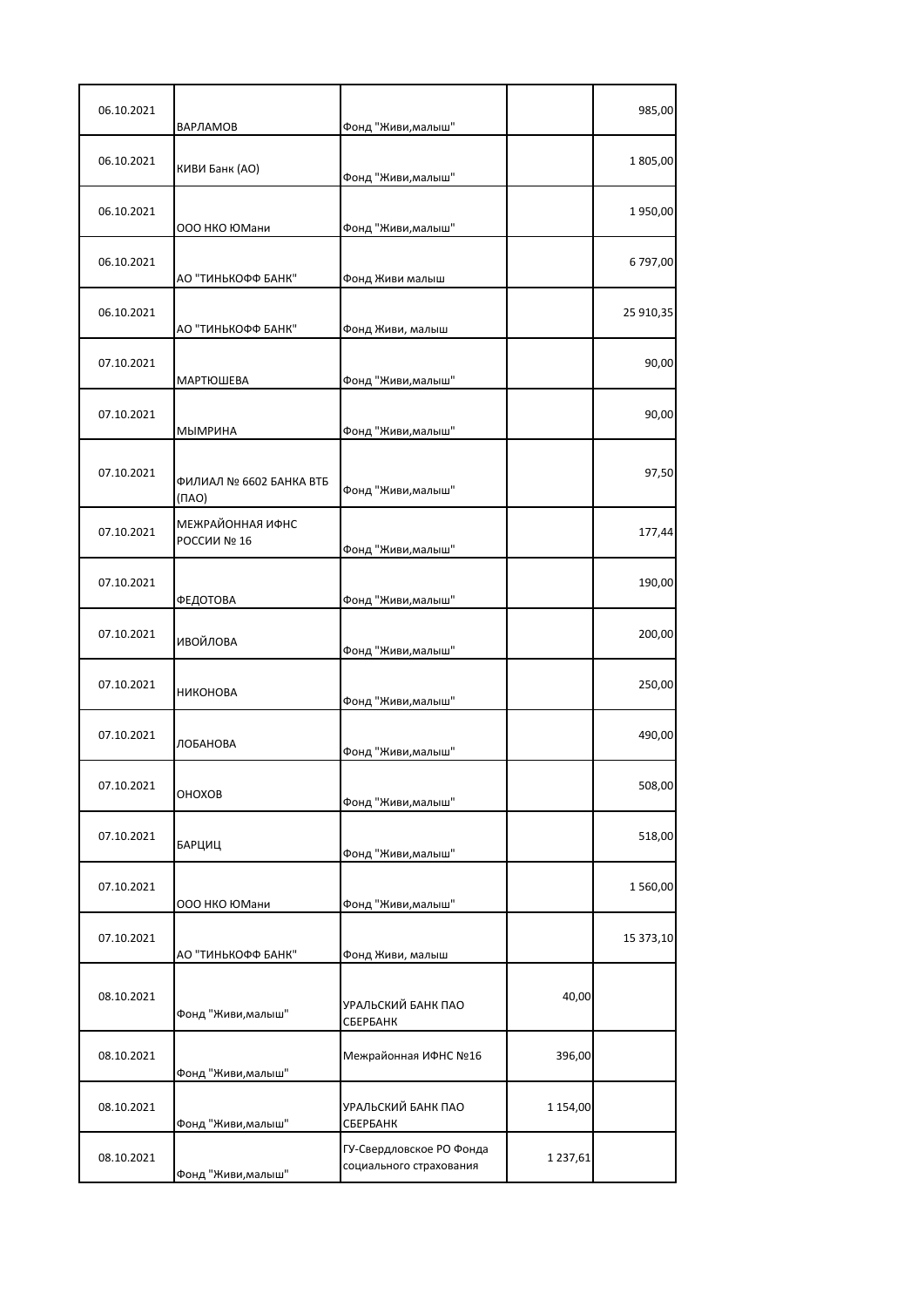| 08.10.2021 | Фонд "Живи, малыш"                              | ООО"ЕКАТЕРИНБУРГ-2000"                 | 1483,60    |          |
|------------|-------------------------------------------------|----------------------------------------|------------|----------|
| 08.10.2021 | Фонд "Живи, малыш"                              | УРАЛЬСКИЙ БАНК ПАО<br>СБЕРБАНК         | 2 649,66   |          |
| 08.10.2021 | Фонд "Живи, малыш"                              | Межрайонная ИФНС №16                   | 74 460,00  |          |
| 08.10.2021 | Фонд "Живи, малыш"                              | Межрайонная ИФНС №16                   | 123 760,64 |          |
| 08.10.2021 | Фонд "Живи, малыш"                              | УРАЛЬСКИЙ БАНК ПАО<br>СБЕРБАНК         | 265 500,20 |          |
| 08.10.2021 | <b>НИКОНОВА</b>                                 | Фонд "Живи, малыш"                     |            | 150,00   |
| 08.10.2021 | ООО НКО ЮМани                                   | Фонд "Живи, малыш"                     |            | 195,00   |
| 08.10.2021 | ФКУ ИК-7 УФСИН РОССИИ ПО<br>РЕСПУБЛИКЕ МОРДОВИЯ | Благотворительный фонд<br>"Живи Малыш" |            | 500,00   |
| 08.10.2021 | ЛУКИЧ                                           | Фонд "Живи, малыш"                     |            | 1 000,00 |
| 08.10.2021 | АО "ТИНЬКОФФ БАНК"                              | Фонд Живи, малыш                       |            | 9479,93  |
| 09.10.2021 | ЗАРИПОВ                                         | Фонд "Живи, малыш"                     |            | 100,00   |
| 09.10.2021 | ПЕТРЯЕВ                                         | Фонд "Живи, малыш"                     |            | 490,00   |
| 09.10.2021 | ЯРОЩУК                                          | Фонд "Живи, малыш"                     |            | 500,00   |
| 10.10.2021 | ОСТАЛЬСКИЙ                                      | Фонд "Живи, малыш"                     |            | 0,33     |
| 10.10.2021 | ИКОННИКОВ                                       | Фонд "Живи, малыш"                     |            | 13,00    |
| 10.10.2021 | ЗУБОВА                                          | Фонд "Живи, малыш"                     |            | 28,00    |
| 10.10.2021 | ДАВЫДОВА                                        | Фонд "Живи, малыш"                     |            | 44,00    |
| 10.10.2021 | РУКОМОЙКИН                                      | Фонд "Живи, малыш"                     |            | 90,00    |
| 10.10.2021 | НИКОНОВА                                        | Фонд "Живи, малыш"                     |            | 150,00   |
| 10.10.2021 | <b>НИКОНОВА</b>                                 | Фонд "Живи, малыш"                     |            | 150,00   |
| 10.10.2021 | ОРЛОВ                                           | Фонд "Живи, малыш"                     |            | 227,00   |
| 10.10.2021 | КОСОРУКОВ                                       | Фонд "Живи, малыш"                     |            | 5 000,00 |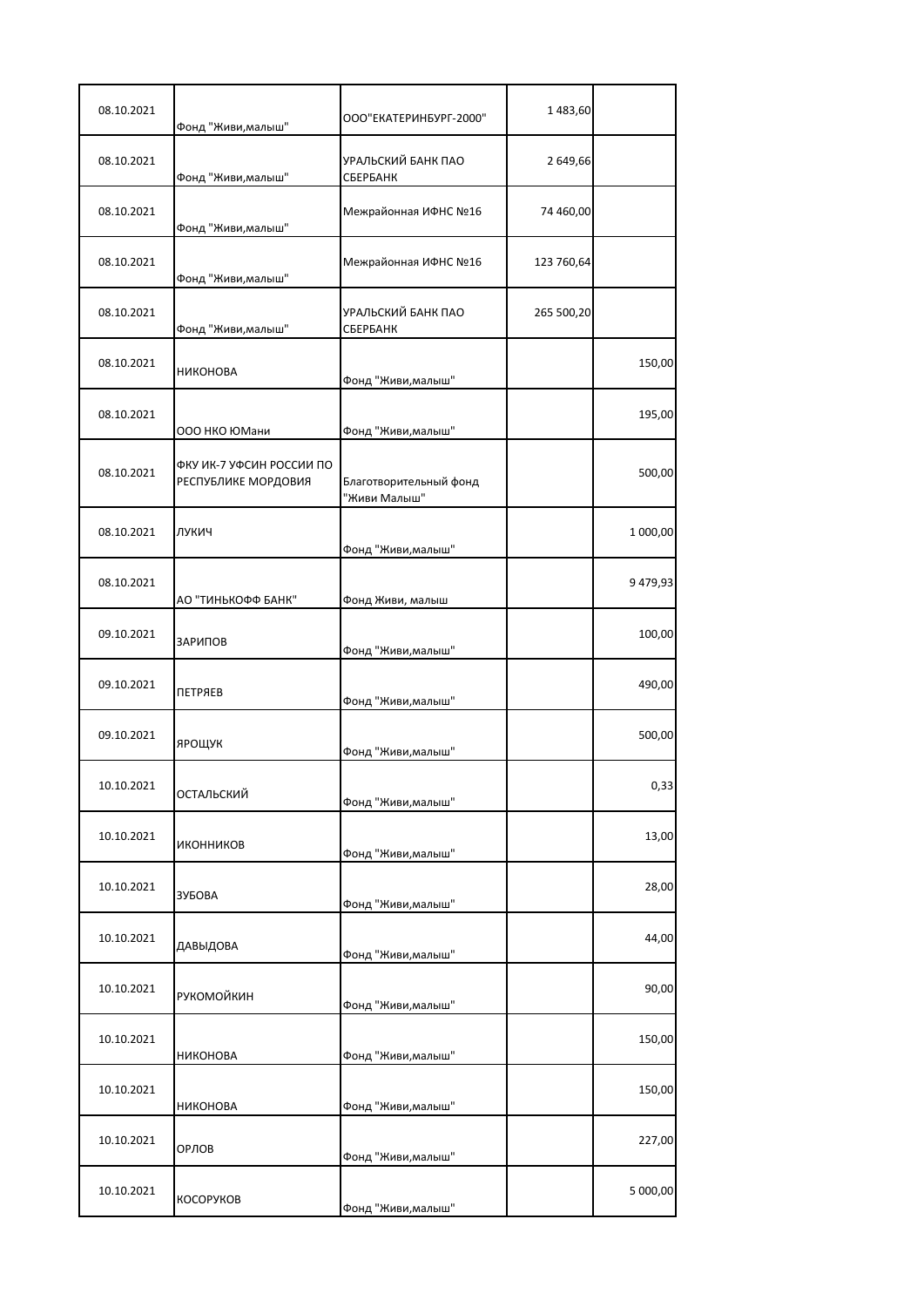| 11.10.2021 | Фонд "Живи, малыш" | УРАЛЬСКИЙ БАНК ПАО<br>СБЕРБАНК                               | 8,00          |          |
|------------|--------------------|--------------------------------------------------------------|---------------|----------|
| 11.10.2021 | Фонд "Живи, малыш" | УРАЛЬСКИЙ БАНК ПАО<br>СБЕРБАНК                               | 40,00         |          |
| 11.10.2021 | Фонд "Живи, малыш" | УРАЛЬСКИЙ БАНК ПАО<br>СБЕРБАНК                               | 380,00        |          |
| 11.10.2021 | Фонд "Живи, малыш" | УРАЛЬСКИЙ БАНК ПАО<br>СБЕРБАНК                               | 1 109,62      |          |
| 11.10.2021 | Фонд "Живи, малыш" | Межрайонная ИФНС №16                                         | 1 246,00      |          |
| 11.10.2021 | Фонд "Живи, малыш" | УРАЛЬСКИЙ БАНК ПАО<br>СБЕРБАНК                               | 8 3 3 7 , 3 3 |          |
| 11.10.2021 | Фонд "Живи, малыш" | АО "Производственно-<br>торговое предприятие<br>"Медтехника" | 51 407,00     |          |
| 11.10.2021 | Фонд "Живи, малыш" | ГБУЗ "НПЦ ПЗДП ИМ. Г.Е.<br>СУХАРЕВОЙ ДЗМ"                    | 185 000,00    |          |
| 11.10.2021 | ЭЛБОЕВ             | Фонд "Живи, малыш"                                           |               | 25,00    |
| 11.10.2021 | ШАРОВ              | Фонд "Живи, малыш"                                           |               | 100,00   |
| 11.10.2021 | <b>АНТИПИН</b>     | Фонд "Живи, малыш"                                           |               | 100,00   |
| 11.10.2021 | ДИДЕНКО            | Фонд "Живи, малыш"                                           |               | 100,00   |
| 11.10.2021 | ЛЕБЕДЕВА           | Фонд "Живи, малыш"                                           |               | 100,00   |
| 11.10.2021 | НИКОНОВА           | Фонд "Живи, малыш"                                           |               | 150,00   |
| 11.10.2021 | <b>МАТАФОНОВ</b>   | Фонд "Живи, малыш"                                           |               | 200,00   |
| 11.10.2021 | МИДРИ              | Фонд "Живи, малыш"                                           |               | 200,00   |
| 11.10.2021 | МУРЗИНА            | Фонд "Живи, малыш"                                           |               | 280,00   |
| 11.10.2021 | ЖУКОВ              | Фонд "Живи, малыш"                                           |               | 495,00   |
| 11.10.2021 | ЛЕВИЦКИЙ           | Фонд "Живи, малыш"                                           |               | 500,00   |
| 11.10.2021 | ООО НКО ЮМани      | Фонд "Живи, малыш"                                           |               | 1 267,50 |
| 11.10.2021 | АО "ТИНЬКОФФ БАНК" | Фонд Живи малыш                                              |               | 2815,90  |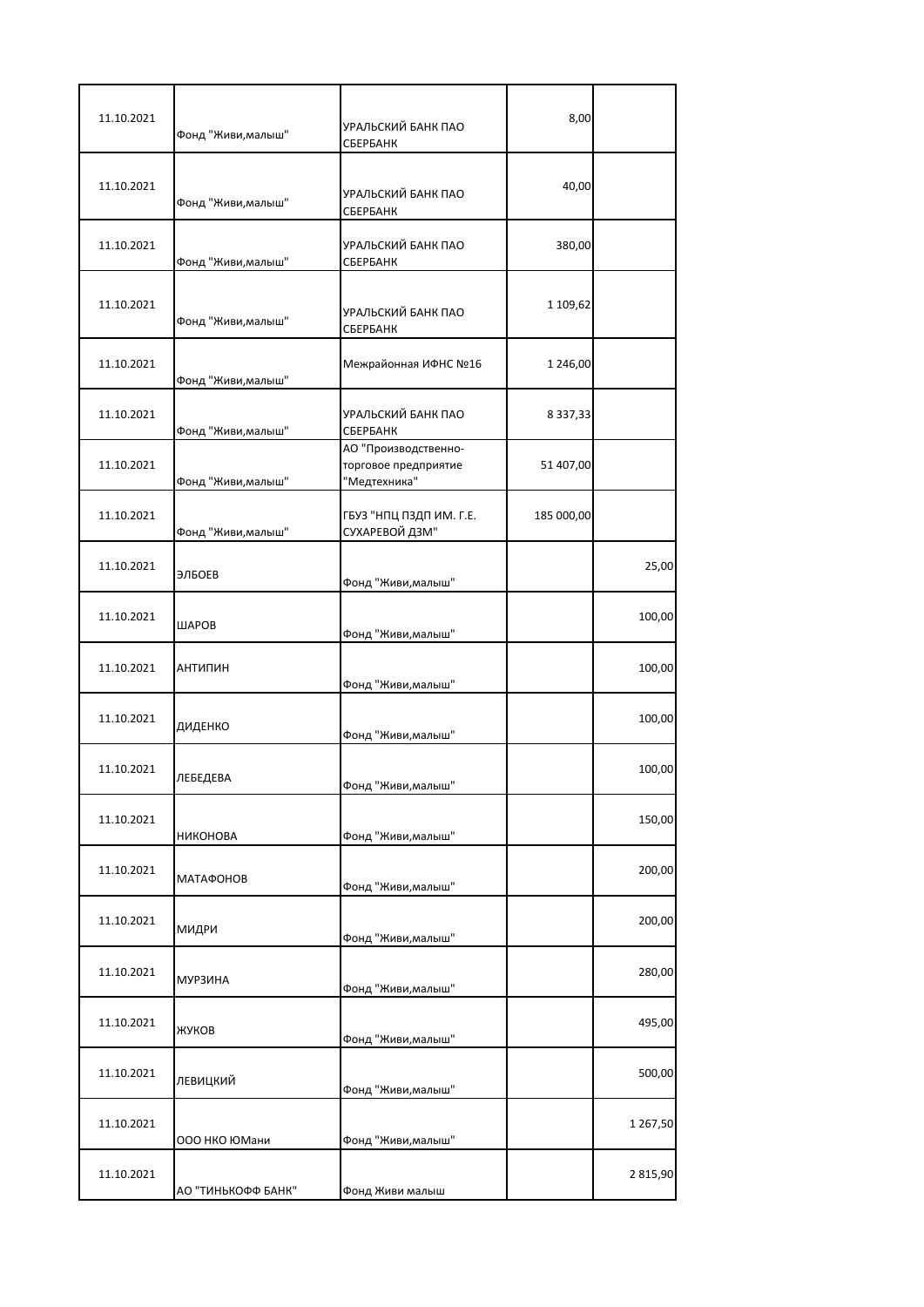| 11.10.2021 | АО "ТИНЬКОФФ БАНК"                  | Фонд Живи малыш                        | 4 660,30  |
|------------|-------------------------------------|----------------------------------------|-----------|
| 11.10.2021 | АО "ТИНЬКОФФ БАНК"                  | Фонд Живи, малыш                       | 8546,56   |
| 11.10.2021 | АО "ТИНЬКОФФ БАНК"                  | Фонд Живи, малыш                       | 9 670,49  |
| 11.10.2021 | АО "ТИНЬКОФФ БАНК"                  | Фонд Живи, малыш                       | 25 729,08 |
| 11.10.2021 | ООО НКО ЮМани                       | Фонд "Живи, малыш"                     | 29 737,50 |
| 12.10.2021 | НИКОНОВА                            | Фонд "Живи, малыш"                     | 150,00    |
| 12.10.2021 | конотоп                             | Фонд "Живи, малыш"                     | 247,00    |
| 12.10.2021 | ШЕХОВЦОВ                            | Фонд "Живи, малыш"                     | 358,00    |
| 12.10.2021 | БАЛЕСКОВ                            | Фонд "Живи, малыш"                     | 463,00    |
| 12.10.2021 | ОЛЯНЕНКО                            | Фонд "Живи, малыш"                     | 498,00    |
| 12.10.2021 | АО "ТИНЬКОФФ БАНК"                  | Фонд Живи малыш                        | 627,24    |
| 12.10.2021 | ООО НКО ЮМани                       | Фонд "Живи, малыш"                     | 1482,00   |
| 12.10.2021 | АО "ТИНЬКОФФ БАНК"                  | Фонд Живи, малыш                       | 80 120,16 |
| 13.10.2021 | <b>МИХАЛОЧКИНА</b>                  | Фонд "Живи,малыш"                      | 32,00     |
| 13.10.2021 | ФЕДОТОВ                             | Фонд "Живи, малыш"                     | 50,00     |
| 13.10.2021 | ДАВЫДОВ                             | Фонд "Живи, малыш"                     | 50,52     |
| 13.10.2021 | КОЧНЕВ                              | Фонд "Живи, малыш"                     | 100,00    |
| 13.10.2021 | НИКОНОВА                            | Фонд "Живи, малыш"                     | 150,00    |
| 13.10.2021 | ДЕМЕНТЬЕВ                           | Фонд "Живи, малыш"                     | 200,00    |
| 13.10.2021 | БЕЛОВА                              | Фонд "Живи, малыш"                     | 353,00    |
| 13.10.2021 |                                     |                                        | 487,50    |
| 13.10.2021 | ООО НКО ЮМани<br>АО "ТИНЬКОФФ БАНК" | Фонд "Живи, малыш"<br>Фонд Живи, малыш | 14 986,58 |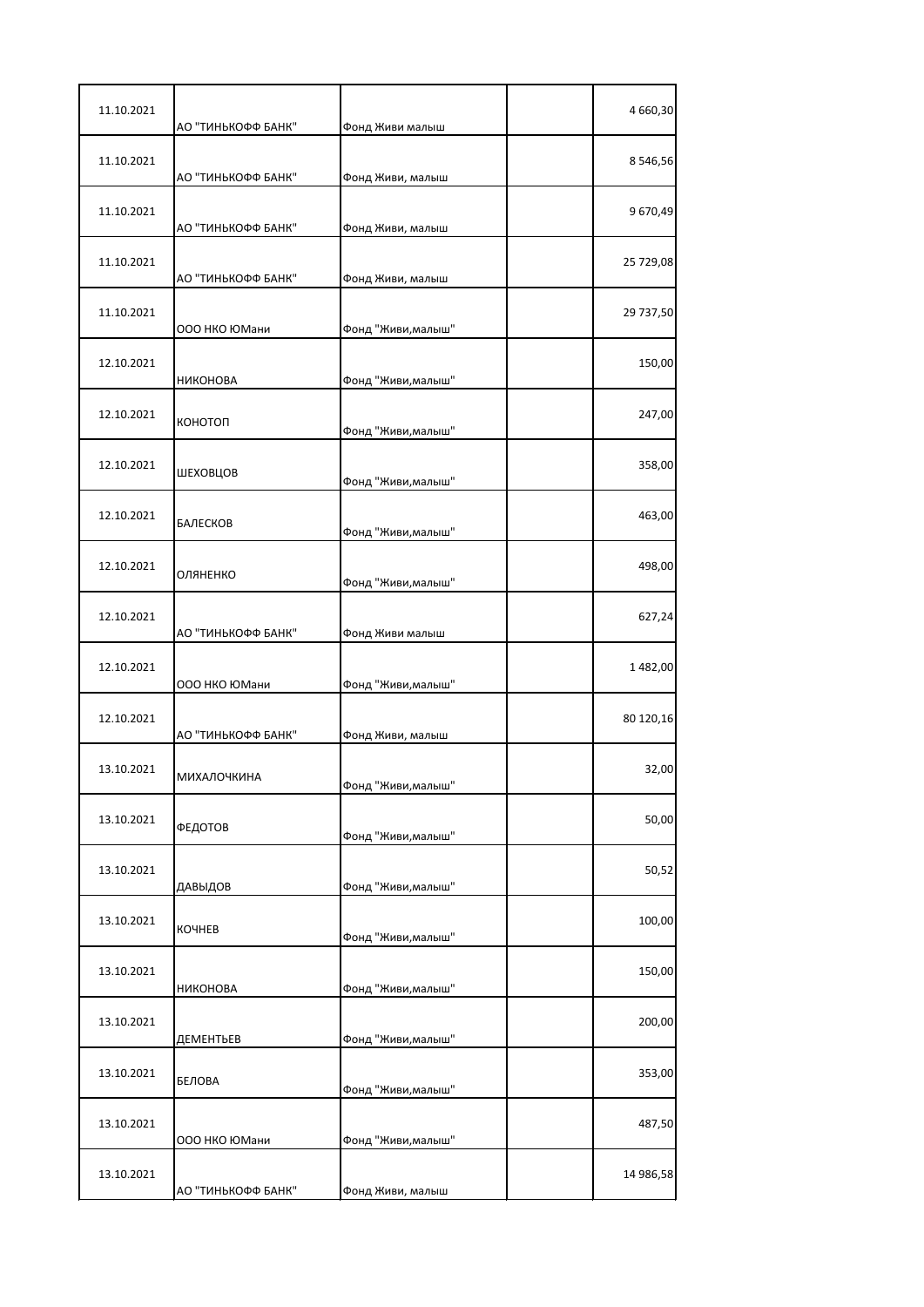| 13.10.2021 | ООО "ВДЕЛО"                            | Фонд "Живи, малыш"              |            | 3 078 246,58 |
|------------|----------------------------------------|---------------------------------|------------|--------------|
| 14.10.2021 | Фонд "Живи, малыш"                     | Межрайонная ИФНС №16            | 2 730,00   |              |
| 14.10.2021 | Фонд "Живи, малыш"                     | УРАЛЬСКИЙ БАНК ПАО<br>СБЕРБАНК  | 18 268,46  |              |
| 14.10.2021 | РЕДЬКО                                 | Фонд "Живи, малыш"              |            | 17,00        |
| 14.10.2021 | ЕЛИСЕЕВ                                | Фонд "Живи, малыш"              |            | 20,00        |
| 14.10.2021 | КУЛИКОВ                                | Фонд "Живи, малыш"              |            | 100,00       |
| 14.10.2021 | КРЫЛОВ                                 | Фонд "Живи, малыш"              |            | 100,00       |
| 14.10.2021 | <b>НИКОНОВА</b>                        | Фонд "Живи, малыш"              |            | 150,00       |
| 14.10.2021 | ВОСКРЕСЕНСКАЯ                          | Фонд "Живи, малыш"              |            | 200,00       |
| 14.10.2021 | <b>KOBTYH</b>                          | Фонд "Живи, малыш"              |            | 290,00       |
| 14.10.2021 | Ильин                                  | Фонд "Живи, малыш"              |            | 400,00       |
| 14.10.2021 | Львова                                 | Фонд "Живи, малыш"              |            | 490,00       |
| 14.10.2021 | ООО НКО ЮМани                          | Фонд "Живи, малыш"              |            | 585,00       |
| 14.10.2021 | ФИЛИАЛ № 6602 БАНКА ВТБ<br>$(\Pi A O)$ | Фонд "Живи, малыш"              |            | 975,00       |
| 14.10.2021 | ОДЕГОВ                                 | Фонд "Живи, малыш"              |            | 1477,50      |
| 14.10.2021 | АО "ТИНЬКОФФ БАНК"                     | Фонд Живи, малыш                |            | 95 300,34    |
| 15.10.2021 | Фонд "Живи, малыш"                     | УРАЛЬСКИЙ БАНК ПАО<br>СБЕРБАНК  | 8,00       |              |
| 15.10.2021 | Фонд "Живи, малыш"                     | УРАЛЬСКИЙ БАНК ПАО<br>СБЕРБАНК  | 200,00     |              |
| 15.10.2021 | Фонд "Живи, малыш"                     | ООО НП МЦ "Здоровое<br>детство" | 117 890,00 |              |
| 15.10.2021 | Фонд "Живи, малыш"                     | ООО "РЦ ШАМАРИНА"               | 138 000,00 |              |
| 15.10.2021 | Фонд "Живи, малыш"                     | ООО МЦ "Сакура"                 | 139 900,00 |              |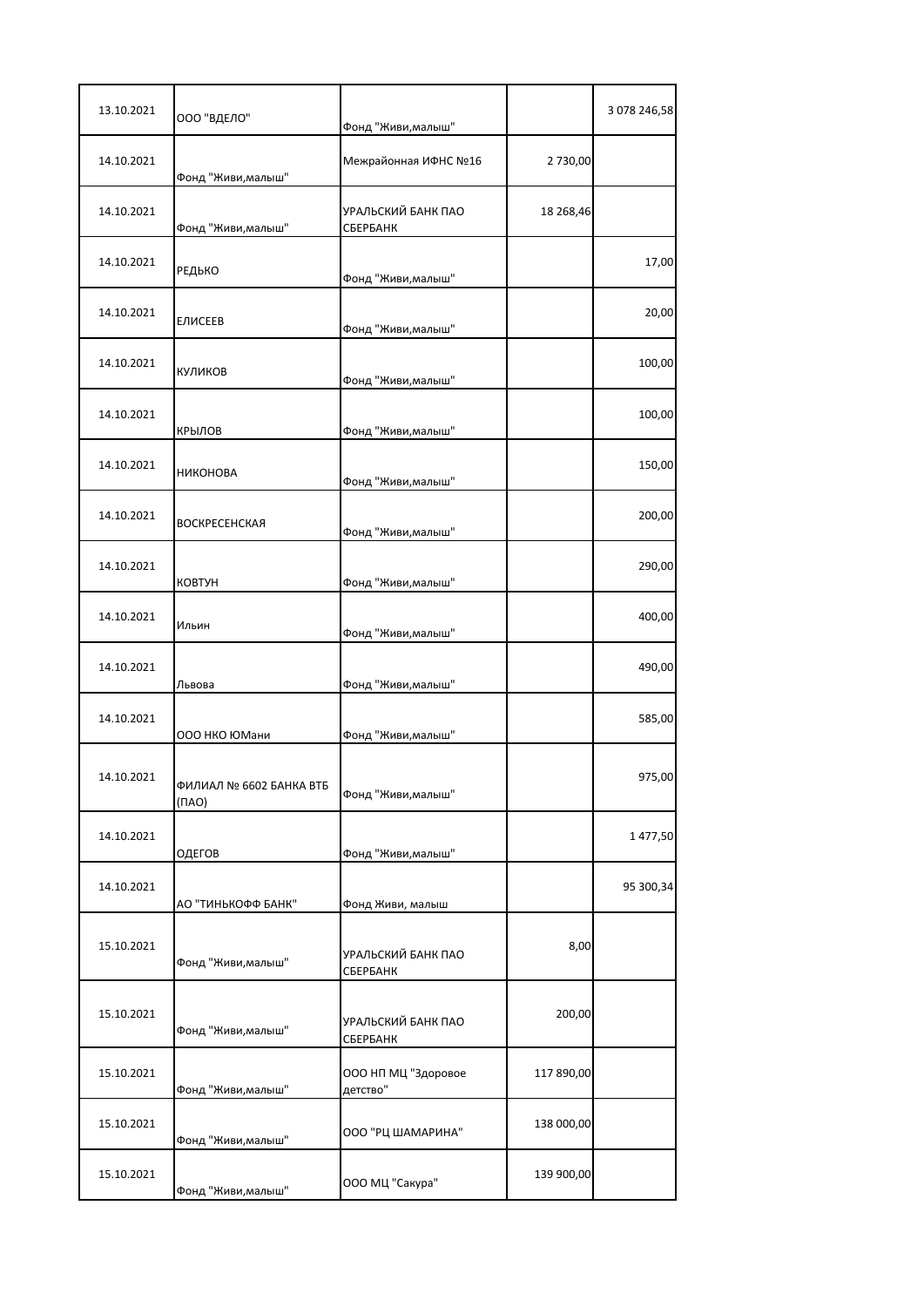| 15.10.2021 | Фонд "Живи, малыш"                     | ООО РЦ САКУРА                  | 159 100,00   |           |
|------------|----------------------------------------|--------------------------------|--------------|-----------|
| 15.10.2021 | Фонд "Живи, малыш"                     | ООО "КЛИНИКА БИАТИ"            | 195 000,00   |           |
| 15.10.2021 | Фонд "Живи, малыш"                     | ООО "ВДЕЛО"                    | 5 000 000,00 |           |
| 15.10.2021 | ЛЕНЬКОВА                               | Фонд "Живи, малыш"             |              | 90,00     |
| 15.10.2021 | ГЛАДЫШЕВА                              | Фонд "Живи, малыш"             |              | 140,00    |
| 15.10.2021 | НИКОНОВА                               | Фонд "Живи, малыш"             |              | 150,00    |
| 15.10.2021 | <b>БАСТРЫГИНА</b>                      | Фонд "Живи, малыш"             |              | 150,00    |
| 15.10.2021 | САЧКОВ                                 | Фонд "Живи, малыш"             |              | 490,00    |
| 15.10.2021 | ЧИСТЯКОВА                              | Фонд "Живи, малыш"             |              | 500,00    |
| 15.10.2021 | ФИЛИАЛ № 6602 БАНКА ВТБ<br>$(\Pi A O)$ | Фонд "Живи, малыш"             |              | 827,40    |
| 15.10.2021 | <b>CYBOPOB</b>                         | Фонд "Живи, малыш"             |              | 950,00    |
| 15.10.2021 | <b>PYCAKOB</b>                         | Фонд "Живи, малыш"             |              | 985,00    |
| 15.10.2021 | 000 НКО ЮМани                          | Фонд "Живи, малыш"             |              | 1072,50   |
| 15.10.2021 | АО "ТИНЬКОФФ БАНК"                     | Фонд Живи, малыш               |              | 13 729,55 |
| 16.10.2021 | НИКОНОВА                               | Фонд "Живи, малыш"             |              | 150,00    |
| 16.10.2021 | <b>ЗИРЧЕНКО</b>                        | Фонд "Живи, малыш"             |              | 500,00    |
| 16.10.2021 | ИБРАГИМОВ                              | Фонд "Живи, малыш"             |              | 500,00    |
| 17.10.2021 | НИКОНОВА                               | Фонд "Живи, малыш"             |              | 150,00    |
| 17.10.2021 | ЕРОХИН                                 | Фонд "Живи, малыш"             |              | 336,00    |
| 17.10.2021 | ЕЛЬЧИЩЕВ                               | Фонд "Живи, малыш"             |              | 500,00    |
| 18.10.2021 | Фонд "Живи, малыш"                     | УРАЛЬСКИЙ БАНК ПАО<br>СБЕРБАНК | 8,00         |           |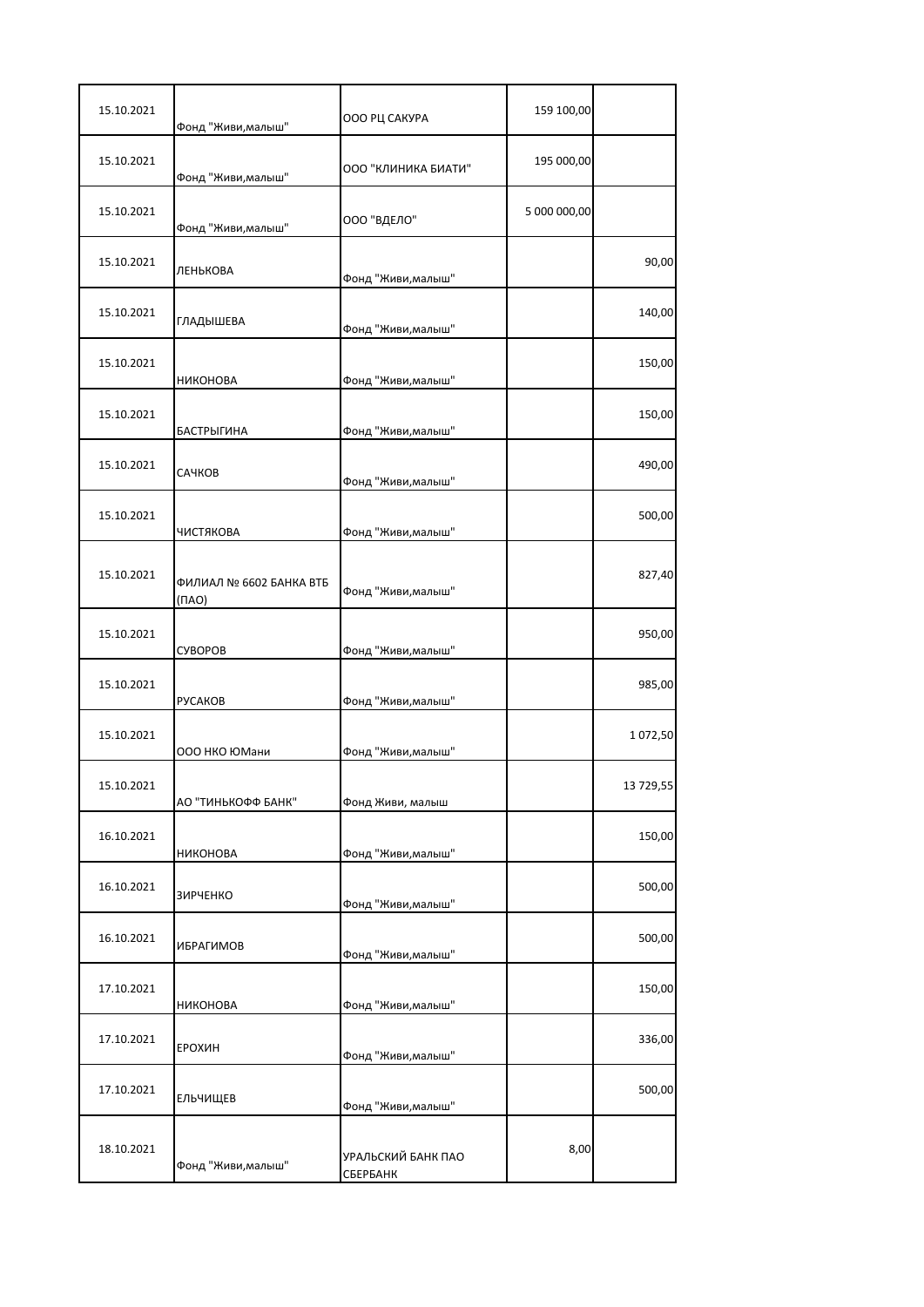| 18.10.2021 | Фонд "Живи,малыш"                      | АО "ИНТЕРФАКС"     | 902,51 |           |
|------------|----------------------------------------|--------------------|--------|-----------|
| 18.10.2021 | <b>ПАНКРАТЬЕВ</b>                      | Фонд "Живи, малыш" |        | 90,00     |
| 18.10.2021 | 000 НКО ЮМани                          | Фонд "Живи, малыш" |        | 97,50     |
| 18.10.2021 | НИКОНОВА                               | Фонд "Живи, малыш" |        | 150,00    |
| 18.10.2021 | ФИЛИАЛ № 6602 БАНКА ВТБ<br>(NAO)       | Фонд "Живи, малыш" |        | 243,75    |
| 18.10.2021 | 000 НКО ЮМани                          | Фонд "Живи, малыш" |        | 292,50    |
| 18.10.2021 | СМИРНОВ                                | Фонд "Живи, малыш" |        | 407,00    |
| 18.10.2021 | АО "ТИНЬКОФФ БАНК"                     | Фонд Живи малыш    |        | 679,70    |
| 18.10.2021 | ООО НКО ЮМани                          | Фонд "Живи, малыш" |        | 780,00    |
| 18.10.2021 | МИХАЙЛОВА                              | Фонд "Живи, малыш" |        | 788,00    |
| 18.10.2021 | АО "ТИНЬКОФФ БАНК"                     | Фонд Живи малыш    |        | 22 294,16 |
| 18.10.2021 | АО "ТИНЬКОФФ БАНК"                     | Фонд Живи, малыш   |        | 45 594,72 |
| 18.10.2021 | АО "ТИНЬКОФФ БАНК"                     | Фонд Живи, малыш   |        | 71 479,68 |
| 18.10.2021 | АО "ТИНЬКОФФ БАНК"                     | Фонд Живи, малыш   |        | 86 432,42 |
| 19.10.2021 | ОСТАЛЬСКИЙ                             | Фонд "Живи, малыш" |        | 0,91      |
| 19.10.2021 | ТИМОФЕЕВА                              | Фонд "Живи, малыш" |        | 90,00     |
| 19.10.2021 | АО "ТИНЬКОФФ БАНК"                     | Фонд Живи малыш    |        | 96,10     |
| 19.10.2021 | ФИЛИАЛ № 6602 БАНКА ВТБ<br>$(\Pi A O)$ | Фонд "Живи, малыш" |        | 97,50     |
| 19.10.2021 | НИКОНОВА                               | Фонд "Живи, малыш" |        | 150,00    |
| 19.10.2021 | <b>ВАГАЙЦЕВА</b>                       | Фонд "Живи, малыш" |        | 300,00    |
| 19.10.2021 | 000 НКО ЮМани                          | Фонд "Живи, малыш" |        | 1 170,00  |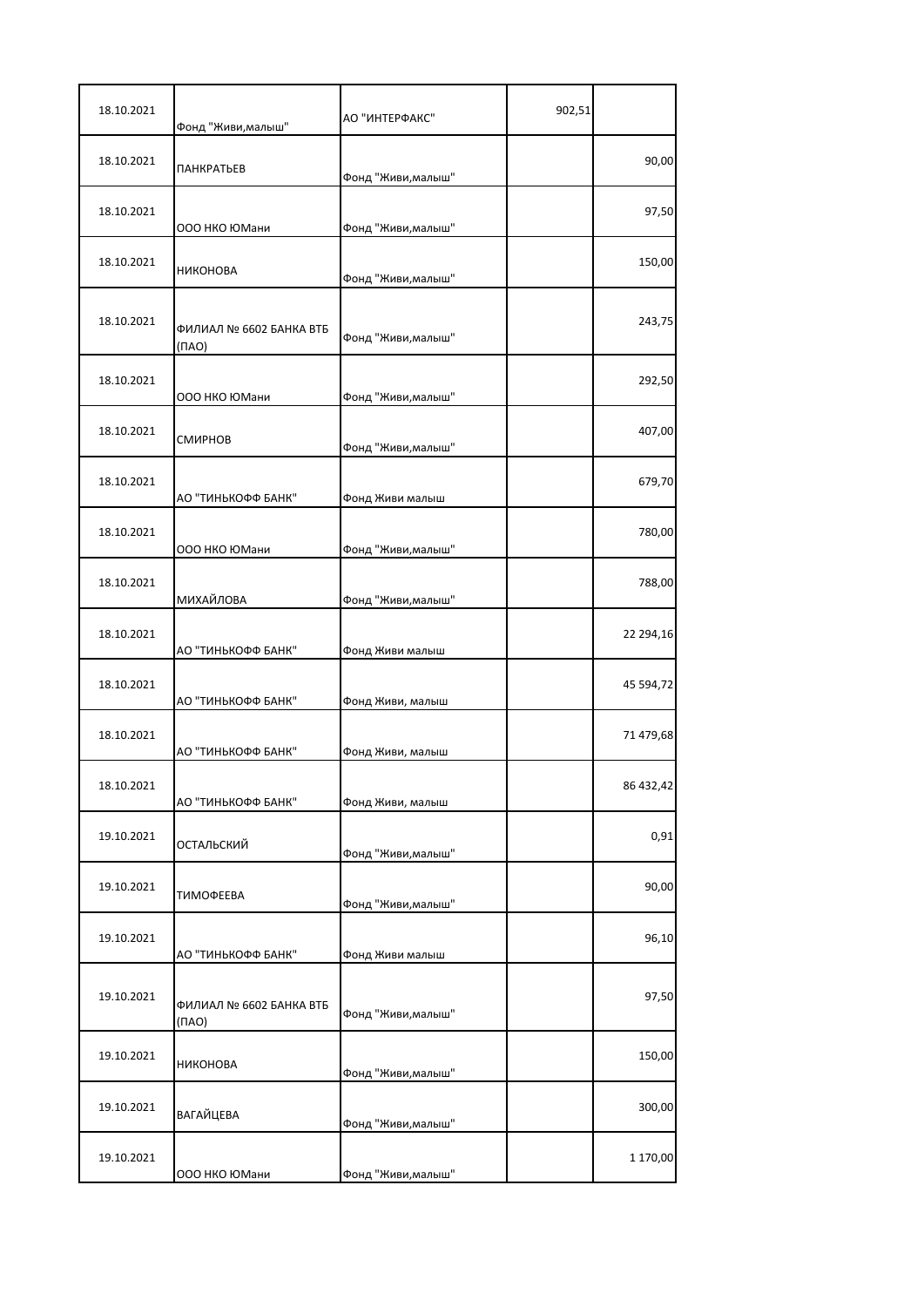| 19.10.2021 | ООО РНКО "Единая касса" | Фонд "Живи, малыш"             |          | 11 132,19    |
|------------|-------------------------|--------------------------------|----------|--------------|
| 19.10.2021 | АО "ТИНЬКОФФ БАНК"      | Фонд Живи, малыш               |          | 73 696,34    |
| 19.10.2021 | БЫЧКОВ                  | Фонд "Живи, малыш"             |          | 3 400 000,00 |
| 20.10.2021 | САЧКОВ                  | Фонд "Живи, малыш"             |          | 28,00        |
| 20.10.2021 | Трифонова               | Фонд "Живи, малыш"             |          | 90,00        |
| 20.10.2021 | <b>ЧЕСНОКОВА</b>        | Фонд "Живи, малыш"             |          | 90,00        |
| 20.10.2021 | <b>НИКОНОВА</b>         | Фонд "Живи, малыш"             |          | 150,00       |
| 20.10.2021 | ДУБОВИКОВ               | Фонд "Живи, малыш"             |          | 200,00       |
| 20.10.2021 | ОРЛОВ ГЛЕБ АНАТОЛЬЕВИЧ  | Фонд "Живи, малыш"             |          | 200,00       |
| 20.10.2021 | ЧУМАКОВ                 | Фонд "Живи, малыш"             |          | 490,00       |
| 20.10.2021 | <b>ИЛЬИНЫХ</b>          | Фонд "Живи, малыш"             |          | 500,00       |
| 20.10.2021 | ООО НКО ЮМани           | Фонд "Живи, малыш"             |          | 682,50       |
| 20.10.2021 | ПОЛИЩУК                 | Фонд "Живи, малыш"             |          | 4 850,00     |
| 20.10.2021 | АО "ТИНЬКОФФ БАНК"      | Фонд Живи, малыш               |          | 71 628,93    |
| 21.10.2021 | Фонд "Живи, малыш"      | УРАЛЬСКИЙ БАНК ПАО<br>СБЕРБАНК | 107,94   |              |
| 21.10.2021 | Фонд "Живи, малыш"      | Межрайонная ИФНС №16           | 1 078,00 |              |
| 21.10.2021 | Фонд "Живи, малыш"      | УРАЛЬСКИЙ БАНК ПАО<br>СБЕРБАНК | 7 219,31 |              |
| 21.10.2021 | АО "ТИНЬКОФФ БАНК"      | Фонд Живи малыш                |          | 678,73       |
| 21.10.2021 | ДОЛГОВА                 | Фонд "Живи, малыш"             |          | 985,00       |
| 21.10.2021 | АО "ТИНЬКОФФ БАНК"      | Фонд Живи, малыш               |          | 34 136,35    |
| 22.10.2021 | Фонд "Живи, малыш"      | УРАЛЬСКИЙ БАНК ПАО<br>СБЕРБАНК | 8,00     |              |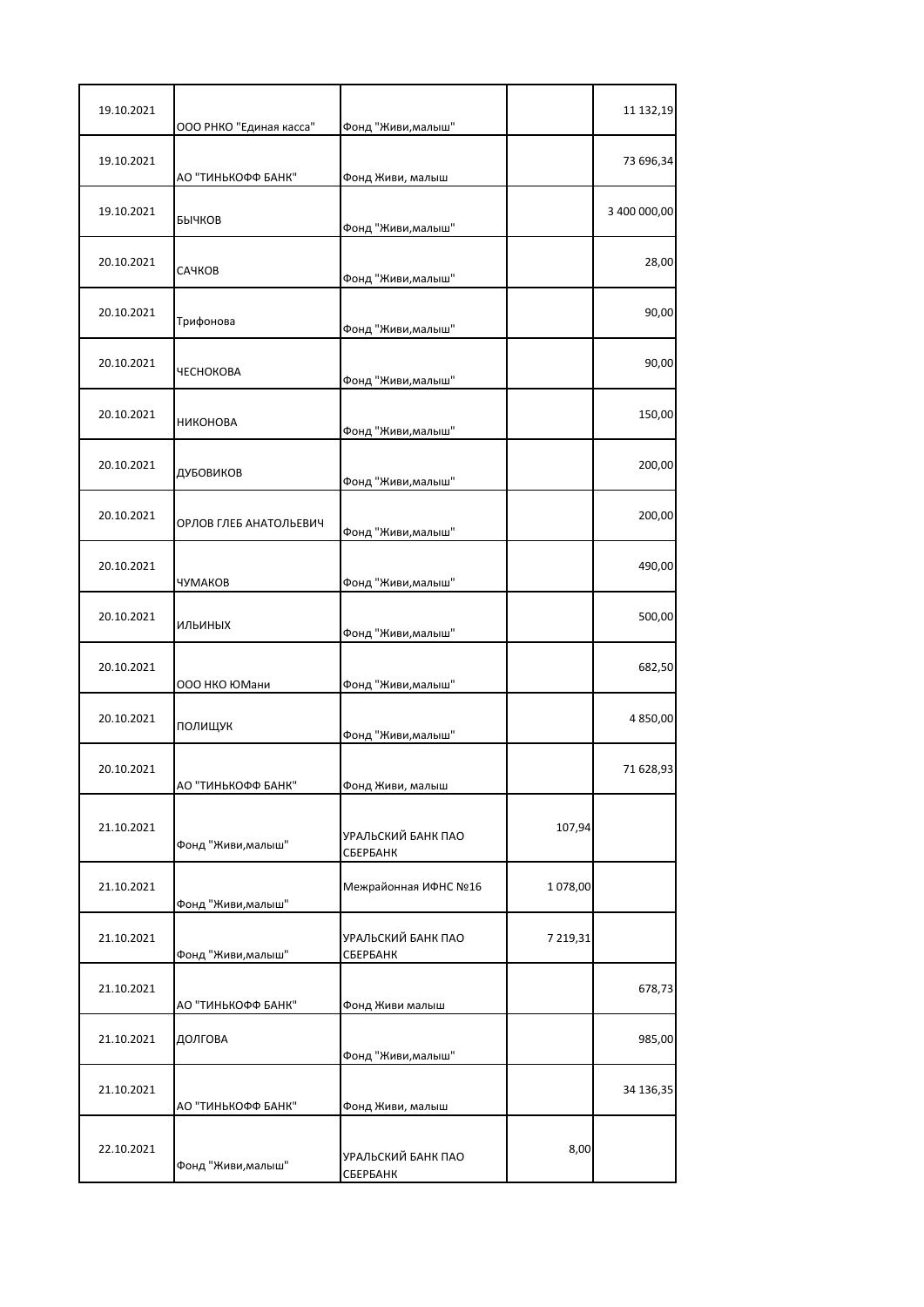| 22.10.2021 | Фонд "Живи, малыш" | АО "ИНТЕРФАКС"                 | 902,51   |            |
|------------|--------------------|--------------------------------|----------|------------|
| 22.10.2021 | Фонд "Живи, малыш" | Межрайонная ИФНС №16           | 1 363,00 |            |
| 22.10.2021 | Фонд "Живи, малыш" | Межрайонная ИФНС №16           | 3 629,00 |            |
| 22.10.2021 | Фонд "Живи, малыш" | УРАЛЬСКИЙ БАНК ПАО<br>СБЕРБАНК | 9 118,66 |            |
| 22.10.2021 | <b>МАТЮШИН</b>     | Фонд "Живи, малыш"             |          | 19,00      |
| 22.10.2021 | ДАВЫДОВ            | Фонд "Живи, малыш"             |          | 50,00      |
| 22.10.2021 | ШАДРИНА            | Фонд "Живи, малыш"             |          | 90,00      |
| 22.10.2021 | <b>ГРЯЗНОВА</b>    | Фонд "Живи, малыш"             |          | 90,00      |
| 22.10.2021 | НИКОНОВА           | Фонд "Живи, малыш"             |          | 150,00     |
| 22.10.2021 | <b>НИКОНОВА</b>    | Фонд "Живи, малыш"             |          | 150,00     |
| 22.10.2021 | ОРЛОВ              | Фонд "Живи, малыш"             |          | 250,00     |
| 22.10.2021 | ТЕПЛОВА            | Фонд "Живи, малыш"             |          | 300,00     |
| 22.10.2021 | ЛОБАНОВА           | Фонд "Живи, малыш"             |          | 490,00     |
| 22.10.2021 | 000 НКО ЮМани      | Фонд "Живи,малыш"              |          | 633,75     |
| 22.10.2021 | АО "ТИНЬКОФФ БАНК" | Фонд Живи, малыш               |          | 113 697,98 |
| 23.10.2021 | <b>МЕЛЬНИКОВА</b>  | Фонд "Живи, малыш"             |          | 10,00      |
| 23.10.2021 | МЕЛЬНИКОВА         | Фонд "Живи, малыш"             |          | 90,00      |
| 23.10.2021 | НИКОНОВА           | Фонд "Живи, малыш"             |          | 150,00     |
| 24.10.2021 | ПАНОВА             | Фонд "Живи, малыш"             |          | 90,00      |
| 24.10.2021 | БЕЛЫХ              | Фонд "Живи, малыш"             |          | 90,00      |
| 24.10.2021 | БАЛЮРА             | Фонд "Живи, малыш"             |          | 90,00      |
| 24.10.2021 | Позднякова         | Фонд "Живи, малыш"             |          | 100,00     |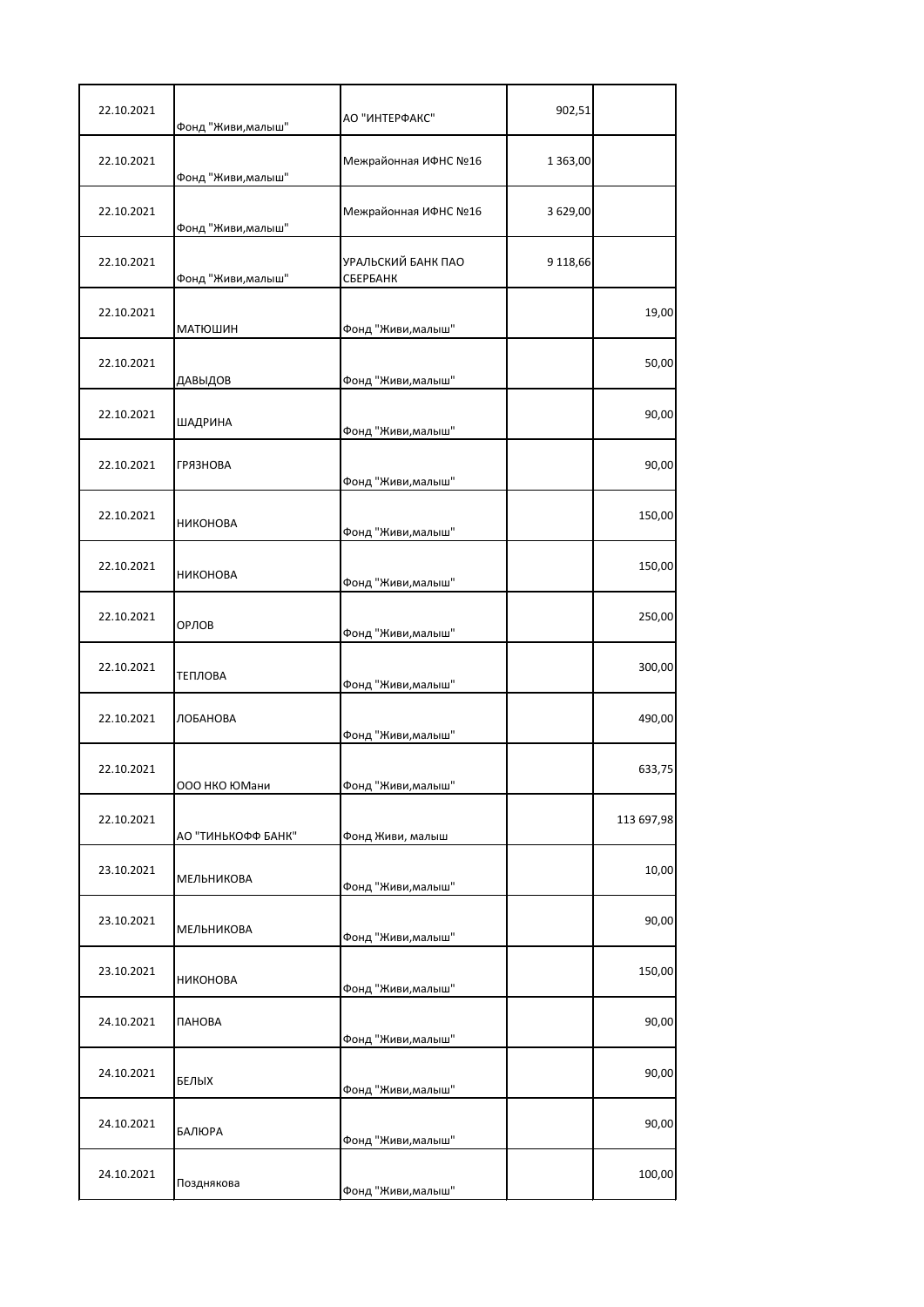| НИКОНОВА           |                                                              |                                                                | 150,00    |
|--------------------|--------------------------------------------------------------|----------------------------------------------------------------|-----------|
| КУЛАГИНА           |                                                              |                                                                | 161,00    |
| <b>BOPOHOB</b>     | Фонд "Живи, малыш"                                           |                                                                | 1036,00   |
| Фонд "Живи, малыш" | УРАЛЬСКИЙ БАНК ПАО<br>СБЕРБАНК                               | 40,00                                                          |           |
| Фонд "Живи, малыш" | УРАЛЬСКИЙ БАНК ПАО<br>СБЕРБАНК                               | 80,00                                                          |           |
| Фонд "Живи, малыш" | OOO "HTKC"                                                   | 1 000,00                                                       |           |
| Фонд "Живи, малыш" | АО "Производственно-<br>торговое предприятие<br>"Медтехника" | 13 610,00                                                      |           |
| Фонд "Живи, малыш" | ООО "АГЕНТСТВО "НАЛОГИ И<br>ФИНАНСОВОЕ ПРАВО"                | 20 000,00                                                      |           |
|                    | ИП Лебедев Юрий<br>Валентинович                              | 20 545,50                                                      |           |
| Фонд "Живи, малыш" | ИП Шарыкин Юрий<br>Валерьевич                                | 23 400,00                                                      |           |
| Фонд "Живи,малыш"  | <b>ООО "ППР"</b>                                             | 50 000,00                                                      |           |
| Фонд "Живи, малыш" | УРАЛЬСКИЙ БАНК ПАО<br>СБЕРБАНК                               | 259 500,00                                                     |           |
| Фонд "Живи, малыш" | ООО МЦ "Сакура"                                              | 300 000,00                                                     |           |
| ФЕДОТОВ            | Фонд "Живи, малыш"                                           |                                                                | 4,91      |
| <b>ВЕПРИНЦЕВ</b>   | Фонд "Живи, малыш"                                           |                                                                | 13,05     |
| ДВОРЯНИНОВА        | Фонд "Живи, малыш"                                           |                                                                | 90,00     |
| АО "ТИНЬКОФФ БАНК" | Фонд Живи малыш                                              |                                                                | 485,50    |
| ООО НКО ЮМани      | Фонд "Живи, малыш"                                           |                                                                | 487,50    |
| БОДРОВ             | Фонд "Живи, малыш"                                           |                                                                | 947,00    |
|                    |                                                              |                                                                | 1950,00   |
| АО "ТИНЬКОФФ БАНК" | Фонд Живи, малыш                                             |                                                                | 22 159,81 |
|                    | Фонд "Живи, малыш"<br>000 НКО ЮМани                          | Фонд "Живи, малыш"<br>Фонд "Живи, малыш"<br>Фонд "Живи, малыш" |           |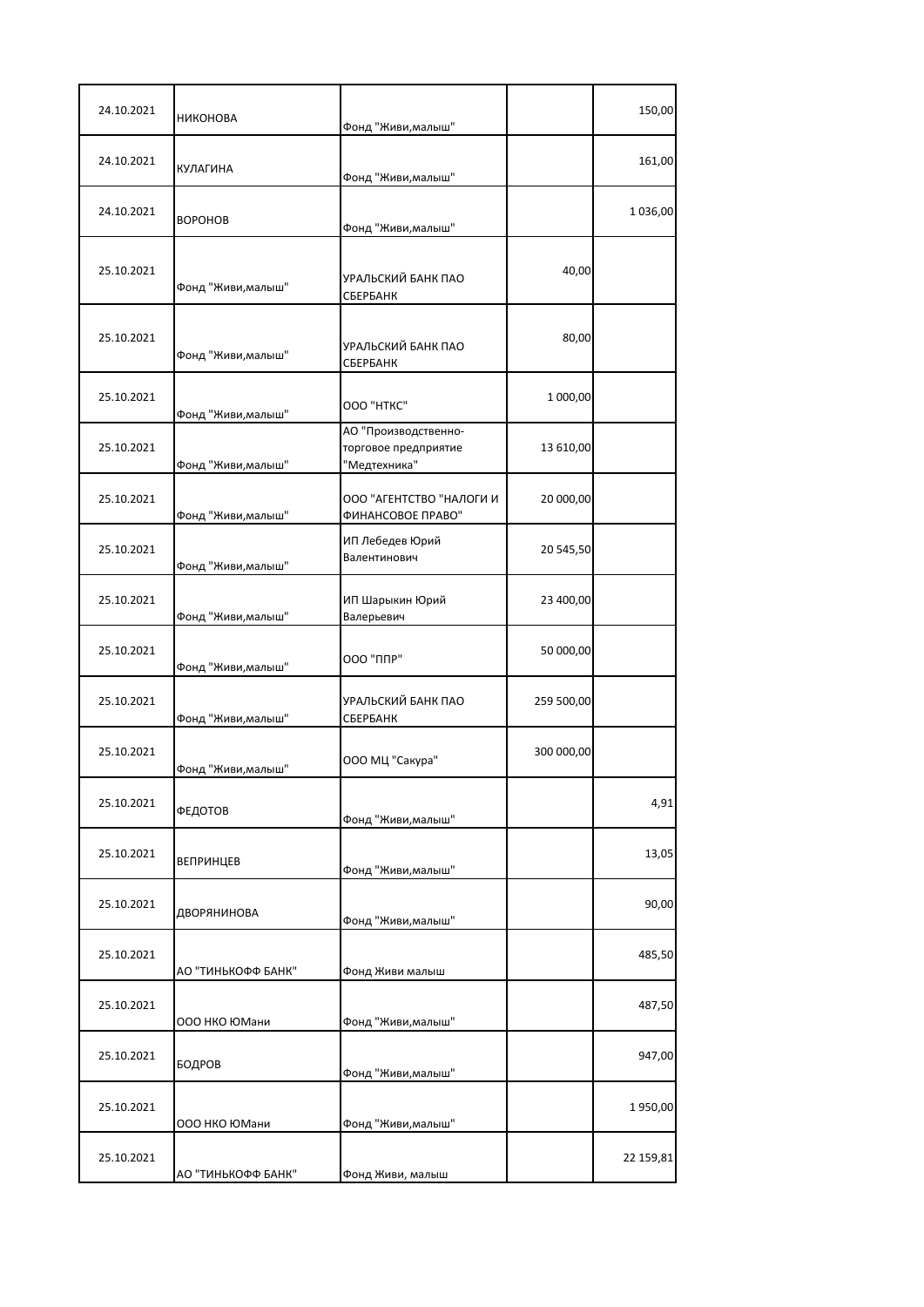| 25.10.2021 | АО "ТИНЬКОФФ БАНК" | Фонд Живи, малыш               |            | 33 927,84 |
|------------|--------------------|--------------------------------|------------|-----------|
| 25.10.2021 | АО "ТИНЬКОФФ БАНК" | Фонд Живи, малыш               |            | 34 932,52 |
| 26.10.2021 | ОСТАЛЬСКИЙ         | Фонд "Живи, малыш"             |            | 0,79      |
| 26.10.2021 | ГАЛЕЕВ             | Фонд "Живи, малыш"             |            | 90,00     |
| 26.10.2021 | <b>НИКОНОВА</b>    | Фонд "Живи, малыш"             |            | 150,00    |
| 26.10.2021 | <b>НИКОНОВА</b>    | Фонд "Живи, малыш"             |            | 150,00    |
| 26.10.2021 | <b>БУЗОРИН</b>     | Фонд "Живи, малыш"             |            | 298,00    |
| 26.10.2021 | ЧУДИНОВСКИХ        | Фонд "Живи, малыш"             |            | 309,00    |
| 26.10.2021 | 000 НКО ЮМани      | Фонд "Живи, малыш"             |            | 877,50    |
| 26.10.2021 | АО "ТИНЬКОФФ БАНК" | Фонд Живи малыш                |            | 1456,00   |
| 26.10.2021 | ХОХЛОВ             | Фонд "Живи, малыш"             |            | 2 630,00  |
| 26.10.2021 | АО "ТИНЬКОФФ БАНК" | Фонд Живи, малыш               |            | 55 246,96 |
| 27.10.2021 | НИКОНОВА           | Фонд "Живи, малыш"             |            | 150,00    |
| 27.10.2021 | <b>МЫСЛЕВСКИЙ</b>  | Фонд "Живи,малыш"              |            | 390,00    |
| 27.10.2021 | ФЕДАК              | Фонд "Живи, малыш"             |            | 1 000,00  |
| 27.10.2021 | АО "ТИНЬКОФФ БАНК" | Фонд Живи, малыш               |            | 14 950,01 |
| 27.10.2021 | ООО "БРОНОСКИНС"   | Фонд "Живи, малыш"             |            | 30 100,00 |
| 28.10.2021 | Фонд "Живи, малыш" | УРАЛЬСКИЙ БАНК ПАО<br>СБЕРБАНК | 8,00       |           |
| 28.10.2021 | Фонд "Живи, малыш" | ООО "УК "МАРШАЛ"               | 2 3 68, 67 |           |
| 28.10.2021 | Фонд "Живи, малыш" | Межрайонная ИФНС №16           | 2 776,00   |           |
| 28.10.2021 | Фонд "Живи, малыш" | УРАЛЬСКИЙ БАНК ПАО<br>СБЕРБАНК | 18 573,86  |           |
| 28.10.2021 | НИКОНОВА           | Фонд "Живи, малыш"             |            | 150,00    |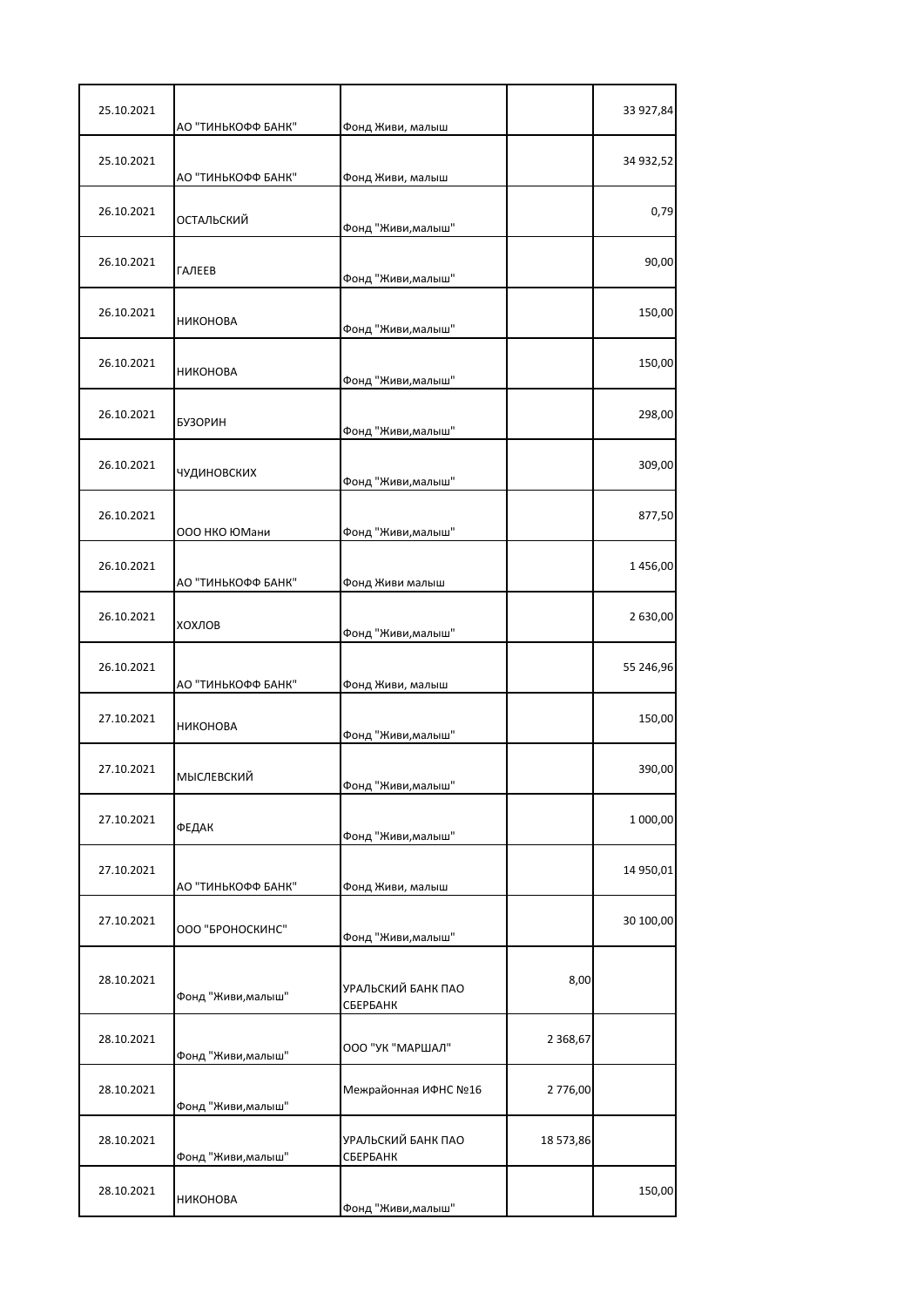| 28.10.2021 | ЛОБАНОВА                               | Фонд "Живи, малыш"             |          | 490,00    |
|------------|----------------------------------------|--------------------------------|----------|-----------|
| 28.10.2021 | <b>РОКФЕЛЛЕР</b>                       | Фонд "Живи, малыш"             |          | 500,00    |
| 28.10.2021 | ООО НКО ЮМани                          | Фонд "Живи, малыш"             |          | 828,75    |
| 28.10.2021 | АО "ТИНЬКОФФ БАНК"                     | Фонд Живи, малыш               |          | 10 518,60 |
| 29.10.2021 | Фонд "Живи, малыш"                     | УРАЛЬСКИЙ БАНК ПАО<br>СБЕРБАНК | 1 177,65 |           |
| 29.10.2021 | ПЕТРОВСКИЙ                             | Фонд "Живи, малыш"             |          | 6,00      |
| 29.10.2021 | БАННИКОВ                               | Фонд "Живи, малыш"             |          | 69,00     |
| 29.10.2021 | ПОПЛАВСКИЙ                             | Фонд "Живи, малыш"             |          | 100,00    |
| 29.10.2021 | НИКОНОВА                               | Фонд "Живи, малыш"             |          | 150,00    |
| 29.10.2021 | ФИЛИАЛ № 6602 БАНКА ВТБ<br>$(\Pi A O)$ | Фонд "Живи, малыш"             |          | 395,41    |
| 29.10.2021 | ТУЛУБЬЕВ                               | Фонд "Живи, малыш"             |          | 2 000,00  |
| 29.10.2021 | 000 НКО ЮМани                          | Фонд "Живи, малыш"             |          | 2 437,50  |
| 29.10.2021 | АО "ТИНЬКОФФ БАНК"                     | Фонд Живи, малыш               |          | 20 607,83 |
| 30.10.2021 | КОТОВ                                  | Фонд "Живи, малыш"             |          | 90,00     |
| 30.10.2021 | <b>OBPOCOB</b>                         | Фонд "Живи, малыш"             |          | 100,00    |
| 30.10.2021 | ЛИТВИНЕНКО                             | Фонд "Живи, малыш"             |          | 100,00    |
| 30.10.2021 | НИКОНОВА                               | Фонд "Живи, малыш"             |          | 150,00    |
| 30.10.2021 | ШАХОВА                                 | Фонд "Живи, малыш"             |          | 190,00    |
| 30.10.2021 | ТОЛМАЧЕВА                              | Фонд "Живи, малыш"             |          | 490,00    |
| 30.10.2021 | АЛЕХИН                                 | Фонд "Живи, малыш"             |          | 500,00    |
| 31.10.2021 | НИКОНОВА                               | Фонд "Живи, малыш"             |          | 150,00    |